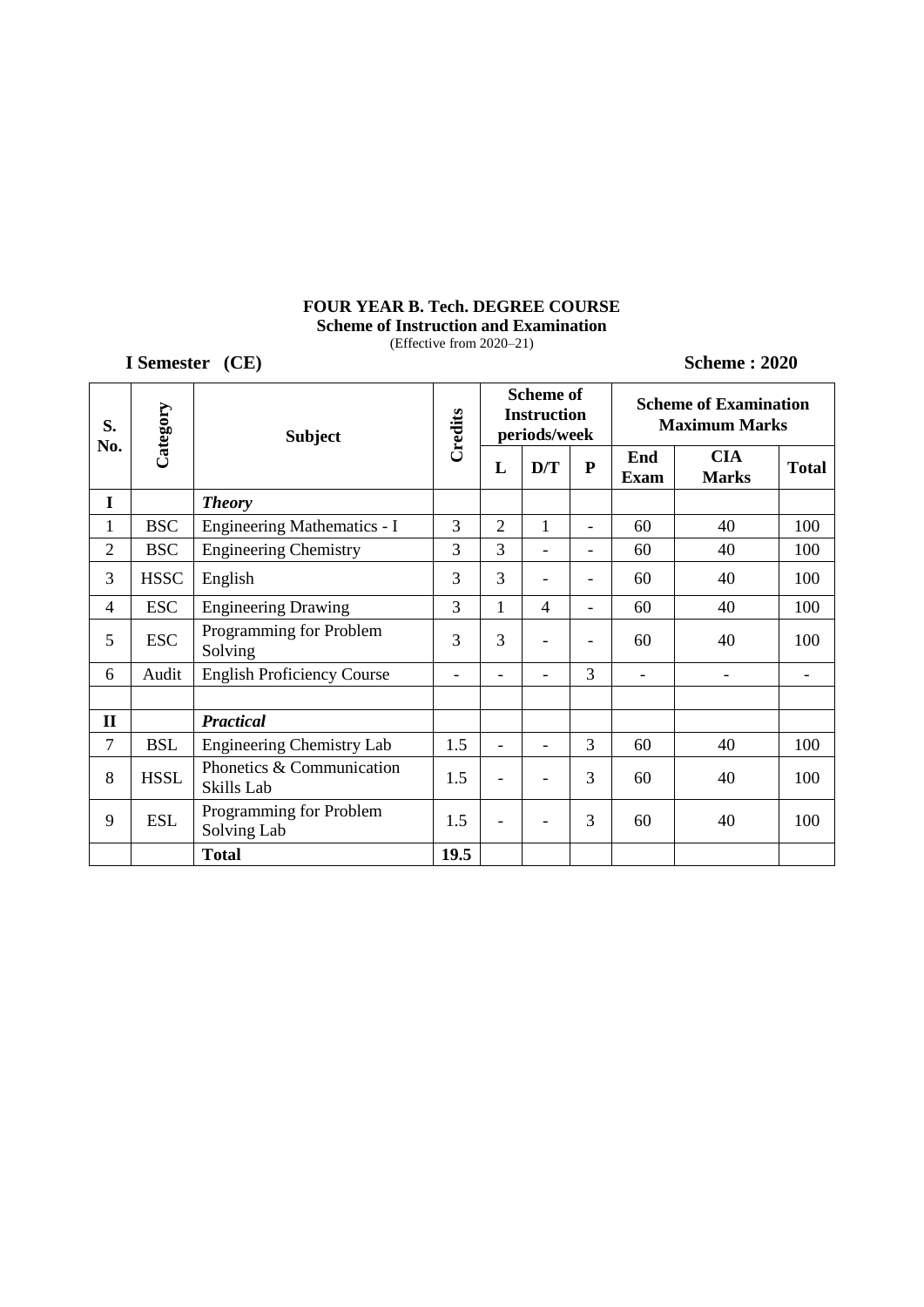# **ENGINEERING MATHEMATICS – I (EM1)**

| I Semester : Common for CSE, CST, CE &<br>MЕ                                                                                                                                                                                                                                                                                               |                 |   |                   |                  |                                        |                                                           | <b>Scheme: 2020</b>       |              |  |  |  |  |
|--------------------------------------------------------------------------------------------------------------------------------------------------------------------------------------------------------------------------------------------------------------------------------------------------------------------------------------------|-----------------|---|-------------------|------------------|----------------------------------------|-----------------------------------------------------------|---------------------------|--------------|--|--|--|--|
| <b>Course Code</b>                                                                                                                                                                                                                                                                                                                         | <b>Category</b> |   | <b>Hours/Week</b> |                  | <b>Credits</b><br><b>Maximum Marks</b> |                                                           |                           |              |  |  |  |  |
| <b>BS101</b>                                                                                                                                                                                                                                                                                                                               | <b>BSC</b>      | L | T                 | P                | $\mathbf C$                            | <b>Continuous</b><br><b>Internal</b><br><b>Assessment</b> | <b>End</b><br><b>Exam</b> | <b>Total</b> |  |  |  |  |
|                                                                                                                                                                                                                                                                                                                                            |                 | 2 | $\mathbf{1}$      | $\blacksquare$   | 3<br>40<br>60<br><b>100</b>            |                                                           |                           |              |  |  |  |  |
| <b>End Exam Duration: 3 Hrs</b><br><b>Sessional Exam Duration: 1.5 Hrs</b>                                                                                                                                                                                                                                                                 |                 |   |                   |                  |                                        |                                                           |                           |              |  |  |  |  |
|                                                                                                                                                                                                                                                                                                                                            |                 |   |                   |                  |                                        |                                                           |                           |              |  |  |  |  |
| Course Outcomes : At the end of the course the student will be able to                                                                                                                                                                                                                                                                     |                 |   |                   |                  |                                        |                                                           |                           |              |  |  |  |  |
| CO1: Find the solution for simultaneous system of linear equations and Eigen values and                                                                                                                                                                                                                                                    |                 |   |                   |                  |                                        |                                                           |                           |              |  |  |  |  |
| Eigen vectors.                                                                                                                                                                                                                                                                                                                             |                 |   |                   |                  |                                        |                                                           |                           |              |  |  |  |  |
| <b>CO2:</b> Solve first order differential equations and its applications.                                                                                                                                                                                                                                                                 |                 |   |                   |                  |                                        |                                                           |                           |              |  |  |  |  |
| <b>CO3:</b> Solvehigher order differential equations and its applications.                                                                                                                                                                                                                                                                 |                 |   |                   |                  |                                        |                                                           |                           |              |  |  |  |  |
| CO4: Understand Rolle's and Lagrange's mean value theorems. Evaluate maxima &                                                                                                                                                                                                                                                              |                 |   |                   |                  |                                        |                                                           |                           |              |  |  |  |  |
| minima and areas and volumes by multiple integrals.                                                                                                                                                                                                                                                                                        |                 |   |                   |                  |                                        |                                                           |                           |              |  |  |  |  |
| CO5: Learn Laplace transform of a function and solve the differential equations using                                                                                                                                                                                                                                                      |                 |   |                   |                  |                                        |                                                           |                           |              |  |  |  |  |
| Laplace transforms                                                                                                                                                                                                                                                                                                                         |                 |   |                   |                  |                                        |                                                           |                           |              |  |  |  |  |
| $UNIT-I$<br><b>Matrices</b>                                                                                                                                                                                                                                                                                                                |                 |   |                   |                  |                                        |                                                           |                           |              |  |  |  |  |
| Rank of a matrix, Consistency of systems of linear equations, Rouche's Theorem (Statement<br>only). Eigen values and Eigen vectors, diagonalization of a matrix. Cayley-Hamilton<br>Theorem, finding inverse of a matrix. Quadratic form, reduction of a quadratic form to<br>canonical form by orthogonal transformation                  |                 |   |                   |                  |                                        |                                                           |                           |              |  |  |  |  |
|                                                                                                                                                                                                                                                                                                                                            |                 |   |                   | <b>UNIT - II</b> |                                        |                                                           |                           |              |  |  |  |  |
| <b>Differential Equations</b><br>First order and first degree differential equations - Exact, Non-exact equations, Linear and<br>Non-linear equations. Applications: Newton's law of cooling, law of natural growth and<br>decay, L-R and C-R circuits.                                                                                    |                 |   |                   |                  |                                        |                                                           |                           |              |  |  |  |  |
|                                                                                                                                                                                                                                                                                                                                            |                 |   |                   | $UNIT - III$     |                                        |                                                           |                           |              |  |  |  |  |
| <b>Higher Order Differential Equations</b><br>Homogeneous linear differential equations of second and higher order with constant                                                                                                                                                                                                           |                 |   |                   |                  |                                        |                                                           |                           |              |  |  |  |  |
| coefficients, Non-homogeneous term of the type $f(x) = e^{ax}$ , sin ax, cosax, $x^n$ , $e^{ax}v(x)$ , $x v(x)$                                                                                                                                                                                                                            |                 |   |                   |                  |                                        |                                                           |                           |              |  |  |  |  |
| and General case. Applications to L-C-R circuits.                                                                                                                                                                                                                                                                                          |                 |   |                   |                  |                                        |                                                           |                           |              |  |  |  |  |
|                                                                                                                                                                                                                                                                                                                                            |                 |   |                   | $UNIT - IV$      |                                        |                                                           |                           |              |  |  |  |  |
| <b>Differential Calculus</b><br>Rolle's theorem, Lagrange's mean value theorem. Maxima and minima of functions of two<br>variables.<br><b>Multiple Integrals</b><br>Double integrals, change of order of integration, Change to polar coordinates. Area and<br>volume by double integration. Triple integrals, volume by triple integrals. |                 |   |                   |                  |                                        |                                                           |                           |              |  |  |  |  |
|                                                                                                                                                                                                                                                                                                                                            |                 |   |                   | <b>UNIT - V</b>  |                                        |                                                           |                           |              |  |  |  |  |
| <b>Laplace Transforms</b><br>Laplace transform of standard functions, first & second shifting theorems, Laplace                                                                                                                                                                                                                            |                 |   |                   |                  |                                        |                                                           |                           |              |  |  |  |  |
| transforms of derivatives, integrals, multiplication by t, division by t and periodic functions.<br>Inverse Laplace transforms, Convolution Theorem. Applications of Laplace transforms to                                                                                                                                                 |                 |   |                   |                  |                                        |                                                           |                           |              |  |  |  |  |

ordinary differential equations.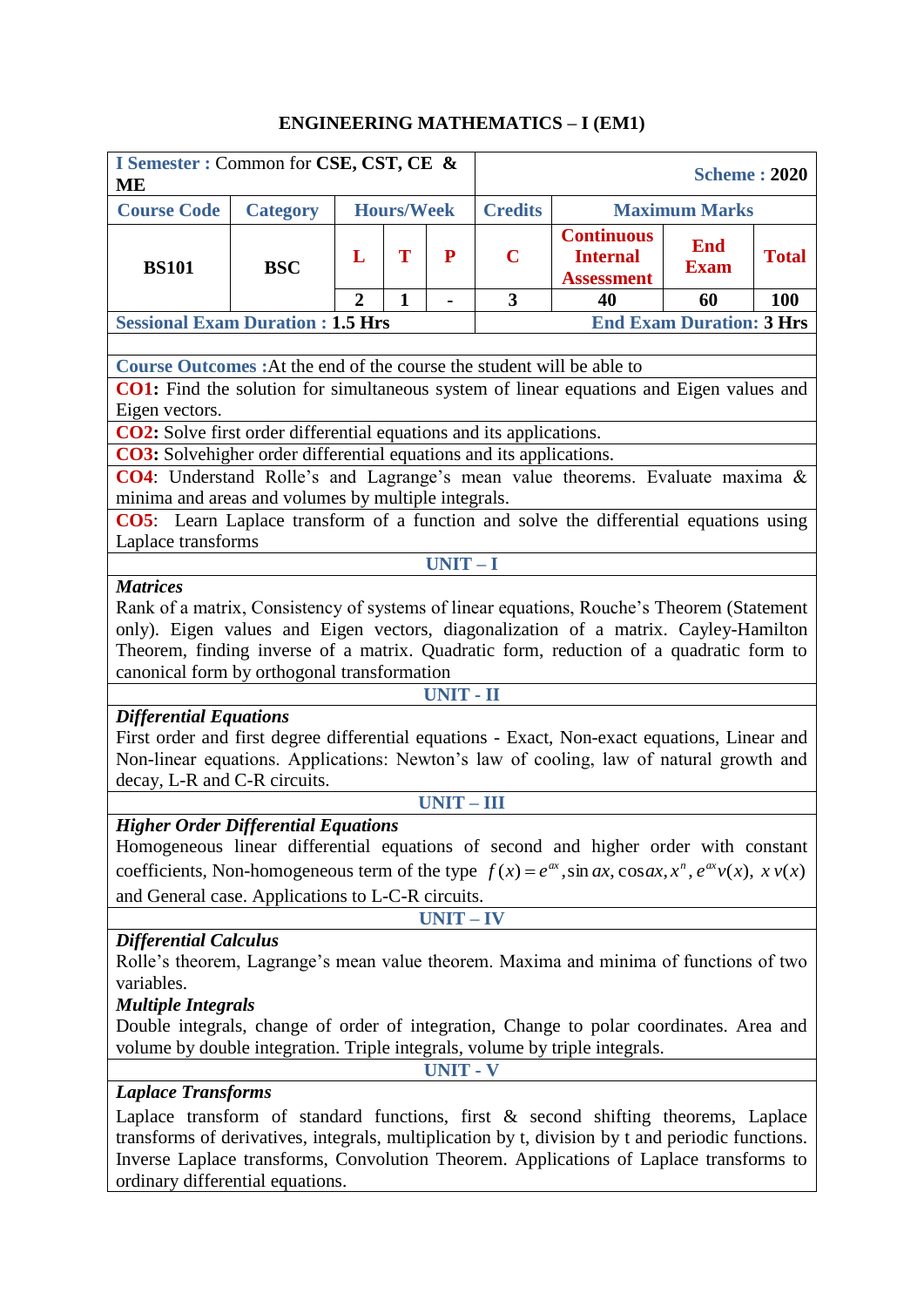**Text Books**

- 1. B.S. Grewal, *Higher Engineering Mathematics*, Khanna Publishers, 42<sup>nd</sup> Edition, 2012
- 2. T.K.V. Iyengar and others, *A Text Book of Engineering Mathematics, Vol. I & II*, S.Chand & Company,  $13<sup>th</sup>$  Edition 2014

#### **Reference Books**

- 1. B.V. Ramana, *Higher Engineering Mathematics*, TMH Publishers, 2nd Edition, 2006.
- 2. N.P. Bali and others, *A Text Book of Engineering Mathematics*, Lakshmi publishers, 7<sup>th</sup> Edition, 2009.
- 3. Erwyn Kreyszig, Advanced Engineering Mathematics, John Wiley, 8<sup>th</sup> Edition 2006.

**Question Paper Pattern:**

Sessional Exam: The question paper for sessional examination is for 25 marks, covering half of the syllabus for first sessional and remaining half for second sessional exam. The question paper shall consist of Three Sections with Two Questions (EITHER / OR type) in each section. The student shall answer one question from each section.

**End Exam:** The question paper for end examination is for 60 marks. It shall consist of Five Units, each containing Two Questions (EITHER / OR type) from each unit of the syllabus, with a weightage of 12 marks. Each of these questions may contain sub-questions. The student shall answer one question from each unit.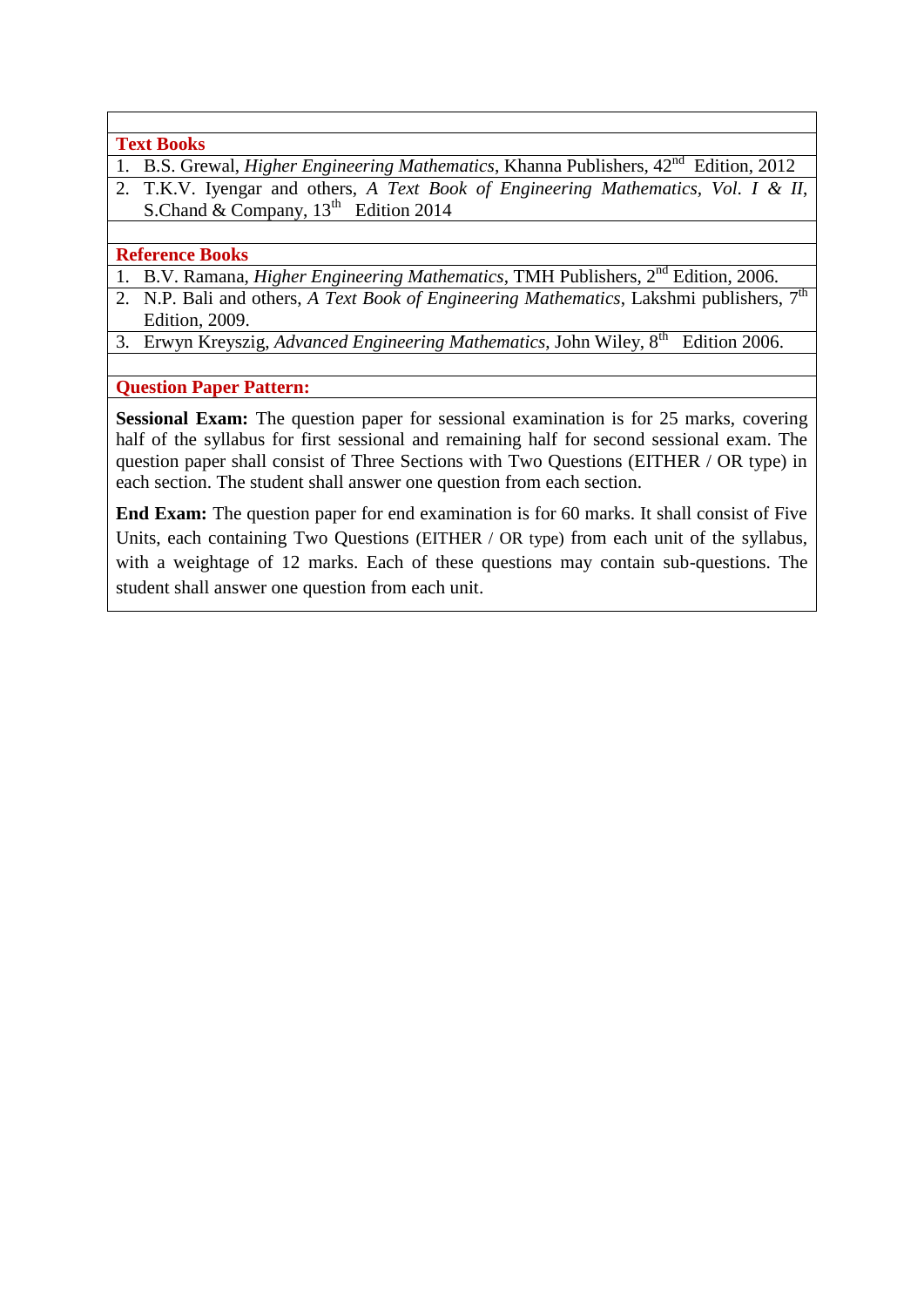### **ENGINEERING CHEMISTRY (EC)**

| I / II Semester : CE, EEE, ME / ECE                                                                                                                                                                                                                                                                                                                                                                                                                          |                                                                                                                                                                                                                                                                                                                                                                                                                                                                                                                                                                                                                                                                                                                                                                                                                                                                    |                                                                                                                              |                     |              |                |              | <b>Scheme: 2020</b>             |     |
|--------------------------------------------------------------------------------------------------------------------------------------------------------------------------------------------------------------------------------------------------------------------------------------------------------------------------------------------------------------------------------------------------------------------------------------------------------------|--------------------------------------------------------------------------------------------------------------------------------------------------------------------------------------------------------------------------------------------------------------------------------------------------------------------------------------------------------------------------------------------------------------------------------------------------------------------------------------------------------------------------------------------------------------------------------------------------------------------------------------------------------------------------------------------------------------------------------------------------------------------------------------------------------------------------------------------------------------------|------------------------------------------------------------------------------------------------------------------------------|---------------------|--------------|----------------|--------------|---------------------------------|-----|
| <b>Course Code</b>                                                                                                                                                                                                                                                                                                                                                                                                                                           | <b>Category</b>                                                                                                                                                                                                                                                                                                                                                                                                                                                                                                                                                                                                                                                                                                                                                                                                                                                    |                                                                                                                              | <b>Hours / Week</b> |              | <b>Credits</b> |              | <b>Maximum Marks</b>            |     |
| <b>BS109</b>                                                                                                                                                                                                                                                                                                                                                                                                                                                 | <b>BSC</b>                                                                                                                                                                                                                                                                                                                                                                                                                                                                                                                                                                                                                                                                                                                                                                                                                                                         | <b>Continuous</b><br><b>End</b><br>T<br>${\bf P}$<br>$\mathbf C$<br><b>Internal</b><br>L<br><b>Exam</b><br><b>Assessment</b> |                     |              |                | <b>Total</b> |                                 |     |
|                                                                                                                                                                                                                                                                                                                                                                                                                                                              |                                                                                                                                                                                                                                                                                                                                                                                                                                                                                                                                                                                                                                                                                                                                                                                                                                                                    | 3                                                                                                                            |                     |              | 3              | 40           | 60                              | 100 |
| <b>Sessional Exam Duration: 1.5 Hrs</b>                                                                                                                                                                                                                                                                                                                                                                                                                      |                                                                                                                                                                                                                                                                                                                                                                                                                                                                                                                                                                                                                                                                                                                                                                                                                                                                    |                                                                                                                              |                     |              |                |              | <b>End Exam Duration: 3 Hrs</b> |     |
|                                                                                                                                                                                                                                                                                                                                                                                                                                                              |                                                                                                                                                                                                                                                                                                                                                                                                                                                                                                                                                                                                                                                                                                                                                                                                                                                                    |                                                                                                                              |                     |              |                |              |                                 |     |
| <b>Course Outcomes:</b> At the end of the course the student will be able to                                                                                                                                                                                                                                                                                                                                                                                 |                                                                                                                                                                                                                                                                                                                                                                                                                                                                                                                                                                                                                                                                                                                                                                                                                                                                    |                                                                                                                              |                     |              |                |              |                                 |     |
| CO1: Understand the concept of electrochemistry distinguishes primary and secondary cell,<br>energy storage devices and explains the concept of corrosion with preventing methods.                                                                                                                                                                                                                                                                           |                                                                                                                                                                                                                                                                                                                                                                                                                                                                                                                                                                                                                                                                                                                                                                                                                                                                    |                                                                                                                              |                     |              |                |              |                                 |     |
| <b>CO2:</b> Describes the water quality issues for steam generation in the boilers and problems                                                                                                                                                                                                                                                                                                                                                              |                                                                                                                                                                                                                                                                                                                                                                                                                                                                                                                                                                                                                                                                                                                                                                                                                                                                    |                                                                                                                              |                     |              |                |              |                                 |     |
| associated with treatment.                                                                                                                                                                                                                                                                                                                                                                                                                                   |                                                                                                                                                                                                                                                                                                                                                                                                                                                                                                                                                                                                                                                                                                                                                                                                                                                                    |                                                                                                                              |                     |              |                |              |                                 |     |
| CO3: Understand the basic concepts of phase rule and refractories.                                                                                                                                                                                                                                                                                                                                                                                           |                                                                                                                                                                                                                                                                                                                                                                                                                                                                                                                                                                                                                                                                                                                                                                                                                                                                    |                                                                                                                              |                     |              |                |              |                                 |     |
| CO4: Judge the quality of coal, petrol, diesel and lubricants. Understands the efficiency of                                                                                                                                                                                                                                                                                                                                                                 |                                                                                                                                                                                                                                                                                                                                                                                                                                                                                                                                                                                                                                                                                                                                                                                                                                                                    |                                                                                                                              |                     |              |                |              |                                 |     |
| combustion.                                                                                                                                                                                                                                                                                                                                                                                                                                                  |                                                                                                                                                                                                                                                                                                                                                                                                                                                                                                                                                                                                                                                                                                                                                                                                                                                                    |                                                                                                                              |                     |              |                |              |                                 |     |
| <b>CO5:</b> Understand the chemistry of polymers and composites.                                                                                                                                                                                                                                                                                                                                                                                             |                                                                                                                                                                                                                                                                                                                                                                                                                                                                                                                                                                                                                                                                                                                                                                                                                                                                    |                                                                                                                              |                     |              |                |              |                                 |     |
|                                                                                                                                                                                                                                                                                                                                                                                                                                                              |                                                                                                                                                                                                                                                                                                                                                                                                                                                                                                                                                                                                                                                                                                                                                                                                                                                                    |                                                                                                                              |                     | $UNIT-I$     |                |              |                                 |     |
| coatings - Paints.                                                                                                                                                                                                                                                                                                                                                                                                                                           | <b>Electrochemistry &amp; Corrosion</b><br>Single electrode potential- Determination. EMF of a cell and its measurement, Nernst<br>equation, numerical problems. Electrochemical series & its applications. Electrochemical<br>energy systems - primary batteries - dry cell, secondary batteries- lithium ion battery, Fuel<br>cells- $H_2$ - $O_2$ Fuel cell. Conductometric titrations.<br>Process of Chemical & electrochemical corrosion and their mechanisms. Galvanic series.<br>Galvanic corrosion, stress corrosion. Concentration cell corrosion- differential aeration<br>corrosion, metal ion concentration corrosion and pitting corrosion. Factors influencing<br>corrosion. Corrosion control methods - Cathodic protection and corrosion inhibitors.<br>Protective coatings - Metallic coatings - Hot dipping - Galvanization and Tinning, Organic |                                                                                                                              |                     |              |                |              |                                 |     |
| <b>Water Chemistry</b>                                                                                                                                                                                                                                                                                                                                                                                                                                       |                                                                                                                                                                                                                                                                                                                                                                                                                                                                                                                                                                                                                                                                                                                                                                                                                                                                    |                                                                                                                              |                     | $UNIT-II$    |                |              |                                 |     |
|                                                                                                                                                                                                                                                                                                                                                                                                                                                              | Hardness of water- Types, expression, units and numerical problems. Analysis of water-<br>Determination of hardness of water by EDTA method, alkalinity & dissolved oxygen<br>by Winkler's method. Disadvantages of hard water-boiler troubles-scale and sludge, caustic<br>embrittlement, priming $\&$ foaming and boiler corrosion. Water softening methods – internal<br>conditioning - calgon process, colloidal conditioning $&$ external conditioning - zeolite<br>process and ion exchange process.<br>Desalination - reverse osmosis.                                                                                                                                                                                                                                                                                                                      |                                                                                                                              |                     |              |                |              |                                 |     |
|                                                                                                                                                                                                                                                                                                                                                                                                                                                              |                                                                                                                                                                                                                                                                                                                                                                                                                                                                                                                                                                                                                                                                                                                                                                                                                                                                    |                                                                                                                              |                     | $UNIT - III$ |                |              |                                 |     |
| <b>Phase rule &amp; Refractories</b><br>Terms involved in phase rule equation, definition, explanation with examples. Application<br>to one component system - water and sulphur systems. Condensed phase rule-Two<br>component alloy systems - Pb-Ag system.<br>Refractory-classification. Properties- refractoriness, refractoriness under load, thermal<br>spalling, porosity and thermal conductivity. Reasons for failure of refractory.<br>$UNIT - IV$ |                                                                                                                                                                                                                                                                                                                                                                                                                                                                                                                                                                                                                                                                                                                                                                                                                                                                    |                                                                                                                              |                     |              |                |              |                                 |     |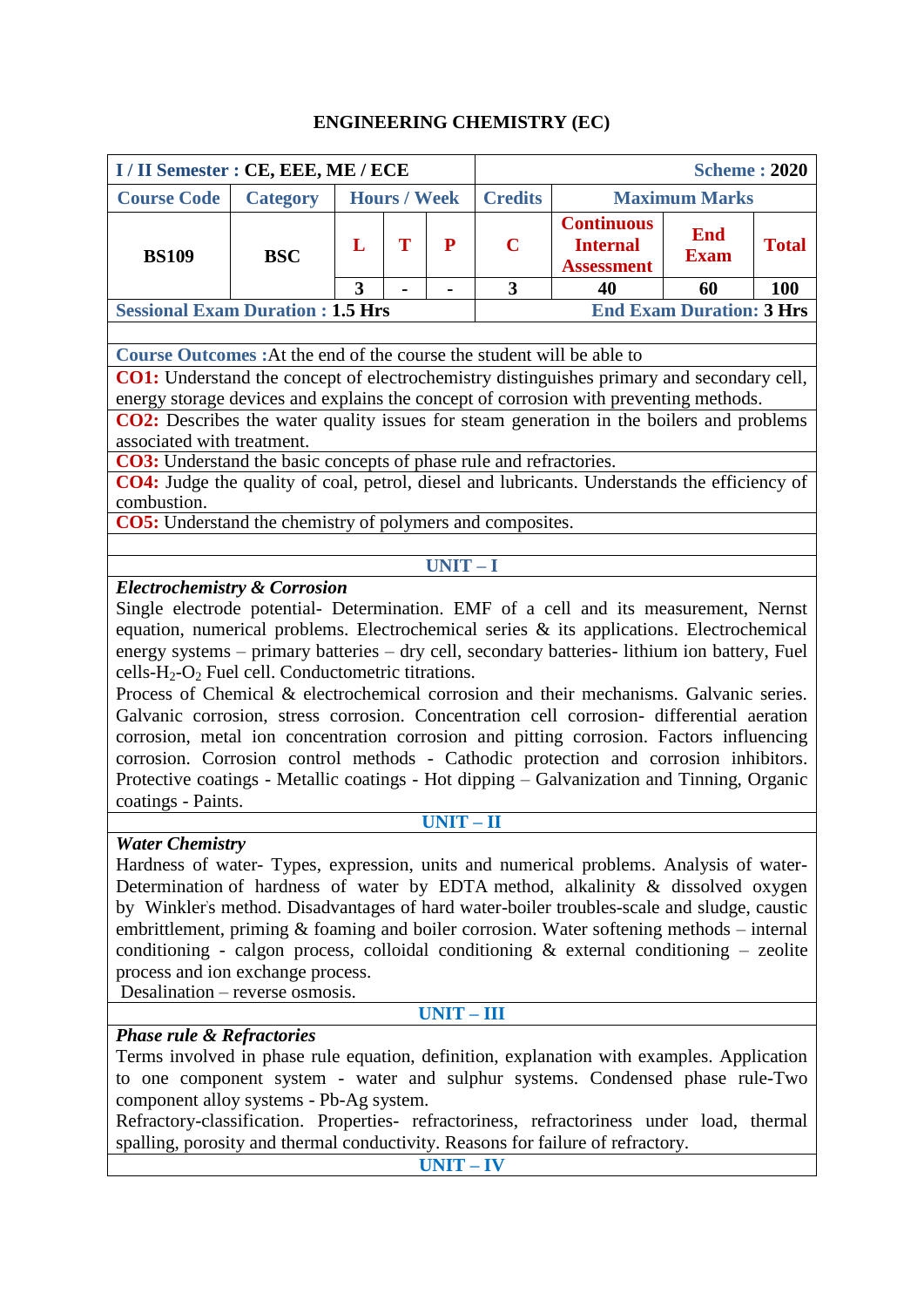### *Fuel Technology & Lubricants*

Fuels-Classification. Calorific value-types, units and its determination by Bomb calorimeter. Solid fuels- Coal-proximate and ultimate analysis. Liquid fuels – Petroleum-refining, cracking-catalytic cracking. Synthetic petrol-Fischer-Tropsch's & Bergius process, Reforming of petrol, knocking-octane number, diesel-cetane number. Preparation of biodiesel. Gaseous fuels-Composition & uses of Natural gas, LPG & CNG. Combustionnumerical problems - calculation of volume and mass of oxygen and air. Flue gas Analysis by Orsat's Apparatus.

Lubricants - Classification of lubricants with examples. Definition and significance of the following characteristics of a good lubricating oil- viscosity, viscosity index, flash & fire point, acid number, saponifaction value, pour point and cloud point.

**UNIT – V**

### *Polymers & Composites*

Fundamentals of addition & condensation polymerization with examples. Thermoplastic and Thermosetting plastics. Preparation, properties and uses of PVC, TEFLON, Nylons, Bakelite, Polyurethane. Rubber – Processing of latex. Drawbacks of natural rubber, vulcanization, properties of vulcanized rubber. Synthetic rubber- Buna S, Buna N, Silicone and Butyl Rubbers. Polymer composites – definition and uses of FRP - laminar composites.

### **Text Books :**

1. P.C. Jain and Monika Jain, *Engineering Chemistry*, Dhanpat Rai and Sons, New Delhi  $2010.15^{\text{th}}$  edition.

### **Reference Books :**

1. Shashi Chawla, *A Reading of Engineering Chemistry*, 3rd Edition, Dhanpat Rai and Co., New Delhi,  $2011,3<sup>rd</sup>$  edition.

2. Gowariker et al., *Polymer Science and Technology*, Prentice Hall of India Pvt. Ltd., New Delhi, 2004,  $10^{th}$  reprint.

3. Puri Sharma and Pathania, *Principles of Physical Chemistry,* Vishal Publishing Co., Jalandhar.1991,  $31<sup>st</sup>$  Edition.

4. Kuriacose. J.C and Rajaram. J, *Engineering Chemistry*, Volume I / II, Tata McGraw – Hill Publishing Co. Ltd. New Delhi,  $2010$ ,  $2<sup>nd</sup>$  edition.

5. S.S. Dara, *A Textbook of Engineering Chemistry*, S. Chand & Co. Ltd., New Delhi.

### **Question Paper Pattern:**

**Sessional Exam:** The question paper for sessional examination is for 25 marks, covering half of the syllabus for first sessional and remaining half for second sessional exam. The question paper shall consist of Three Sections with Two Questions (EITHER / OR type) in each section. The student shall answer one question from each section.

**End Exam:** The question paper for end examination is for 60 marks. It shall consist of Five Units, each containing Two Questions (EITHER / OR type) from each unit of the syllabus, with a weightage of 12 marks. Each of these questions may contain sub-questions. The student shall answer one question from each unit.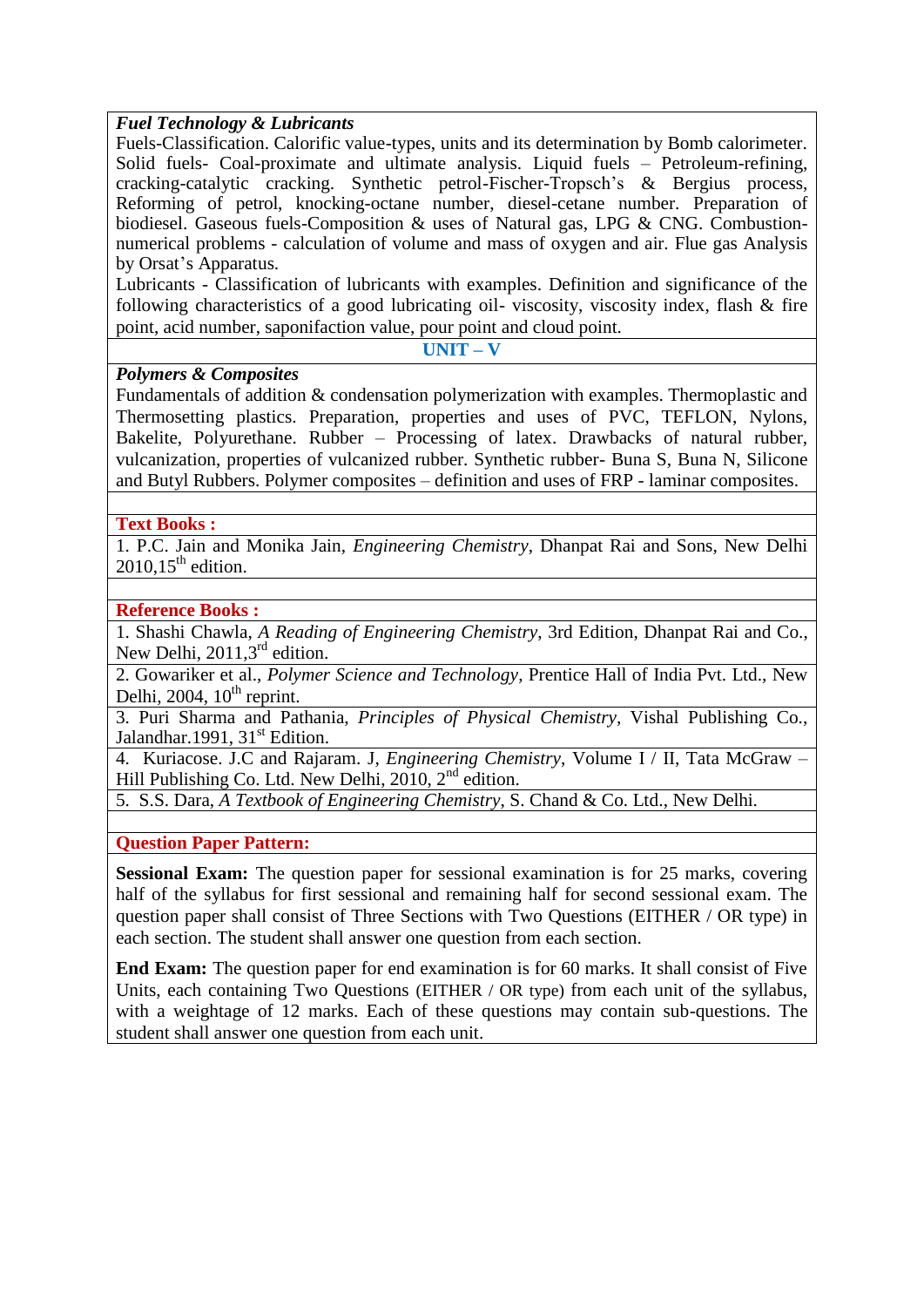### **ENGLISH (ENG)**

| I / II Semester: Common for CE, EEE, ME /<br>ECE, CSE & CST                                                                                                      |                                                                   |   |                     |             | <b>Scheme: 2020</b> |                                                                                  |                                 |              |  |  |
|------------------------------------------------------------------------------------------------------------------------------------------------------------------|-------------------------------------------------------------------|---|---------------------|-------------|---------------------|----------------------------------------------------------------------------------|---------------------------------|--------------|--|--|
| <b>Course Code</b>                                                                                                                                               | <b>Category</b>                                                   |   | <b>Hours / Week</b> |             | <b>Credits</b>      |                                                                                  | <b>Maximum Marks</b>            |              |  |  |
| <b>HU101</b>                                                                                                                                                     | <b>HSSC</b>                                                       | L | T                   | ${\bf P}$   | $\mathbf C$         | <b>Continuous</b><br><b>Internal</b><br><b>Assessment</b>                        | <b>End</b><br><b>Exam</b>       | <b>Total</b> |  |  |
|                                                                                                                                                                  |                                                                   | 3 |                     |             | $\overline{3}$      | 40                                                                               | 60                              | 100          |  |  |
| <b>Sessional Exam Duration : 1.5 Hrs</b>                                                                                                                         |                                                                   |   |                     |             |                     |                                                                                  | <b>End Exam Duration: 3 Hrs</b> |              |  |  |
|                                                                                                                                                                  |                                                                   |   |                     |             |                     |                                                                                  |                                 |              |  |  |
| <b>Course Outcomes:</b> At the end of the course, Students will be able to                                                                                       |                                                                   |   |                     |             |                     |                                                                                  |                                 |              |  |  |
| <b>CO1:</b> Use Grammatically acceptable English in Oral and Written communication.<br><b>CO2:</b> Use appropriate Vocabulary in Technical and General Contexts. |                                                                   |   |                     |             |                     |                                                                                  |                                 |              |  |  |
| CO3: Comprehend General and Technical Content using various Reading Skills like                                                                                  |                                                                   |   |                     |             |                     |                                                                                  |                                 |              |  |  |
| Skimming and Scanning.                                                                                                                                           |                                                                   |   |                     |             |                     |                                                                                  |                                 |              |  |  |
| CO4: Write Letters, Summaries and Essays of topical, Narrative, Descriptive, Analytical                                                                          |                                                                   |   |                     |             |                     |                                                                                  |                                 |              |  |  |
| and Persuasivenature.                                                                                                                                            |                                                                   |   |                     |             |                     |                                                                                  |                                 |              |  |  |
| CO5: Write Job Applications, Resumes, Memos and E-mails.                                                                                                         |                                                                   |   |                     |             |                     |                                                                                  |                                 |              |  |  |
|                                                                                                                                                                  |                                                                   |   |                     | $UNIT-I$    |                     |                                                                                  |                                 |              |  |  |
| I Have a Dream: An Independent, Development and Strong India - Dr. A.P.J. Abdul Kalam                                                                            |                                                                   |   |                     |             |                     |                                                                                  |                                 |              |  |  |
| Vocabulary: Synonyms and Antonyms                                                                                                                                |                                                                   |   |                     |             |                     |                                                                                  |                                 |              |  |  |
|                                                                                                                                                                  | Grammar: Parts of Speech, Types of Nouns, Pronouns and Adjectives |   |                     |             |                     |                                                                                  |                                 |              |  |  |
| Reading: Reading with a Purpose: Reading for Understanding, Note - Making<br>Writing: Punctuation, Writing notes and Paragraphs, Note - Taking                   |                                                                   |   |                     |             |                     |                                                                                  |                                 |              |  |  |
|                                                                                                                                                                  |                                                                   |   |                     | $UNIT - II$ |                     |                                                                                  |                                 |              |  |  |
| The Doctor's Word - R.K. Narayan                                                                                                                                 |                                                                   |   |                     |             |                     |                                                                                  |                                 |              |  |  |
| Vocabulary: One-word Substitutes, Idioms and Idiomatic Phrases                                                                                                   |                                                                   |   |                     |             |                     |                                                                                  |                                 |              |  |  |
| Grammar: Adverbs, Verbs - Verb forms, Types of Verbs, Prepositions, Conjunctions and                                                                             |                                                                   |   |                     |             |                     |                                                                                  |                                 |              |  |  |
| Articles, Word Order                                                                                                                                             |                                                                   |   |                     |             |                     |                                                                                  |                                 |              |  |  |
| Reading: Skimming and Scanning, Reading Comprehension                                                                                                            |                                                                   |   |                     |             |                     |                                                                                  |                                 |              |  |  |
| Writing: Business Letters& E-mail Writing                                                                                                                        |                                                                   |   |                     |             |                     |                                                                                  |                                 |              |  |  |
|                                                                                                                                                                  |                                                                   |   |                     | $UNIT-III$  |                     |                                                                                  |                                 |              |  |  |
| <b>Stay Hungry, Stay Foolish - Steve Jobs</b><br>Vocabulary: Prefixes and Suffixes, Homophones and Homonyms                                                      |                                                                   |   |                     |             |                     |                                                                                  |                                 |              |  |  |
| Grammar: Tenses, Concord, Voices and Reported Speech                                                                                                             |                                                                   |   |                     |             |                     |                                                                                  |                                 |              |  |  |
| Reading: Use of Dictionary, Thesaurus, Library and Internet for Information                                                                                      |                                                                   |   |                     |             |                     |                                                                                  |                                 |              |  |  |
| Writing: Writing Cover Letters for Job Applications and ResumePreparation                                                                                        |                                                                   |   |                     |             |                     |                                                                                  |                                 |              |  |  |
|                                                                                                                                                                  |                                                                   |   |                     | $UNIT - IV$ |                     |                                                                                  |                                 |              |  |  |
| Once there was a King - Rabindranath Tagore                                                                                                                      |                                                                   |   |                     |             |                     |                                                                                  |                                 |              |  |  |
| Vocabulary: Words often Confused and Collocations                                                                                                                |                                                                   |   |                     |             |                     |                                                                                  |                                 |              |  |  |
| Grammar: Question Tags, Degrees of Comparison, Transformation of Sentences and                                                                                   |                                                                   |   |                     |             |                     |                                                                                  |                                 |              |  |  |
| <b>Correction of Sentences</b>                                                                                                                                   |                                                                   |   |                     |             |                     |                                                                                  |                                 |              |  |  |
| Reading: Précis Writing                                                                                                                                          |                                                                   |   |                     |             |                     |                                                                                  |                                 |              |  |  |
| Writing: Memo Writing                                                                                                                                            |                                                                   |   |                     |             |                     |                                                                                  |                                 |              |  |  |
| <b>Detailed Study Text:</b>                                                                                                                                      |                                                                   |   |                     |             |                     |                                                                                  |                                 |              |  |  |
| 1.                                                                                                                                                               |                                                                   |   |                     |             |                     | D. Sudha Rani, The Enriched Reading, Pearson India Education Services Pvt. Ltd., |                                 |              |  |  |
| Second Impression, 2017.                                                                                                                                         |                                                                   |   |                     |             |                     |                                                                                  |                                 |              |  |  |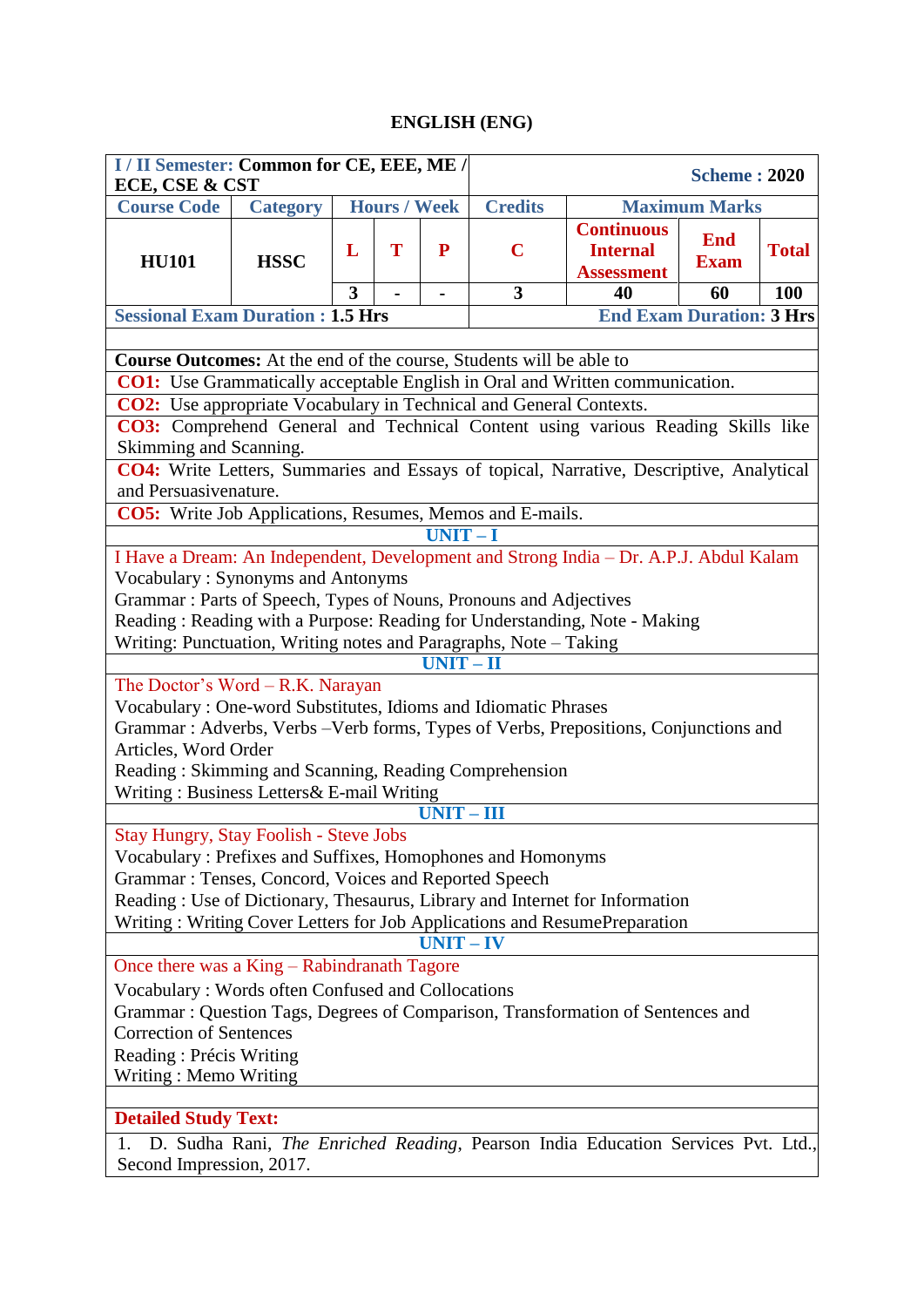**Reference Books:**

- 1. Michael Swan, *Practical English Usage*, Third Edition, OUP, 2006.
- 2. David Green, *Contemporary English Grammar*, Structure and Composition, Second Edition, Lakshmi Publications, 2015.
- 3. *Oxford Advanced Learner's Dictionary of Current English*, OUP, 2015.
- 4. Meenakshi Raman and Sangeetha Sarma, *Technical Communication Principles and Practice*,  $3<sup>rd</sup>$  Edition, OUP, 2015.
- 5. Raj N Bakshi, *English Grammar Practice*, Orient Black Swan, 2005.
- 6. Sangeeta Sharma &Binod Mishra, *Communication Skills for Engineers and Scientists*, PHILearning Private Limited.
- 7. M. Ashraf Rizvi, *Effective Technical Communication*, Tata McGraw-Hill Publishing Company Ltd., 2005.
- 8. A. Ramakrishna Rao, G. Natanam & S.A. Sankaranarayanan, *English Language Communication: A Reader cum Lab Manual*, Anuradha Publications, Chennai, 2006.

**Question Paper Pattern:** 

#### **Sessional Exam :**

### **I Sessional Examination : 25 Marks**

- 1. Short Answer Questions 4 Marks
- 2. Vocabulary 4 Marks
- 3. Grammar 4 Marks
- 4. Reading Comprehension 5 Marks
- 5. Business Letter 4 Marks
- 6. E-mail Writing 4 Marks

#### **II Sessional Examination : 25 Marks**

- 1. Short Answer Questions 4 Marks
- 2. Vocabulary 4 Marks
- 3. Grammar 4 Marks
- 4. Précis Writing 4 Marks
- 5. Memo Writing 4 Marks
- 6. Job Application Letter 5 Marks

### **End Exam :**

- 1. Short Answer Questions 8 Marks
- 2. Vocabulary 8 Marks
- 3. Grammar 12 Marks
- 4. Reading Comprehension 5 Marks
- 5. Précis Writing 5 Marks
- 6. Job Application Letter 10 Marks
- 7. E-mail Writing 6 Marks
- 8. Memo Writing 6 Marks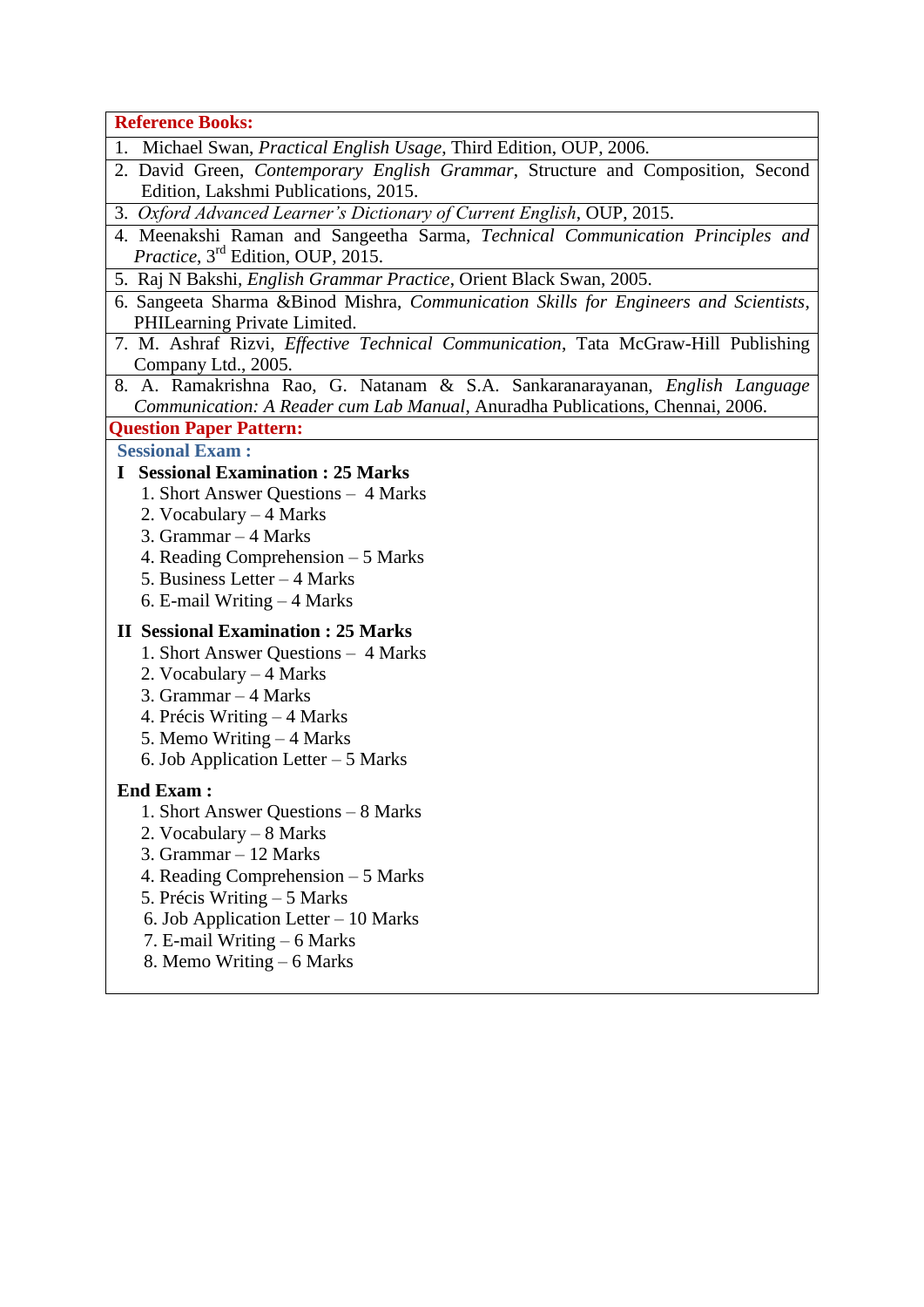### **ENGINEERING DRAWING (ED)**

| I / II Semester : Common to CE, ME, EEE /<br>ECE, CSE, CST                                                                                                                                                                                                                                                                                                                                                                                                                                                                                                                                                                                                                                                                                                                                     |                                                                                                                                                                                 |   |                     |                         |                                 |                                                                                            | <b>Scheme: 2020</b>  |              |  |  |  |
|------------------------------------------------------------------------------------------------------------------------------------------------------------------------------------------------------------------------------------------------------------------------------------------------------------------------------------------------------------------------------------------------------------------------------------------------------------------------------------------------------------------------------------------------------------------------------------------------------------------------------------------------------------------------------------------------------------------------------------------------------------------------------------------------|---------------------------------------------------------------------------------------------------------------------------------------------------------------------------------|---|---------------------|-------------------------|---------------------------------|--------------------------------------------------------------------------------------------|----------------------|--------------|--|--|--|
| <b>Course Code</b>                                                                                                                                                                                                                                                                                                                                                                                                                                                                                                                                                                                                                                                                                                                                                                             | <b>Category</b>                                                                                                                                                                 |   | <b>Hours / Week</b> |                         | <b>Credits</b>                  |                                                                                            | <b>Maximum Marks</b> |              |  |  |  |
| <b>ME101</b>                                                                                                                                                                                                                                                                                                                                                                                                                                                                                                                                                                                                                                                                                                                                                                                   | <b>ESC</b>                                                                                                                                                                      | L | T                   | ${\bf P}$               | $\mathbf C$                     | <b>Continuous</b><br><b>End</b><br><b>Internal</b><br><b>Exam</b><br><b>Assessment</b>     |                      | <b>Total</b> |  |  |  |
|                                                                                                                                                                                                                                                                                                                                                                                                                                                                                                                                                                                                                                                                                                                                                                                                |                                                                                                                                                                                 |   |                     | $\overline{\mathbf{4}}$ | 3                               | 40                                                                                         | 60                   | <b>100</b>   |  |  |  |
| <b>Sessional Exam Duration : 1.5 Hrs</b>                                                                                                                                                                                                                                                                                                                                                                                                                                                                                                                                                                                                                                                                                                                                                       |                                                                                                                                                                                 |   |                     |                         | <b>End Exam Duration: 3 Hrs</b> |                                                                                            |                      |              |  |  |  |
|                                                                                                                                                                                                                                                                                                                                                                                                                                                                                                                                                                                                                                                                                                                                                                                                |                                                                                                                                                                                 |   |                     |                         |                                 |                                                                                            |                      |              |  |  |  |
|                                                                                                                                                                                                                                                                                                                                                                                                                                                                                                                                                                                                                                                                                                                                                                                                | <b>Course Outcomes :</b> At the end of the course students will be able to<br><b>CO1:</b> Understand the concept of projections of an object and draw the projection of points, |   |                     |                         |                                 |                                                                                            |                      |              |  |  |  |
|                                                                                                                                                                                                                                                                                                                                                                                                                                                                                                                                                                                                                                                                                                                                                                                                |                                                                                                                                                                                 |   |                     |                         |                                 |                                                                                            |                      |              |  |  |  |
| straight lines and planes                                                                                                                                                                                                                                                                                                                                                                                                                                                                                                                                                                                                                                                                                                                                                                      |                                                                                                                                                                                 |   |                     |                         |                                 |                                                                                            |                      |              |  |  |  |
| <b>CO2:</b> Draw projection of regular solids                                                                                                                                                                                                                                                                                                                                                                                                                                                                                                                                                                                                                                                                                                                                                  |                                                                                                                                                                                 |   |                     |                         |                                 |                                                                                            |                      |              |  |  |  |
|                                                                                                                                                                                                                                                                                                                                                                                                                                                                                                                                                                                                                                                                                                                                                                                                |                                                                                                                                                                                 |   |                     |                         |                                 | <b>CO3:</b> Draw the sectional views of regular solids and their surface developments      |                      |              |  |  |  |
| <b>CO4:</b> Draw the orthographic views from given isometric view<br><b>CO5:</b> Draw the isometric views from the orthographic views                                                                                                                                                                                                                                                                                                                                                                                                                                                                                                                                                                                                                                                          |                                                                                                                                                                                 |   |                     |                         |                                 |                                                                                            |                      |              |  |  |  |
|                                                                                                                                                                                                                                                                                                                                                                                                                                                                                                                                                                                                                                                                                                                                                                                                |                                                                                                                                                                                 |   |                     |                         |                                 |                                                                                            |                      |              |  |  |  |
|                                                                                                                                                                                                                                                                                                                                                                                                                                                                                                                                                                                                                                                                                                                                                                                                |                                                                                                                                                                                 |   |                     | $UNIT-I$                |                                 |                                                                                            |                      |              |  |  |  |
|                                                                                                                                                                                                                                                                                                                                                                                                                                                                                                                                                                                                                                                                                                                                                                                                | <b>Introduction to Engineering Drawing</b>                                                                                                                                      |   |                     |                         |                                 |                                                                                            |                      |              |  |  |  |
| Drawing instruments and their uses, Lettering and Dimensioning. Introduction to polygons<br>and conics. Introduction to scales (not for End examinations)<br>Orthographic projections<br>Introduction, planes of projections, projections of points. First angle projection-Projections<br>of straight lines- parallel to one and inclined to other plane- Inclined to both the planes,<br>traces of lines (treatment is limited to simple problems only)<br><b>Projection of planes</b><br>Regular planes- perpendicular, parallel to one reference plane and inclined to other reference<br>planes - Inclined to both the reference planes<br><b>UNIT-II</b><br><b>Projections of solids</b><br>Projections of right regular solids- prism, pyramid, cylinder and cone with axis inclined to |                                                                                                                                                                                 |   |                     |                         |                                 |                                                                                            |                      |              |  |  |  |
| one plane and inclined to both planes.                                                                                                                                                                                                                                                                                                                                                                                                                                                                                                                                                                                                                                                                                                                                                         |                                                                                                                                                                                 |   |                     | $UNIT - III$            |                                 |                                                                                            |                      |              |  |  |  |
| <b>Sections of Solids</b><br>Sectional views of right regular solids-prism, pyramid, cylinder and cone. True shapes of<br>Sections (Treatment is limited to simple problems only)<br><b>Development of Surfaces</b><br>Development of surfaces of right regular solids and their sections - prism, pyramid, cylinder<br>and cone.                                                                                                                                                                                                                                                                                                                                                                                                                                                              |                                                                                                                                                                                 |   |                     |                         |                                 |                                                                                            |                      |              |  |  |  |
|                                                                                                                                                                                                                                                                                                                                                                                                                                                                                                                                                                                                                                                                                                                                                                                                |                                                                                                                                                                                 |   |                     | $UNIT - IV$             |                                 |                                                                                            |                      |              |  |  |  |
| Orthographic projections                                                                                                                                                                                                                                                                                                                                                                                                                                                                                                                                                                                                                                                                                                                                                                       |                                                                                                                                                                                 |   |                     |                         |                                 | Conversion of pictorial views into orthographic views (treatment limited to simple blocks) |                      |              |  |  |  |
|                                                                                                                                                                                                                                                                                                                                                                                                                                                                                                                                                                                                                                                                                                                                                                                                |                                                                                                                                                                                 |   |                     |                         |                                 |                                                                                            |                      |              |  |  |  |
| $UNIT - V$<br><b>Isometric Projections</b><br>Principle of Isometric projection, Isometric scale, Isometric projections of simple planes,<br>regular solids and compound solids.                                                                                                                                                                                                                                                                                                                                                                                                                                                                                                                                                                                                               |                                                                                                                                                                                 |   |                     |                         |                                 |                                                                                            |                      |              |  |  |  |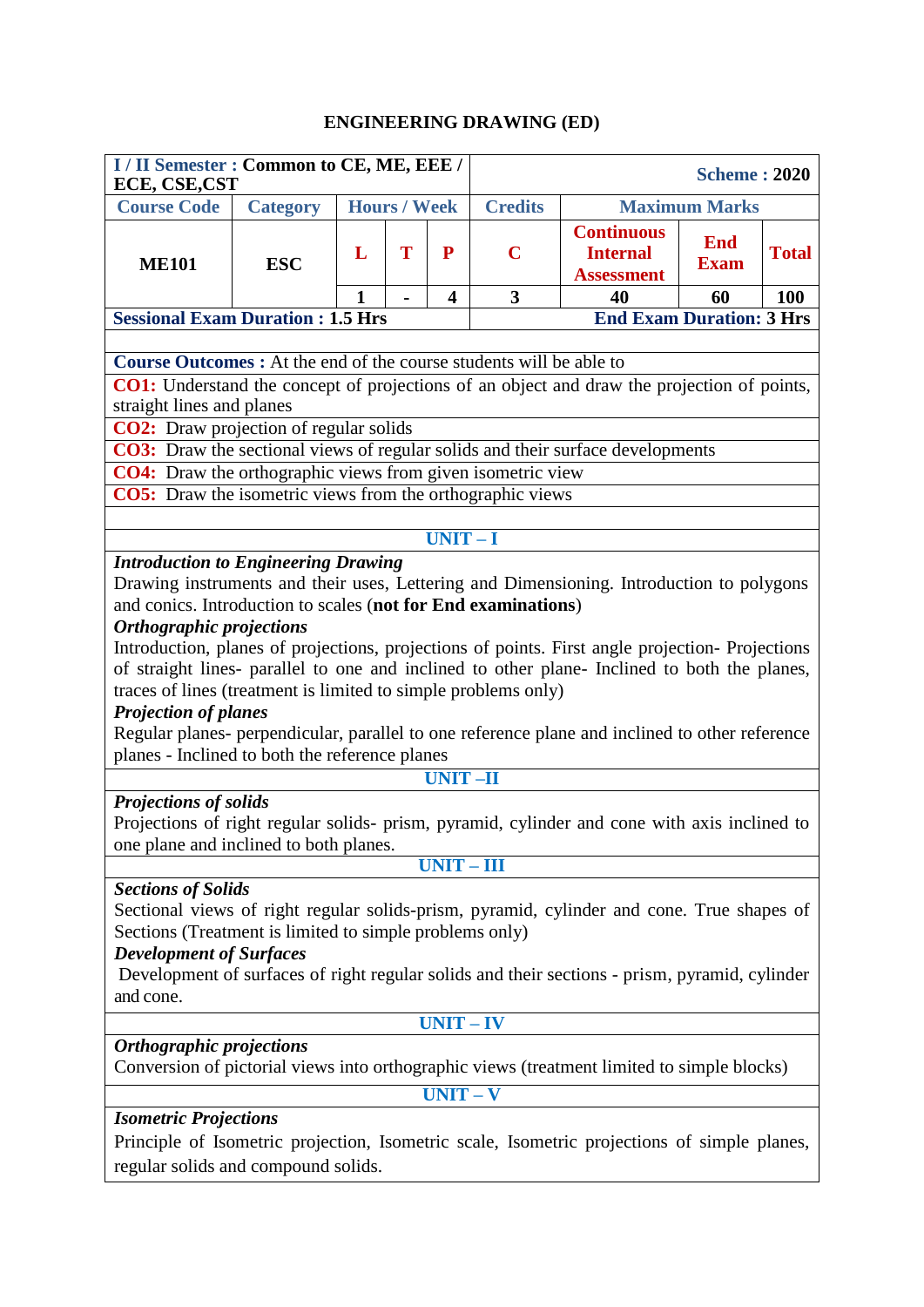**Text Books:**

1. K.L. Narayana and P. Kannaiah, *Text book on Engineering Drawing*, Second Edition, Scitech Publications, Chennai, 2006.

2. N.D. Bhatt and V.M. Panchal, *Elementary Engineering Drawing*, 45<sup>th</sup> Edition, Charotar Publishing House, Anand, India, 2002.

#### **Reference Books:**

1. K. Venugopal, *Engineering Drawing and Graphics with Auto CAD*, Fourth Edition,2001, New Age International(P) Limited, Publishers, New Delhi,2001.

2. Dhananjay A Jolhe, *Engineering Drawing with an introduction to Auto CAD*, Tata McGraw-Hill Publishing Company Ltd., New Delhi, 2008.

3. M.B. Shaw & B.C. Rana, *Engineering Drawing*, Second Edition Pearson Education, New Delhi, 2009.

**Question Paper Pattern:**

**Sessional Exam:** The question paper for sessional examination is for 25 marks, covering half of the syllabus for first sessional and remaining half for second sessional exam. The question paper shall consist of Three Sections with Two Questions (EITHER / OR type) in each section. The student shall answer one question from each section.

**End Exam:** The question paper for end examination is for 60 marks. It shall consist of Five Units, each containing Two Questions (EITHER / OR type) from each unit of the syllabus, with a weightage of 12 marks. Each of these questions may contain sub-questions. The student shall answer one question from each unit.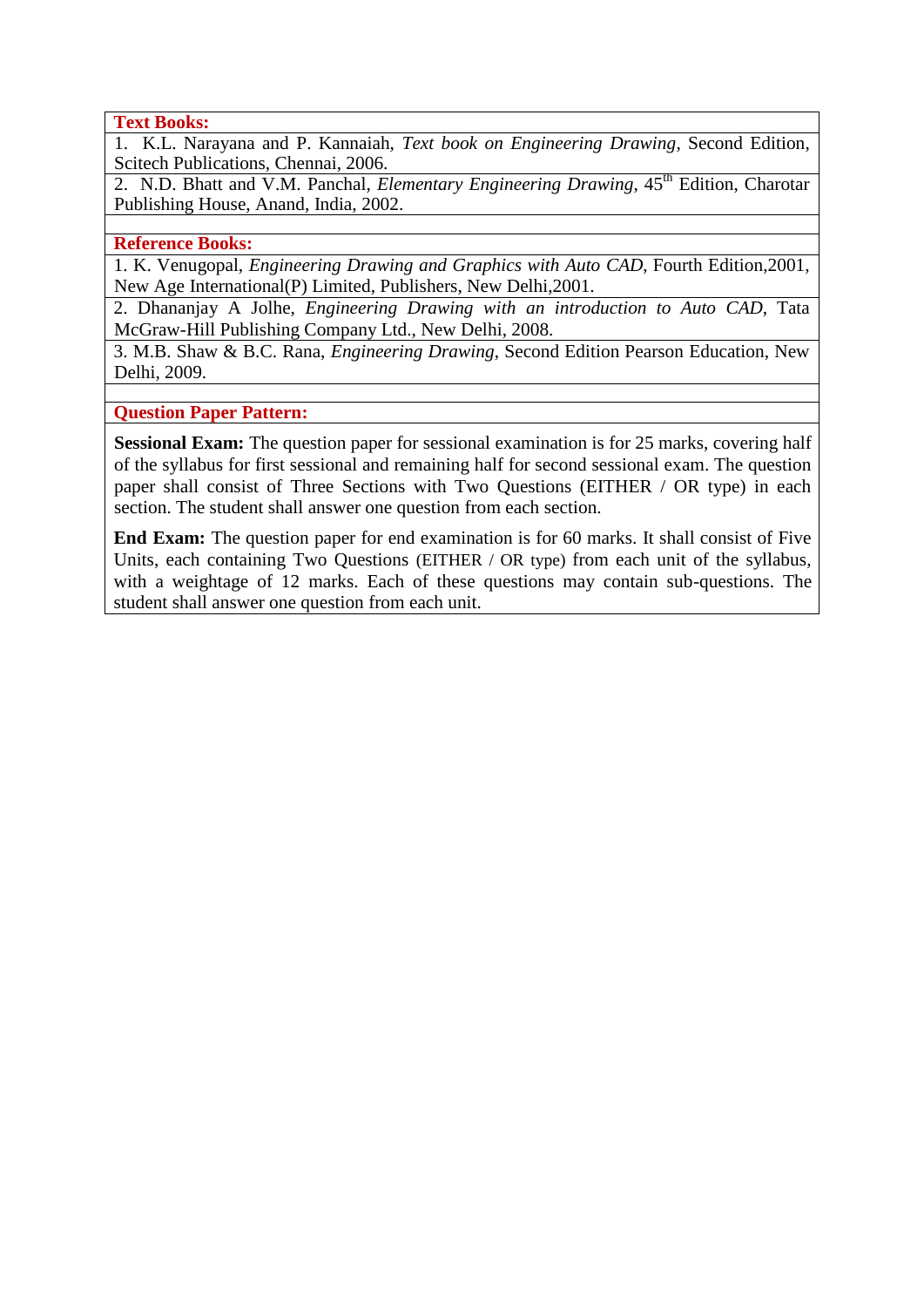# **PROGRAMMING FOR PROBLEM SOLVING (PPS)**

| I Semester : Common for CE, CSE, CST,<br>ECE, EEE & ME                                                                                                                          |                 |                     |                  |                  |                |                                                                                        |                                 | <b>Scheme: 2020</b> |
|---------------------------------------------------------------------------------------------------------------------------------------------------------------------------------|-----------------|---------------------|------------------|------------------|----------------|----------------------------------------------------------------------------------------|---------------------------------|---------------------|
| <b>Course Code</b>                                                                                                                                                              | <b>Category</b> | <b>Hours / Week</b> |                  |                  | <b>Credits</b> |                                                                                        | <b>Maximum Marks</b>            |                     |
| <b>CS101</b>                                                                                                                                                                    | <b>ESC</b>      | L                   | T                | P                | $\mathbf C$    | <b>Continuous</b><br><b>End</b><br><b>Internal</b><br><b>Exam</b><br><b>Assessment</b> |                                 | <b>Total</b>        |
|                                                                                                                                                                                 |                 | 3                   | $\boldsymbol{0}$ |                  | 3              | 40                                                                                     | 60                              | 100                 |
| <b>Sessional Exam Duration : 1.5 Hrs</b>                                                                                                                                        |                 |                     |                  |                  |                |                                                                                        | <b>End Exam Duration: 3 Hrs</b> |                     |
|                                                                                                                                                                                 |                 |                     |                  |                  |                |                                                                                        |                                 |                     |
| <b>Course Outcomes :</b> At the end of the course the student will be able to                                                                                                   |                 |                     |                  |                  |                |                                                                                        |                                 |                     |
| CO1: Understand fundamentals of problem solving concepts with various data types and                                                                                            |                 |                     |                  |                  |                |                                                                                        |                                 |                     |
| operators                                                                                                                                                                       |                 |                     |                  |                  |                |                                                                                        |                                 |                     |
| <b>CO2:</b> Apply conditional and iterative statements for solving a given problem                                                                                              |                 |                     |                  |                  |                |                                                                                        |                                 |                     |
| <b>CO3:</b> Illustrate the applications of functions and storage classes.                                                                                                       |                 |                     |                  |                  |                |                                                                                        |                                 |                     |
| <b>CO4:</b> Apply the concepts of pointers and dynamic memory management in problem solving.                                                                                    |                 |                     |                  |                  |                |                                                                                        |                                 |                     |
| <b>CO5:</b> Understand the purpose of structures, unions and files.                                                                                                             |                 |                     |                  |                  |                |                                                                                        |                                 |                     |
|                                                                                                                                                                                 |                 |                     |                  | $UNIT-I$         |                |                                                                                        |                                 |                     |
| <b>General Problem Solving Concepts</b><br>Algorithm, Flowchart for problem solving with Sequential Logic Structure, Decisions and                                              |                 |                     |                  |                  |                |                                                                                        |                                 |                     |
| Loops.                                                                                                                                                                          |                 |                     |                  |                  |                |                                                                                        |                                 |                     |
| <b>Imperative Languages</b>                                                                                                                                                     |                 |                     |                  |                  |                |                                                                                        |                                 |                     |
| Introduction to imperative language; syntax and constructs of a specific language (ANSI C)<br>- Types Operator and Expressions with discussion of variable naming and Hungarian |                 |                     |                  |                  |                |                                                                                        |                                 |                     |
|                                                                                                                                                                                 |                 |                     |                  |                  |                |                                                                                        |                                 |                     |
| Notation: Variable Names, Data Type and Sizes (Little Endian Big Endian), Constants,<br>Declarations, Arithmetic Operators, Relational Operators, Logical Operators, Type       |                 |                     |                  |                  |                |                                                                                        |                                 |                     |
| Conversion, Increment Decrement Operators, Bitwise Operators, Assignment Operators and                                                                                          |                 |                     |                  |                  |                |                                                                                        |                                 |                     |
| Expressions, Precedence and Order of Evaluation, Formatted input/output.                                                                                                        |                 |                     |                  |                  |                |                                                                                        |                                 |                     |
|                                                                                                                                                                                 |                 |                     |                  | $UNIT-II$        |                |                                                                                        |                                 |                     |
| Control Flow with discussion on structured and unstructured programming                                                                                                         |                 |                     |                  |                  |                |                                                                                        |                                 |                     |
| Statements and Blocks, If-Else-If, Switch, Loops - while, do, for, break and continue, goto                                                                                     |                 |                     |                  |                  |                |                                                                                        |                                 |                     |
| labels, structured and un-structured programming.                                                                                                                               |                 |                     |                  |                  |                |                                                                                        |                                 |                     |
|                                                                                                                                                                                 |                 |                     |                  | UNIT - III       |                |                                                                                        |                                 |                     |
| <b>Functions and Program Structure with discussion on standard library</b>                                                                                                      |                 |                     |                  |                  |                |                                                                                        |                                 |                     |
| Basics of functions, parameter passing and returning type, C main return as integer, External,                                                                                  |                 |                     |                  |                  |                |                                                                                        |                                 |                     |
| Auto, Local, Static, Register Variables, Scope Rules, Block structure, Initialization,                                                                                          |                 |                     |                  |                  |                |                                                                                        |                                 |                     |
| Recursion, Pre-processor, Standard Library Functions and return types.                                                                                                          |                 |                     |                  |                  |                |                                                                                        |                                 |                     |
|                                                                                                                                                                                 |                 |                     |                  | <b>UNIT - IV</b> |                |                                                                                        |                                 |                     |
| <b>Pointers and Arrays</b>                                                                                                                                                      |                 |                     |                  |                  |                |                                                                                        |                                 |                     |
| Pointers and address, dynamic memory management, Pointers and Function Arguments,                                                                                               |                 |                     |                  |                  |                |                                                                                        |                                 |                     |
| Pointers and Arrays, Address Arithmetic, character Pointers and Functions, Pointer Arrays,                                                                                      |                 |                     |                  |                  |                |                                                                                        |                                 |                     |
| Pointer to Pointer, Multi-dimensional array and Row/column major formats, Initialization of                                                                                     |                 |                     |                  |                  |                |                                                                                        |                                 |                     |
| Pointer Arrays, Command line arguments, Pointer to functions, complicated declarations and                                                                                      |                 |                     |                  |                  |                |                                                                                        |                                 |                     |
| how they are evaluated.                                                                                                                                                         |                 |                     |                  |                  |                |                                                                                        |                                 |                     |
|                                                                                                                                                                                 |                 |                     |                  | <b>UNIT - V</b>  |                |                                                                                        |                                 |                     |
| <b>Structures and Unions</b>                                                                                                                                                    |                 |                     |                  |                  |                |                                                                                        |                                 |                     |
| Basic Structure, Structures and Functions, Array of structures, Pointer of structures, Self-                                                                                    |                 |                     |                  |                  |                |                                                                                        |                                 |                     |
| referral structures, Table look up, typedef, Unions, Bit-fields.                                                                                                                |                 |                     |                  |                  |                |                                                                                        |                                 |                     |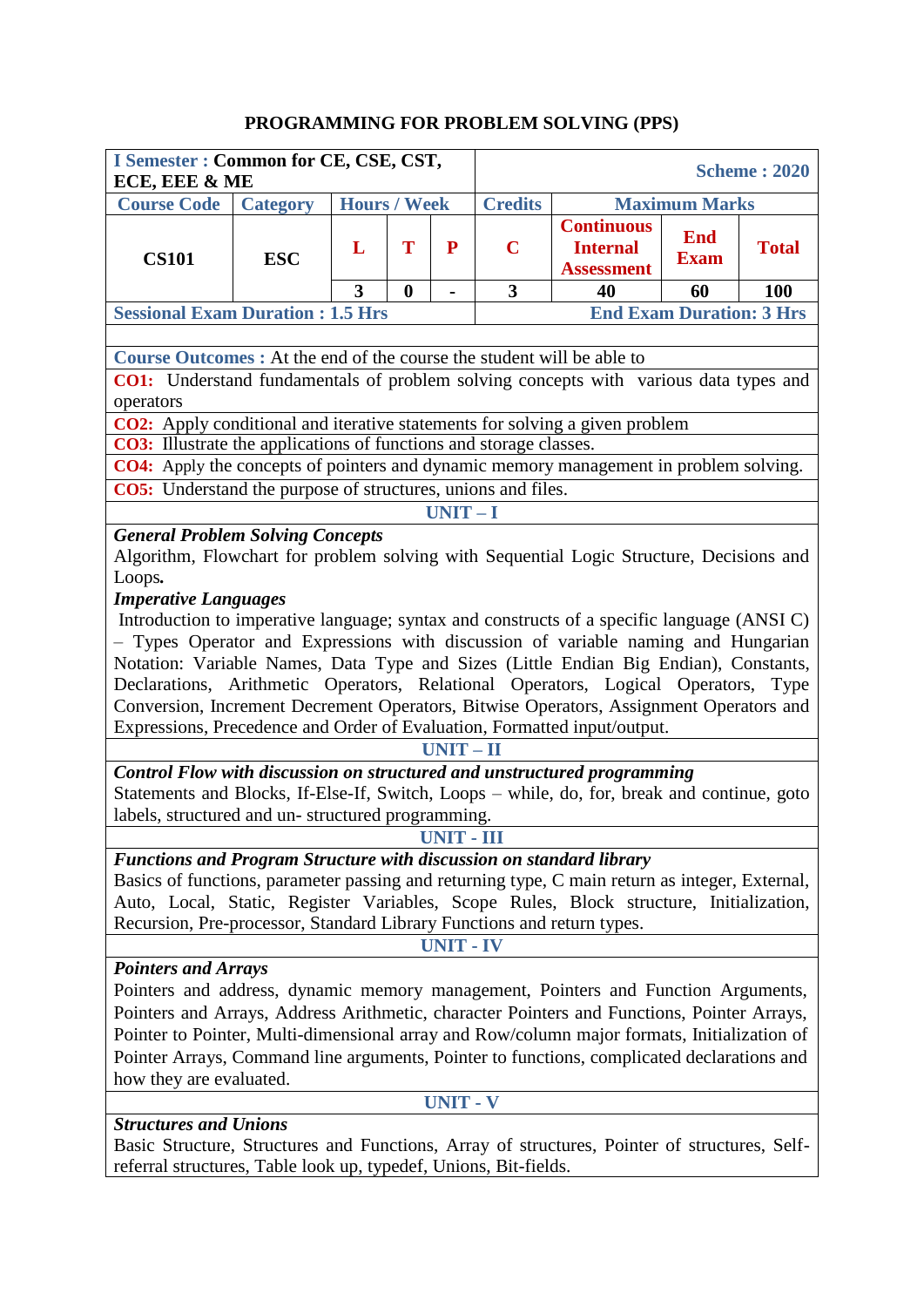### *Files*

Introduction to Files, Opening and Closing files, Reading and Writing files, File I/O functions, Error Handling in files.

### **Text Books :**

1. B. W. Kernighan and D. M. Ritchie, *The C Programming Language*, Second Edition, PHI.

2. B. Gottfried, *Programming in C*, Second Edition, Schaum Outline Series.

**Reference Books :**

1. Herbert Schildt, *C: The Complete Reference*, Fourth Edition, McGraw Hill.

2. Yashavant Kanetkar, *Let Us C*, BPB Publications.

**Question Paper Pattern:** 

**Sessional Exam:** The question paper for sessional examination is for 25 marks, covering half of the syllabus for first sessional and remaining half for second sessional exam. The question paper shall consist of Three Sections with Two Questions (EITHER / OR type) in each section. The student shall answer one question from each section.

**End Exam:** The question paper for end examination is for 60 marks. It shall consist of Five Units, each containing Two Questions (EITHER / OR type) from each unit of the syllabus, with a weightage of 12 marks. Each of these questions may contain sub-questions. The student shall answer one question from each unit.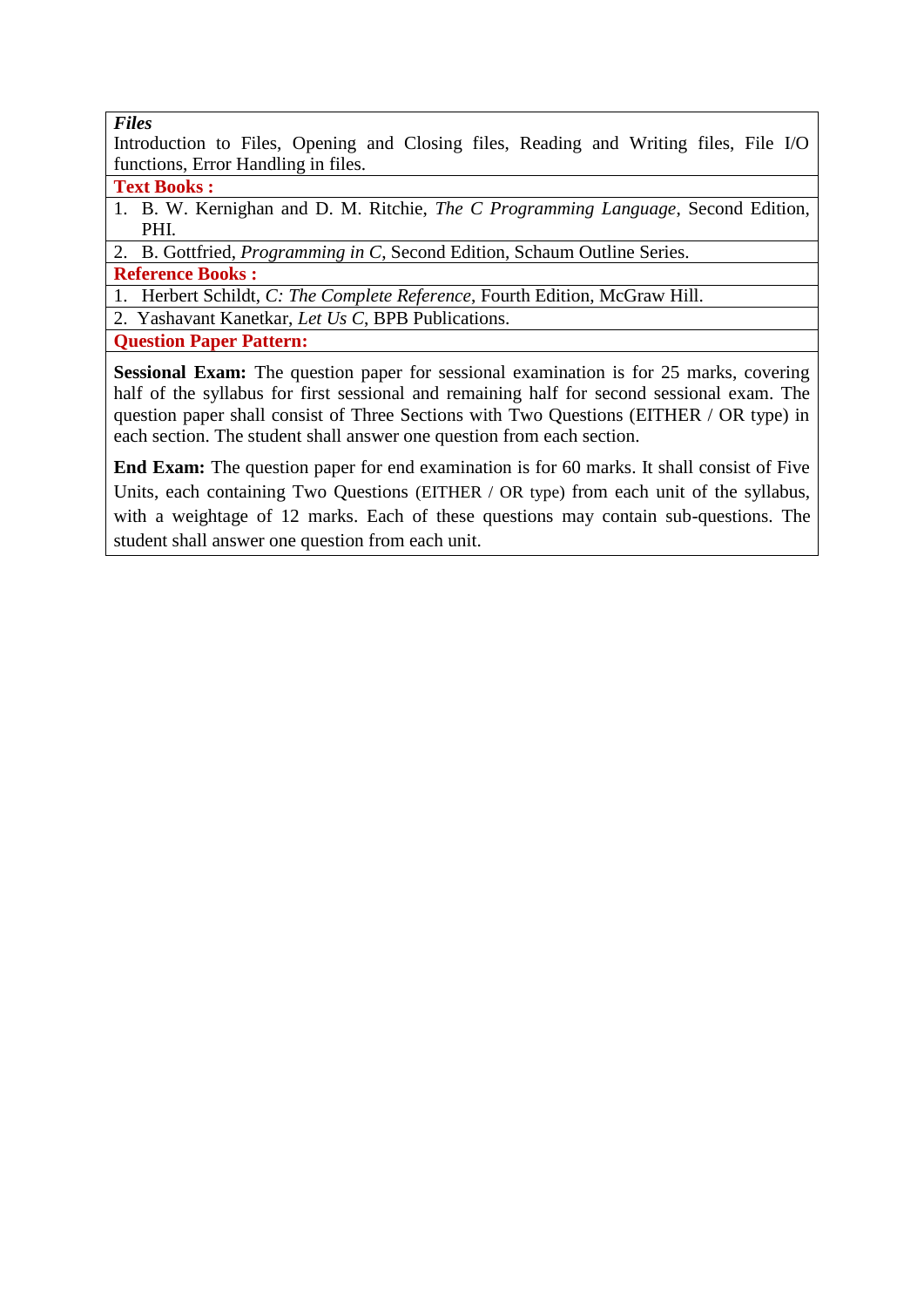# **ENGINEERING CHEMISTRY LAB [CH(P)]**

| <b>Credits</b><br><b>Maximum Marks</b><br><b>Course Code</b><br><b>Hours / Week</b><br><b>Category</b><br><b>Continuous</b><br><b>End</b><br>T<br>$\mathbf C$<br>L<br>P<br><b>Total</b><br><b>Internal</b><br><b>BS113</b><br><b>BSL</b><br><b>Exam</b><br><b>Assessment</b><br>$\mathbf{3}$<br>1.5<br>40<br>60<br><b>100</b><br>$\blacksquare$<br><b>End Exam Duration: 2 Hrs</b><br>Course Outcomes : At the end of the course students will be able to<br>CO1: Understand and appreciate various analytical methods including instrumentation that<br>acts as tools in the analysis of water.<br><b>CO2:</b> Understand various analytical methods in the analysis of an alloy.<br>CO3: Understand various analytical methods including instrumentation that acts as tools in<br>the analysis of different fuels.<br><b>List of Experiments</b><br>Note: At least 12 of the following experiments shall be conducted<br><b>Volumetric Analysis</b><br>Demonstration of analytical balance.<br>1.<br>Preparation of standard sodium carbonate solution.<br>2.<br>Estimation of magnesium by EDTA titration.<br>3.<br>Estimation of copper by EDTA titration.<br>4.<br>Estimation of total and permanent hardness of water by EDTA titration method.<br>5.<br>Estimation of copper in brass alloy.<br>6.<br>Estimation of dissolved oxygen by Winkler's method.<br>7.<br><b>Instrumentation</b><br>Determination of calorific value of a solid fuel using Bomb calorimeter.<br>8.<br>Determination of viscosity of lubricating oil using Engler's viscometer.<br>9.<br>10. Determination of viscosity of lubricating oil using Redwood viscometer.<br>11. Determination of strength of mixture of acids (HCl and CH <sub>3</sub> COOH) by conductometric<br>titrations.<br>12. Verification of Beer-Lamberts law using colorimeter.<br>13. Potentiometric titrations.<br>14. Determination of simple eutectic of two component system. | I / II Semester : CE, EEE, ME / ECE |  |  |  |  |  | <b>Scheme: 2020</b> |  |  |
|-----------------------------------------------------------------------------------------------------------------------------------------------------------------------------------------------------------------------------------------------------------------------------------------------------------------------------------------------------------------------------------------------------------------------------------------------------------------------------------------------------------------------------------------------------------------------------------------------------------------------------------------------------------------------------------------------------------------------------------------------------------------------------------------------------------------------------------------------------------------------------------------------------------------------------------------------------------------------------------------------------------------------------------------------------------------------------------------------------------------------------------------------------------------------------------------------------------------------------------------------------------------------------------------------------------------------------------------------------------------------------------------------------------------------------------------------------------------------------------------------------------------------------------------------------------------------------------------------------------------------------------------------------------------------------------------------------------------------------------------------------------------------------------------------------------------------------------------------------------------------------------------------------------------------------------------|-------------------------------------|--|--|--|--|--|---------------------|--|--|
|                                                                                                                                                                                                                                                                                                                                                                                                                                                                                                                                                                                                                                                                                                                                                                                                                                                                                                                                                                                                                                                                                                                                                                                                                                                                                                                                                                                                                                                                                                                                                                                                                                                                                                                                                                                                                                                                                                                                         |                                     |  |  |  |  |  |                     |  |  |
|                                                                                                                                                                                                                                                                                                                                                                                                                                                                                                                                                                                                                                                                                                                                                                                                                                                                                                                                                                                                                                                                                                                                                                                                                                                                                                                                                                                                                                                                                                                                                                                                                                                                                                                                                                                                                                                                                                                                         |                                     |  |  |  |  |  |                     |  |  |
|                                                                                                                                                                                                                                                                                                                                                                                                                                                                                                                                                                                                                                                                                                                                                                                                                                                                                                                                                                                                                                                                                                                                                                                                                                                                                                                                                                                                                                                                                                                                                                                                                                                                                                                                                                                                                                                                                                                                         |                                     |  |  |  |  |  |                     |  |  |
|                                                                                                                                                                                                                                                                                                                                                                                                                                                                                                                                                                                                                                                                                                                                                                                                                                                                                                                                                                                                                                                                                                                                                                                                                                                                                                                                                                                                                                                                                                                                                                                                                                                                                                                                                                                                                                                                                                                                         |                                     |  |  |  |  |  |                     |  |  |
|                                                                                                                                                                                                                                                                                                                                                                                                                                                                                                                                                                                                                                                                                                                                                                                                                                                                                                                                                                                                                                                                                                                                                                                                                                                                                                                                                                                                                                                                                                                                                                                                                                                                                                                                                                                                                                                                                                                                         |                                     |  |  |  |  |  |                     |  |  |
|                                                                                                                                                                                                                                                                                                                                                                                                                                                                                                                                                                                                                                                                                                                                                                                                                                                                                                                                                                                                                                                                                                                                                                                                                                                                                                                                                                                                                                                                                                                                                                                                                                                                                                                                                                                                                                                                                                                                         |                                     |  |  |  |  |  |                     |  |  |
|                                                                                                                                                                                                                                                                                                                                                                                                                                                                                                                                                                                                                                                                                                                                                                                                                                                                                                                                                                                                                                                                                                                                                                                                                                                                                                                                                                                                                                                                                                                                                                                                                                                                                                                                                                                                                                                                                                                                         |                                     |  |  |  |  |  |                     |  |  |
|                                                                                                                                                                                                                                                                                                                                                                                                                                                                                                                                                                                                                                                                                                                                                                                                                                                                                                                                                                                                                                                                                                                                                                                                                                                                                                                                                                                                                                                                                                                                                                                                                                                                                                                                                                                                                                                                                                                                         |                                     |  |  |  |  |  |                     |  |  |
|                                                                                                                                                                                                                                                                                                                                                                                                                                                                                                                                                                                                                                                                                                                                                                                                                                                                                                                                                                                                                                                                                                                                                                                                                                                                                                                                                                                                                                                                                                                                                                                                                                                                                                                                                                                                                                                                                                                                         |                                     |  |  |  |  |  |                     |  |  |
|                                                                                                                                                                                                                                                                                                                                                                                                                                                                                                                                                                                                                                                                                                                                                                                                                                                                                                                                                                                                                                                                                                                                                                                                                                                                                                                                                                                                                                                                                                                                                                                                                                                                                                                                                                                                                                                                                                                                         |                                     |  |  |  |  |  |                     |  |  |
|                                                                                                                                                                                                                                                                                                                                                                                                                                                                                                                                                                                                                                                                                                                                                                                                                                                                                                                                                                                                                                                                                                                                                                                                                                                                                                                                                                                                                                                                                                                                                                                                                                                                                                                                                                                                                                                                                                                                         |                                     |  |  |  |  |  |                     |  |  |
|                                                                                                                                                                                                                                                                                                                                                                                                                                                                                                                                                                                                                                                                                                                                                                                                                                                                                                                                                                                                                                                                                                                                                                                                                                                                                                                                                                                                                                                                                                                                                                                                                                                                                                                                                                                                                                                                                                                                         |                                     |  |  |  |  |  |                     |  |  |
|                                                                                                                                                                                                                                                                                                                                                                                                                                                                                                                                                                                                                                                                                                                                                                                                                                                                                                                                                                                                                                                                                                                                                                                                                                                                                                                                                                                                                                                                                                                                                                                                                                                                                                                                                                                                                                                                                                                                         |                                     |  |  |  |  |  |                     |  |  |
|                                                                                                                                                                                                                                                                                                                                                                                                                                                                                                                                                                                                                                                                                                                                                                                                                                                                                                                                                                                                                                                                                                                                                                                                                                                                                                                                                                                                                                                                                                                                                                                                                                                                                                                                                                                                                                                                                                                                         |                                     |  |  |  |  |  |                     |  |  |
|                                                                                                                                                                                                                                                                                                                                                                                                                                                                                                                                                                                                                                                                                                                                                                                                                                                                                                                                                                                                                                                                                                                                                                                                                                                                                                                                                                                                                                                                                                                                                                                                                                                                                                                                                                                                                                                                                                                                         |                                     |  |  |  |  |  |                     |  |  |
|                                                                                                                                                                                                                                                                                                                                                                                                                                                                                                                                                                                                                                                                                                                                                                                                                                                                                                                                                                                                                                                                                                                                                                                                                                                                                                                                                                                                                                                                                                                                                                                                                                                                                                                                                                                                                                                                                                                                         |                                     |  |  |  |  |  |                     |  |  |
|                                                                                                                                                                                                                                                                                                                                                                                                                                                                                                                                                                                                                                                                                                                                                                                                                                                                                                                                                                                                                                                                                                                                                                                                                                                                                                                                                                                                                                                                                                                                                                                                                                                                                                                                                                                                                                                                                                                                         |                                     |  |  |  |  |  |                     |  |  |
|                                                                                                                                                                                                                                                                                                                                                                                                                                                                                                                                                                                                                                                                                                                                                                                                                                                                                                                                                                                                                                                                                                                                                                                                                                                                                                                                                                                                                                                                                                                                                                                                                                                                                                                                                                                                                                                                                                                                         |                                     |  |  |  |  |  |                     |  |  |
|                                                                                                                                                                                                                                                                                                                                                                                                                                                                                                                                                                                                                                                                                                                                                                                                                                                                                                                                                                                                                                                                                                                                                                                                                                                                                                                                                                                                                                                                                                                                                                                                                                                                                                                                                                                                                                                                                                                                         |                                     |  |  |  |  |  |                     |  |  |
|                                                                                                                                                                                                                                                                                                                                                                                                                                                                                                                                                                                                                                                                                                                                                                                                                                                                                                                                                                                                                                                                                                                                                                                                                                                                                                                                                                                                                                                                                                                                                                                                                                                                                                                                                                                                                                                                                                                                         |                                     |  |  |  |  |  |                     |  |  |
|                                                                                                                                                                                                                                                                                                                                                                                                                                                                                                                                                                                                                                                                                                                                                                                                                                                                                                                                                                                                                                                                                                                                                                                                                                                                                                                                                                                                                                                                                                                                                                                                                                                                                                                                                                                                                                                                                                                                         |                                     |  |  |  |  |  |                     |  |  |
|                                                                                                                                                                                                                                                                                                                                                                                                                                                                                                                                                                                                                                                                                                                                                                                                                                                                                                                                                                                                                                                                                                                                                                                                                                                                                                                                                                                                                                                                                                                                                                                                                                                                                                                                                                                                                                                                                                                                         |                                     |  |  |  |  |  |                     |  |  |
|                                                                                                                                                                                                                                                                                                                                                                                                                                                                                                                                                                                                                                                                                                                                                                                                                                                                                                                                                                                                                                                                                                                                                                                                                                                                                                                                                                                                                                                                                                                                                                                                                                                                                                                                                                                                                                                                                                                                         |                                     |  |  |  |  |  |                     |  |  |
|                                                                                                                                                                                                                                                                                                                                                                                                                                                                                                                                                                                                                                                                                                                                                                                                                                                                                                                                                                                                                                                                                                                                                                                                                                                                                                                                                                                                                                                                                                                                                                                                                                                                                                                                                                                                                                                                                                                                         |                                     |  |  |  |  |  |                     |  |  |
|                                                                                                                                                                                                                                                                                                                                                                                                                                                                                                                                                                                                                                                                                                                                                                                                                                                                                                                                                                                                                                                                                                                                                                                                                                                                                                                                                                                                                                                                                                                                                                                                                                                                                                                                                                                                                                                                                                                                         |                                     |  |  |  |  |  |                     |  |  |
|                                                                                                                                                                                                                                                                                                                                                                                                                                                                                                                                                                                                                                                                                                                                                                                                                                                                                                                                                                                                                                                                                                                                                                                                                                                                                                                                                                                                                                                                                                                                                                                                                                                                                                                                                                                                                                                                                                                                         |                                     |  |  |  |  |  |                     |  |  |
|                                                                                                                                                                                                                                                                                                                                                                                                                                                                                                                                                                                                                                                                                                                                                                                                                                                                                                                                                                                                                                                                                                                                                                                                                                                                                                                                                                                                                                                                                                                                                                                                                                                                                                                                                                                                                                                                                                                                         |                                     |  |  |  |  |  |                     |  |  |
|                                                                                                                                                                                                                                                                                                                                                                                                                                                                                                                                                                                                                                                                                                                                                                                                                                                                                                                                                                                                                                                                                                                                                                                                                                                                                                                                                                                                                                                                                                                                                                                                                                                                                                                                                                                                                                                                                                                                         |                                     |  |  |  |  |  |                     |  |  |
|                                                                                                                                                                                                                                                                                                                                                                                                                                                                                                                                                                                                                                                                                                                                                                                                                                                                                                                                                                                                                                                                                                                                                                                                                                                                                                                                                                                                                                                                                                                                                                                                                                                                                                                                                                                                                                                                                                                                         |                                     |  |  |  |  |  |                     |  |  |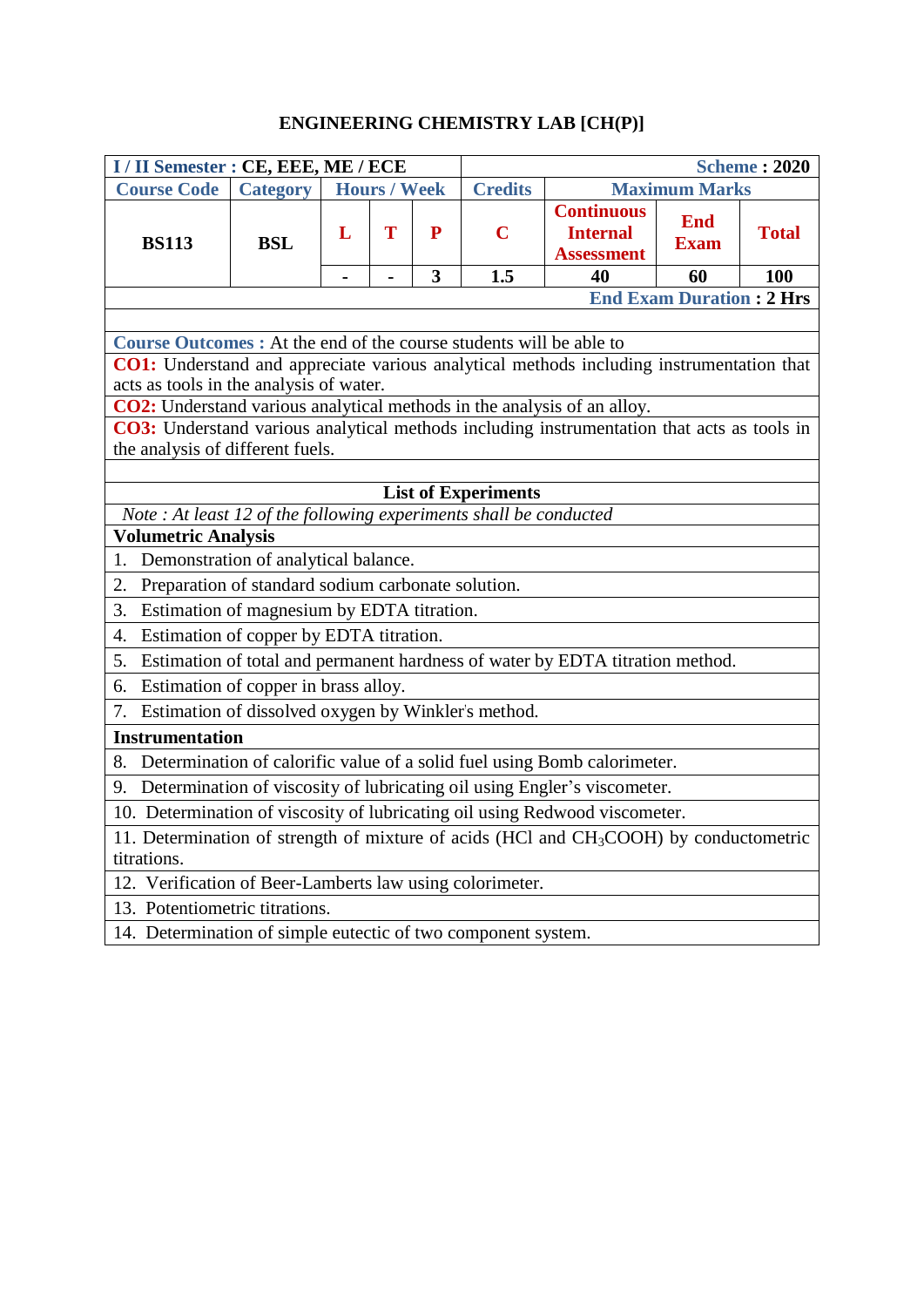# **PHONETICS AND COMMUNICATION SKILLS LAB [PCS(P)]**

| I / II Semester : Common for CE, EEE,<br>ME / ECE, CSE & CST |                                                 |                     |                  |   |                                 |                                                                                           |                                         | <b>Scheme: 2020</b> |  |  |  |
|--------------------------------------------------------------|-------------------------------------------------|---------------------|------------------|---|---------------------------------|-------------------------------------------------------------------------------------------|-----------------------------------------|---------------------|--|--|--|
| <b>Course Code</b> Category                                  |                                                 | <b>Hours / Week</b> |                  |   | <b>Credits</b>                  |                                                                                           |                                         |                     |  |  |  |
| <b>HU103</b>                                                 | <b>HSSL</b>                                     | L                   | T                | P | $\mathbf C$                     | <b>Continuous</b><br><b>Internal</b><br><b>Assessment</b>                                 | <b>Maximum Marks</b><br><b>End Exam</b> | <b>Total</b>        |  |  |  |
|                                                              |                                                 | $\mathbf{0}$        | $\boldsymbol{0}$ | 3 | 1.5                             | 40                                                                                        | 60                                      | 100                 |  |  |  |
|                                                              |                                                 |                     |                  |   | <b>End Exam Duration: 3 Hrs</b> |                                                                                           |                                         |                     |  |  |  |
|                                                              |                                                 |                     |                  |   |                                 |                                                                                           |                                         |                     |  |  |  |
|                                                              |                                                 |                     |                  |   |                                 | Course Outcomes : At the end of the course, Students will be able to                      |                                         |                     |  |  |  |
|                                                              |                                                 |                     |                  |   |                                 | <b>CO1:</b> Speak Internationally Intelligible English without mother tongue accent.      |                                         |                     |  |  |  |
|                                                              |                                                 |                     |                  |   |                                 | CO2: Adopt appropriate intonation patterns for effective Oral Communication.              |                                         |                     |  |  |  |
|                                                              |                                                 |                     |                  |   |                                 | CO3: Identify International Phonetic Symbols to find the pronunciation of new words.      |                                         |                     |  |  |  |
|                                                              |                                                 |                     |                  |   |                                 | CO4: Integrate Listening Skills & Speak in English confidently, fluently and effectively. |                                         |                     |  |  |  |
| <b>CO5:</b> Exhibit team playing & Leadership skills.        |                                                 |                     |                  |   |                                 |                                                                                           |                                         |                     |  |  |  |
|                                                              |                                                 |                     |                  |   | <b>List of Experiments</b>      |                                                                                           |                                         |                     |  |  |  |
| <b>Phonetics Laboratory</b>                                  |                                                 |                     |                  |   |                                 |                                                                                           |                                         |                     |  |  |  |
|                                                              |                                                 |                     |                  |   |                                 | Focus in the lab is on accent neutralization for International Intelligibility            |                                         |                     |  |  |  |
| 1.                                                           |                                                 |                     |                  |   |                                 | Introduction to English Phonetic Symbols and associated sounds.                           |                                         |                     |  |  |  |
| 2.                                                           | Practice in Consonant sounds                    |                     |                  |   |                                 |                                                                                           |                                         |                     |  |  |  |
| 3.<br>Practice in Vowel sounds                               |                                                 |                     |                  |   |                                 |                                                                                           |                                         |                     |  |  |  |
| Practice in Accent, Rhythm and Intonation<br>4.              |                                                 |                     |                  |   |                                 |                                                                                           |                                         |                     |  |  |  |
| 5.                                                           |                                                 |                     |                  |   |                                 | Practice sessions on Listening for General Information, Specific Information &            |                                         |                     |  |  |  |
| Comprehension                                                |                                                 |                     |                  |   |                                 |                                                                                           |                                         |                     |  |  |  |
| <b>Communication Skills Laboratory</b>                       |                                                 |                     |                  |   |                                 |                                                                                           |                                         |                     |  |  |  |
| Focus in the lab is more on fluency than on accuracy         |                                                 |                     |                  |   |                                 |                                                                                           |                                         |                     |  |  |  |
| 1. Inter-Personal Communication                              |                                                 |                     |                  |   |                                 |                                                                                           |                                         |                     |  |  |  |
| a) Self Introduction                                         |                                                 |                     |                  |   |                                 |                                                                                           |                                         |                     |  |  |  |
|                                                              | b) Introducing Others                           |                     |                  |   |                                 |                                                                                           |                                         |                     |  |  |  |
|                                                              | c) Non-Verbal Communication                     |                     |                  |   |                                 |                                                                                           |                                         |                     |  |  |  |
|                                                              | d) Posture, Gait and Body language              |                     |                  |   |                                 |                                                                                           |                                         |                     |  |  |  |
| 2.                                                           | <b>Communication in Formal Situations</b>       |                     |                  |   |                                 |                                                                                           |                                         |                     |  |  |  |
|                                                              | a) Public Speaking - Extempore, Prepared Speech |                     |                  |   |                                 |                                                                                           |                                         |                     |  |  |  |
| b) Role-play                                                 |                                                 |                     |                  |   |                                 |                                                                                           |                                         |                     |  |  |  |
|                                                              | c) Situational Dialogues                        |                     |                  |   |                                 |                                                                                           |                                         |                     |  |  |  |
|                                                              | d) Giving Directions                            |                     |                  |   |                                 |                                                                                           |                                         |                     |  |  |  |
| e) Sell-out                                                  |                                                 |                     |                  |   |                                 |                                                                                           |                                         |                     |  |  |  |
| f) JAM                                                       |                                                 |                     |                  |   |                                 |                                                                                           |                                         |                     |  |  |  |
|                                                              | g) Telephone Etiquette                          |                     |                  |   |                                 |                                                                                           |                                         |                     |  |  |  |
|                                                              |                                                 |                     |                  |   |                                 |                                                                                           |                                         |                     |  |  |  |
| <b>Reference Books:</b>                                      |                                                 |                     |                  |   |                                 |                                                                                           |                                         |                     |  |  |  |
| Hyderabad.                                                   |                                                 |                     |                  |   |                                 | Exercises in Spoken English Part -I, Part -II & Part -III, Published by EFLU,             |                                         |                     |  |  |  |
|                                                              |                                                 |                     |                  |   |                                 | 2. Dhamija Sethi, A Course in Phonetics and Spoken English, Prentice Hall of India, Pvt.  |                                         |                     |  |  |  |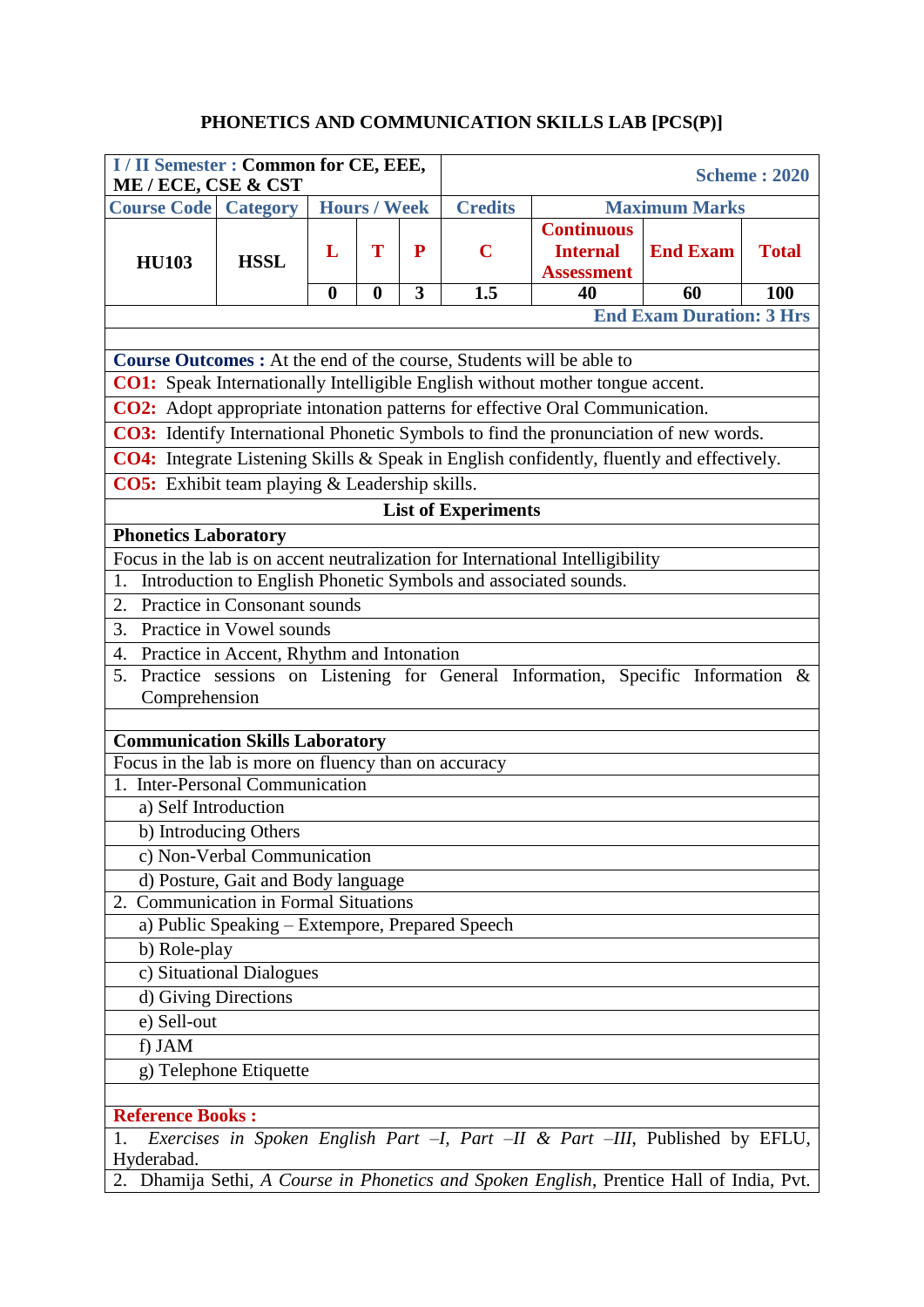Ltd.

3. T. Balasubramanyam A, *Text Book of English Phonetics for Indian Students*, Macmillan India Ltd.

4. Krishna Mohan and Meera Benerjee, *Developing Communication Skills*, Macmillan India Ltd.

5. D. Souza Eunice and Shahani G, *Communication Skills in English*, Noble Publishing House.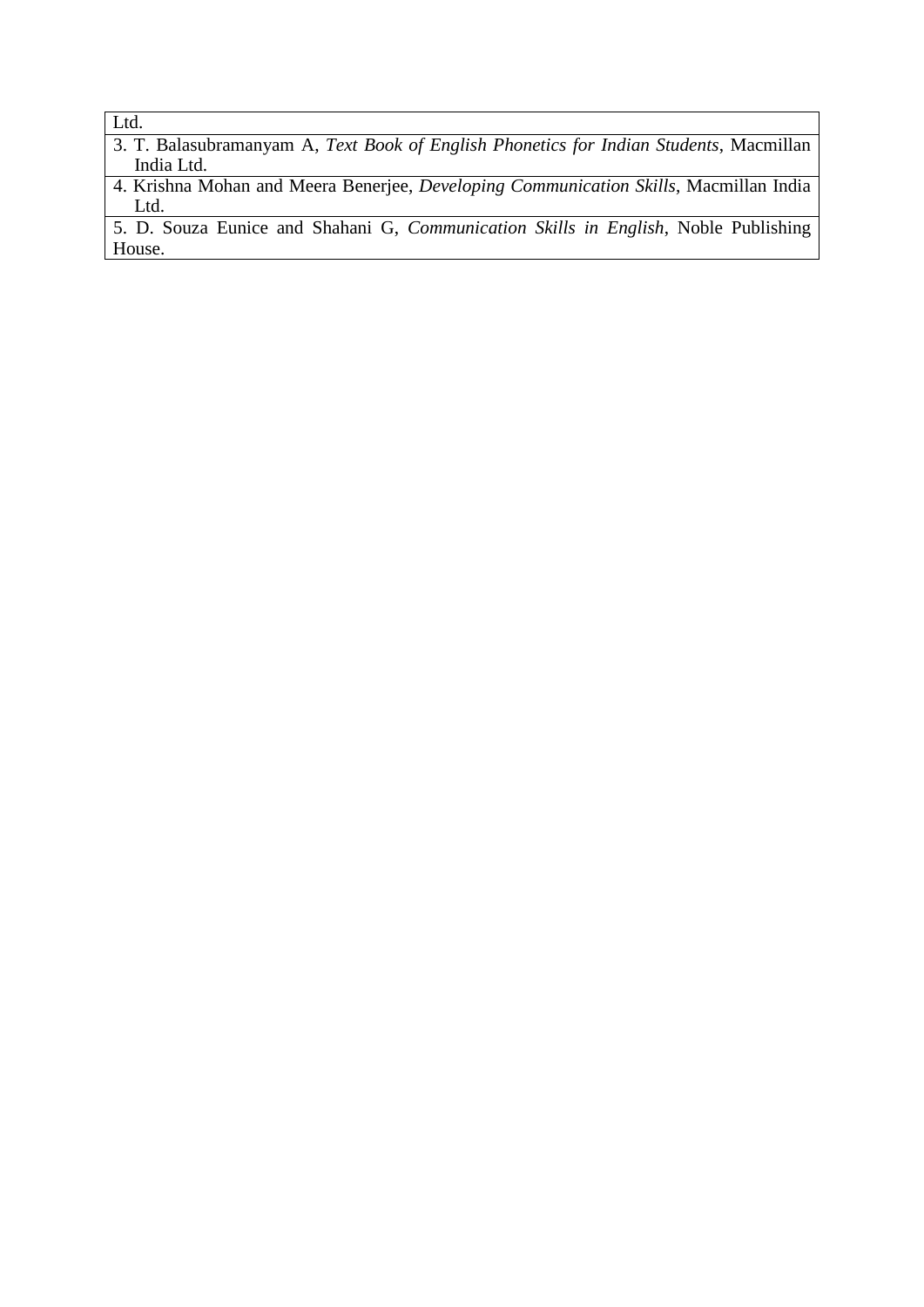# **PROGRAMING FOR PROBLEM SOLVING LAB [PPS(P)]**

| I Semester : Common for CE, CSE,<br>CST, ECE, EEE & ME                                                                                                  |                 |   |                     |           |                                                                                                                       |    |                                 | <b>Scheme: 2020</b>      |  |  |  |
|---------------------------------------------------------------------------------------------------------------------------------------------------------|-----------------|---|---------------------|-----------|-----------------------------------------------------------------------------------------------------------------------|----|---------------------------------|--------------------------|--|--|--|
| <b>Course Code</b>                                                                                                                                      | <b>Category</b> |   | <b>Hours / Week</b> |           | <b>Credits</b>                                                                                                        |    | <b>Maximum Marks</b>            |                          |  |  |  |
| <b>CS107</b>                                                                                                                                            | <b>ESL</b>      | L | T                   | ${\bf P}$ | <b>Continuous</b><br><b>End</b><br><b>Internal</b><br><b>Total</b><br>$\mathbf C$<br><b>Exam</b><br><b>Assessment</b> |    |                                 |                          |  |  |  |
|                                                                                                                                                         |                 |   |                     | 3         | 1.5                                                                                                                   | 40 | 60                              | 100                      |  |  |  |
|                                                                                                                                                         |                 |   |                     |           |                                                                                                                       |    | <b>End Exam Duration: 3 Hrs</b> |                          |  |  |  |
|                                                                                                                                                         |                 |   |                     |           |                                                                                                                       |    |                                 |                          |  |  |  |
| Course Outcomes : At the end of the course students will be able to                                                                                     |                 |   |                     |           |                                                                                                                       |    |                                 |                          |  |  |  |
| <b>CO1:</b> Implement programs using conditional and loop statements in C.                                                                              |                 |   |                     |           |                                                                                                                       |    |                                 |                          |  |  |  |
| CO2: Develop programs using 1-Dimensional and 2-Dimensional arrays.                                                                                     |                 |   |                     |           |                                                                                                                       |    |                                 |                          |  |  |  |
|                                                                                                                                                         |                 |   |                     |           | CO3: Perform Call by value, Call by reference and Recursion through functions.                                        |    |                                 |                          |  |  |  |
| <b>CO4:</b> Implement programs using pointers.                                                                                                          |                 |   |                     |           |                                                                                                                       |    |                                 |                          |  |  |  |
| <b>CO5:</b> Develop programs using structures and file concepts.                                                                                        |                 |   |                     |           |                                                                                                                       |    |                                 |                          |  |  |  |
|                                                                                                                                                         |                 |   |                     |           | <b>List of Experiments</b>                                                                                            |    |                                 |                          |  |  |  |
| 1. Conditional Statements: Quadratic equations, usage of switch statement.                                                                              |                 |   |                     |           |                                                                                                                       |    |                                 |                          |  |  |  |
| 2. Loop Statements : Adam Number, Cosine series                                                                                                         |                 |   |                     |           |                                                                                                                       |    |                                 |                          |  |  |  |
| 3. Arrays: Max Min problem, standard deviation and variance.                                                                                            |                 |   |                     |           |                                                                                                                       |    |                                 |                          |  |  |  |
| 4. Character Arrays: Palindrome, implementation of string handling functions.                                                                           |                 |   |                     |           |                                                                                                                       |    |                                 |                          |  |  |  |
| 5. Functions and Recursion : Matrix operations, Towers of Hanoi, GCD                                                                                    |                 |   |                     |           |                                                                                                                       |    |                                 |                          |  |  |  |
| 6. Pointers: Interchanging problem, implementation of dynamic memory allocation.                                                                        |                 |   |                     |           |                                                                                                                       |    |                                 |                          |  |  |  |
| 7. Structures: Usage of structures in various applications.                                                                                             |                 |   |                     |           |                                                                                                                       |    |                                 |                          |  |  |  |
| 8. Files: Reading contents from files and writing contents to files.                                                                                    |                 |   |                     |           |                                                                                                                       |    |                                 |                          |  |  |  |
|                                                                                                                                                         |                 |   |                     |           |                                                                                                                       |    |                                 |                          |  |  |  |
| <b>Reference Books:</b>                                                                                                                                 |                 |   |                     |           |                                                                                                                       |    |                                 |                          |  |  |  |
| 1. Yashavanth P. Kanetkar, Let Us C, BPB Publications, 7 <sup>th</sup> Edition, 2007.<br>2 BW Kernianon and Donnis M Bitchie The C Brogramming Language |                 |   |                     |           |                                                                                                                       |    |                                 | $2^{\text{nu}}$<br>(Dun) |  |  |  |

2. B.W. Kernignan and Dennis M. Ritchie, *The C Programming Language*, (PHI), 2<sup>nd</sup> Edition 2003.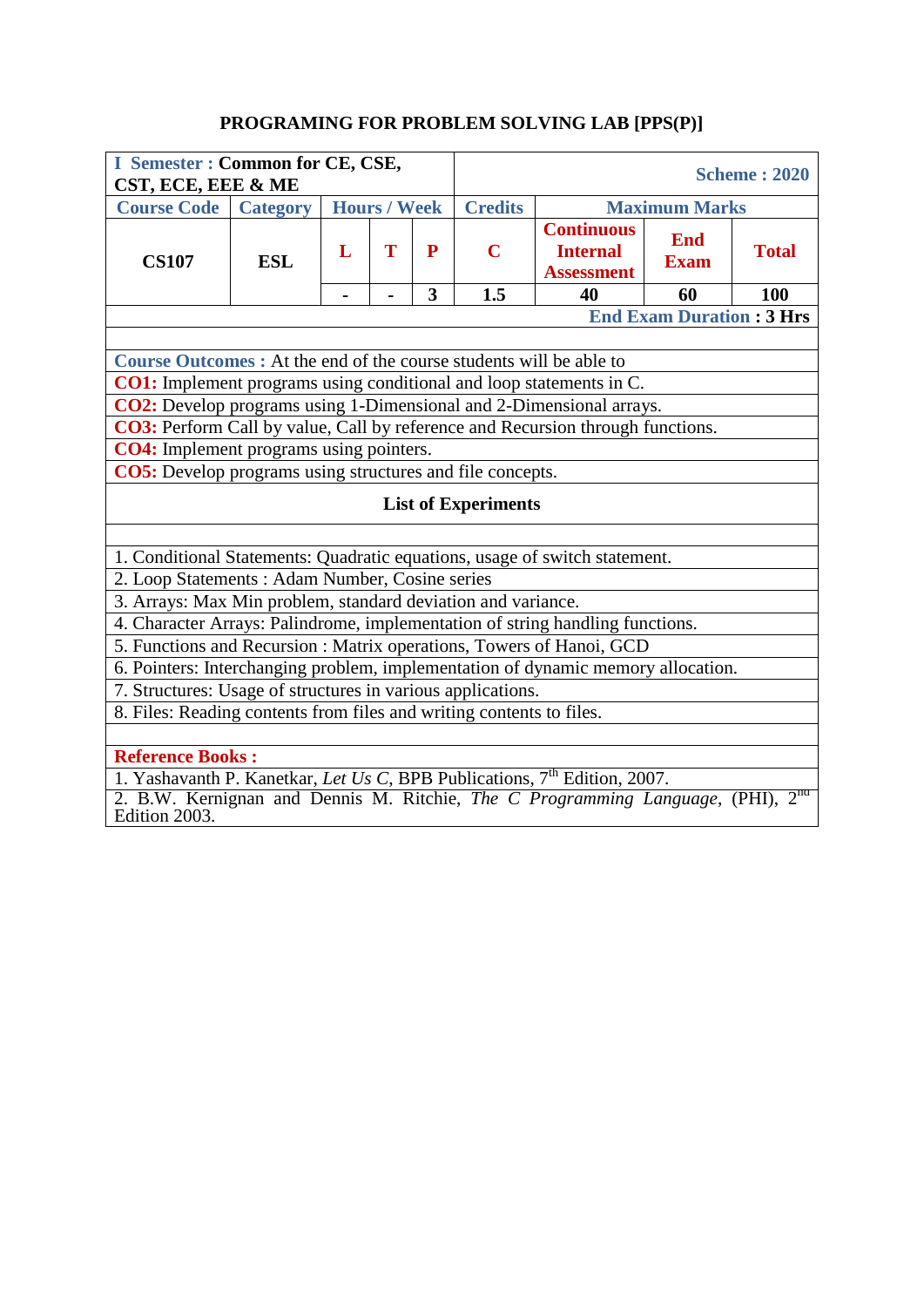# **FOUR YEAR B. Tech. DEGREE COURSE**

**Scheme of Instruction and Examination** (Effective from 2020–21)

**II Semester** (CE) Scheme : 2020

| S.<br>No.      |            | Category<br><b>Subject</b>                                    |         |                              | <b>Scheme of</b><br><b>Instruction</b><br>periods/week |                          |                          | <b>Scheme of Examination</b><br><b>Maximum Marks</b> |              |  |
|----------------|------------|---------------------------------------------------------------|---------|------------------------------|--------------------------------------------------------|--------------------------|--------------------------|------------------------------------------------------|--------------|--|
|                |            |                                                               | Credits | L                            | D/T                                                    | ${\bf P}$                | End<br><b>Exam</b>       | <b>CIA</b><br><b>Marks</b>                           | <b>Total</b> |  |
| I              |            | <b>Theory</b>                                                 |         |                              |                                                        |                          |                          |                                                      |              |  |
| 1              | <b>BSC</b> | Engineering Mathematics - II                                  | 3       | $\overline{2}$               | 1                                                      | $\blacksquare$           | 60                       | 40                                                   | 100          |  |
| $\overline{2}$ | <b>BSC</b> | <b>Applied Physics</b>                                        | 3       | 3                            | $\overline{a}$                                         | $\overline{\phantom{a}}$ | 60                       | 40                                                   | 100          |  |
| 3              | <b>ESC</b> | <b>Elements of Building Science</b>                           | 3       | 3                            | $\overline{a}$                                         | $\overline{\phantom{a}}$ | 60                       | 40                                                   | 100          |  |
| $\overline{4}$ | <b>ESC</b> | <b>Engineering Mechanics</b>                                  | 3       | $\overline{2}$               | $\mathbf{1}$                                           | $\overline{\phantom{0}}$ | 60                       | 40                                                   | 100          |  |
| 5              | <b>ESC</b> | Data Structures Through C                                     | 3       | $\overline{2}$               | $\overline{\phantom{0}}$                               | $\overline{2}$           | 60                       | 40                                                   | 100          |  |
| 6              | <b>MC</b>  | <b>Environmental Studies</b>                                  | -       | $\overline{2}$               | $\overline{a}$                                         |                          | $\overline{\phantom{a}}$ | 100                                                  | 100          |  |
|                |            |                                                               |         |                              |                                                        |                          |                          |                                                      |              |  |
| $\mathbf{I}$   |            | <b>Practical</b>                                              |         |                              |                                                        |                          |                          |                                                      |              |  |
| 7              | <b>BSL</b> | <b>Applied Physics Lab</b>                                    | 1.5     | $\overline{a}$               | $\overline{\phantom{0}}$                               | 3                        | 60                       | 40                                                   | 100          |  |
| 8              | <b>ESL</b> | <b>Computer Aided Civil</b><br><b>Engineering Drawing Lab</b> | 1.5     | $\qquad \qquad \blacksquare$ | $\overline{a}$                                         | 3                        | 60                       | 40                                                   | 100          |  |
| 9              | <b>ESL</b> | <b>Engineering Workshop</b>                                   | 1.5     | $\overline{\phantom{a}}$     | $\overline{a}$                                         | 3                        | 60                       | 40                                                   | 100          |  |
|                |            |                                                               |         |                              |                                                        |                          |                          |                                                      |              |  |
|                |            | <b>Total</b>                                                  | 19.5    |                              |                                                        |                          |                          |                                                      |              |  |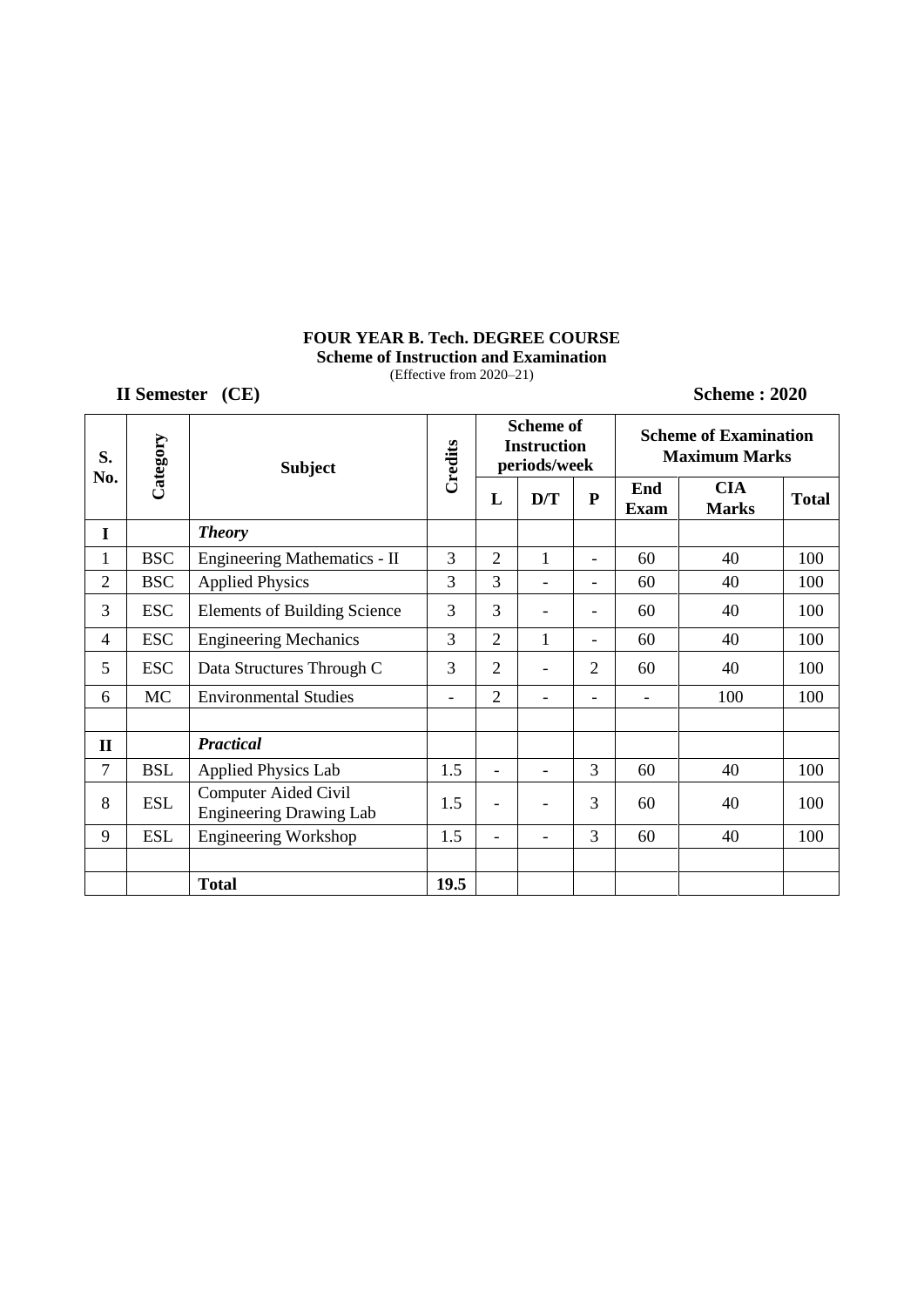### **ENGINEERING MATHEMATICS – II (EM2)**

| <b>II Semester: Common for CSE, CST, CE</b><br>& ME                                                                                                                                                                                                                                                                                         |                 |                |              |                     | <b>Scheme: 2020</b>                                                                                   |    |                      |     |  |  |  |
|---------------------------------------------------------------------------------------------------------------------------------------------------------------------------------------------------------------------------------------------------------------------------------------------------------------------------------------------|-----------------|----------------|--------------|---------------------|-------------------------------------------------------------------------------------------------------|----|----------------------|-----|--|--|--|
| <b>Course Code</b>                                                                                                                                                                                                                                                                                                                          | <b>Category</b> |                |              | <b>Hours / Week</b> | <b>Credits</b>                                                                                        |    | <b>Maximum Marks</b> |     |  |  |  |
| <b>BS104</b>                                                                                                                                                                                                                                                                                                                                | <b>BSC</b>      | L              | T            | P                   | <b>Continuous</b><br><b>End</b><br>$\mathbf C$<br><b>Internal</b><br><b>Exam</b><br><b>Assessment</b> |    | <b>Total</b>         |     |  |  |  |
|                                                                                                                                                                                                                                                                                                                                             |                 | $\overline{2}$ | $\mathbf{1}$ | $\blacksquare$      | 3                                                                                                     | 40 | 60                   | 100 |  |  |  |
| <b>Sessional Exam Duration: 1.5 Hrs</b>                                                                                                                                                                                                                                                                                                     |                 |                |              |                     | <b>End Exam Duration: 3 Hrs</b>                                                                       |    |                      |     |  |  |  |
|                                                                                                                                                                                                                                                                                                                                             |                 |                |              |                     |                                                                                                       |    |                      |     |  |  |  |
| <b>Course Outcomes:</b> At the end of the course the student will be able to                                                                                                                                                                                                                                                                |                 |                |              |                     |                                                                                                       |    |                      |     |  |  |  |
| CO1: Utilize Numerical Methods and principles of least square methods in engineering                                                                                                                                                                                                                                                        |                 |                |              |                     |                                                                                                       |    |                      |     |  |  |  |
| problems.                                                                                                                                                                                                                                                                                                                                   |                 |                |              |                     |                                                                                                       |    |                      |     |  |  |  |
| <b>CO2</b> : Determine the Fourier series of a function and its expansion.                                                                                                                                                                                                                                                                  |                 |                |              |                     |                                                                                                       |    |                      |     |  |  |  |
| <b>CO3:</b> Understand the Fourier and Z-transforms.                                                                                                                                                                                                                                                                                        |                 |                |              |                     |                                                                                                       |    |                      |     |  |  |  |
| CO4: Use Partial differential equations and method of separation of variables in solving the                                                                                                                                                                                                                                                |                 |                |              |                     |                                                                                                       |    |                      |     |  |  |  |
| one dimensional wave and Heat equations.                                                                                                                                                                                                                                                                                                    |                 |                |              |                     |                                                                                                       |    |                      |     |  |  |  |
| <b>CO5:</b> Understand vector differentiation & integration and its applications.                                                                                                                                                                                                                                                           |                 |                |              |                     |                                                                                                       |    |                      |     |  |  |  |
| $UNIT - I$<br><b>Numerical Methods</b>                                                                                                                                                                                                                                                                                                      |                 |                |              |                     |                                                                                                       |    |                      |     |  |  |  |
| Solution of Algebraic and Transcendental Equations - Method of False Position, Iteration<br>method, Newton Raphson method. Solution of Simultaneous Equations - Gauss Seidel<br>iteration method. Curve Fitting – Least squares method. Fitting a straight line $y = a + bx$ and                                                            |                 |                |              |                     |                                                                                                       |    |                      |     |  |  |  |
| parabola $y = a + bx + cx^2$ .                                                                                                                                                                                                                                                                                                              |                 |                |              |                     |                                                                                                       |    |                      |     |  |  |  |
|                                                                                                                                                                                                                                                                                                                                             |                 |                |              |                     | UNIT - II                                                                                             |    |                      |     |  |  |  |
| <b>Fourier Series</b><br>Determination of Fourier coefficients, Dirichlet's conditions. Fourier series of Even and Odd<br>functions. Functions having points of discontinuity. Change of interval. Half-Range Fourier<br>Sine and Cosine series.                                                                                            |                 |                |              |                     |                                                                                                       |    |                      |     |  |  |  |
|                                                                                                                                                                                                                                                                                                                                             |                 |                |              |                     | $UNIT - III$                                                                                          |    |                      |     |  |  |  |
| <b>Fourier Transforms</b><br>Infinite Fourier Transforms, Fourier Sine and Cosine transforms. Finite Fourier Sine and<br>Cosine Transforms, Inverse Fourier Transforms.<br><b>Z-Transforms</b><br>Z-Transforms, Inverse Z-Transformation, Properties, Damping rule, Shifting rule.<br>Application of Z- Transforms to Difference equations. |                 |                |              |                     |                                                                                                       |    |                      |     |  |  |  |
|                                                                                                                                                                                                                                                                                                                                             |                 |                |              |                     | <b>UNIT - IV</b>                                                                                      |    |                      |     |  |  |  |
| <b>Partial Differential Equations</b><br>Formation of Partial differential equations by elimination of arbitrary constants and arbitrary<br>functions. Linear equations of first order - Lagrange's Linear equation. Applications -<br>Method of separation of variables. One dimensional Wave equation, One dimensional Heat<br>equation.  |                 |                |              |                     |                                                                                                       |    |                      |     |  |  |  |
|                                                                                                                                                                                                                                                                                                                                             |                 |                |              |                     | <b>UNIT - V</b>                                                                                       |    |                      |     |  |  |  |
| <b>Vector Calculus</b><br>Scalar and Vector point functions. Divergence, curl, gradient, solenoidal and irrotational<br>vectors. Repeated operations by del. Green's theorem, Stoke's theorem and Gauss -<br>Divergence theorem (Statement only). Applications to theorems.                                                                 |                 |                |              |                     |                                                                                                       |    |                      |     |  |  |  |

ı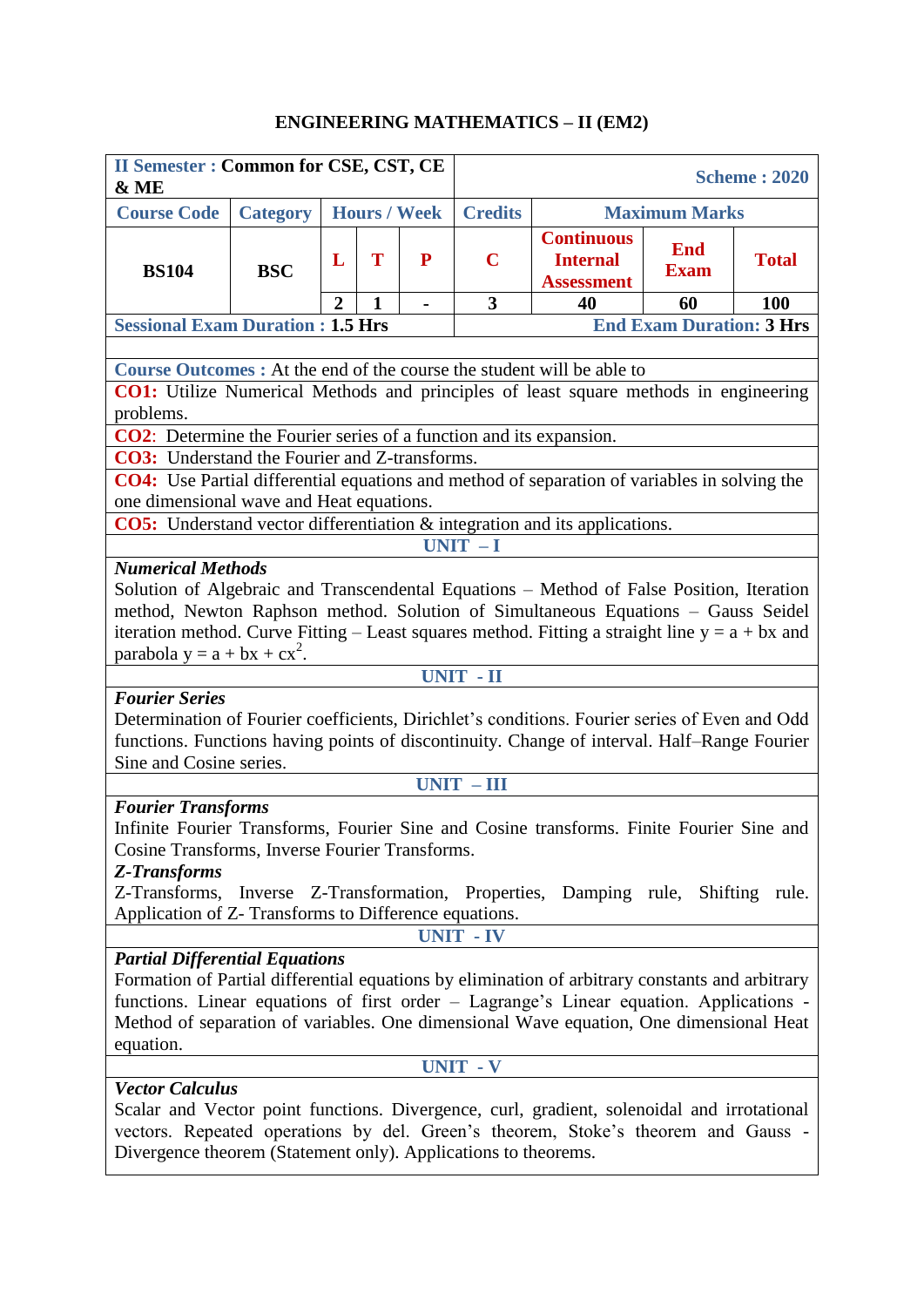**Text Books:**

- 1. B.S. Grewal, *Higher Engineering Mathematics*, Khanna Publishers, 42nd Edition, 2012.
- 2. T.K.V. Iyengar and others, *A Text Book of Engineering Mathematics*, Vol. I & II, S. Chand & Company,  $13<sup>th</sup>$  Edition 2014.

### **Reference Books:**

- 1. B.V. Ramana, *Higher Engineering Mathematics*, TMH Publishers, 2nd Edition, 2006.
- 2. N.P. Bali and others, *A Text Book of Engineering Mathematics*, Lakshmi publishers, 7<sup>th</sup> Edition, 2009.
- 3. Erwyn Kreyszig, *Advanced Engineering Mathematics*, John Wiley, 8<sup>th</sup> Edition 2006.

**Question Paper Pattern:**

**Sessional Exam:** The question paper for sessional examination is for 25 marks, covering half of the syllabus for first sessional and remaining half for second sessional exam. The question paper shall consist of Three Sections with Two Questions (EITHER / OR type) in each section. The student shall answer one question from each section.

**End Exam:** The question paper for end examination is for 60 marks. It shall consist of Five Units, each containing Two Questions (EITHER / OR type) from each unit of the syllabus, with a weightage of 12 marks. Each of these questions may contain sub-questions. The student shall answer one question from each unit.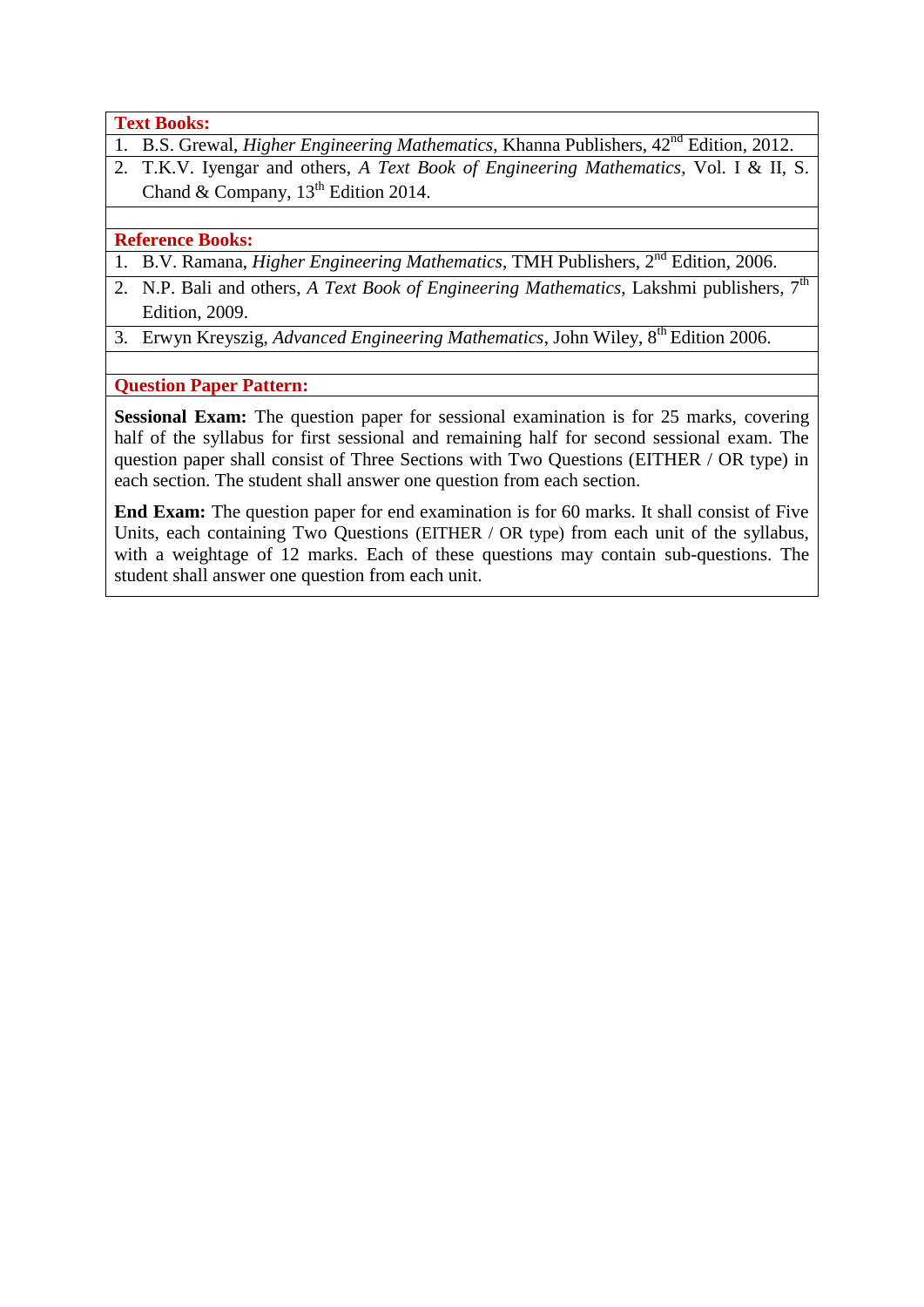### **APPLIED PHYSICS (AP)**

| <b>II Semester: Common for CSE &amp; CST/</b><br>CE, ME                                                                                                                                        |                 |   |                                 |                     |                                        |                                                                           |                           | <b>Scheme: 2020</b> |  |  |
|------------------------------------------------------------------------------------------------------------------------------------------------------------------------------------------------|-----------------|---|---------------------------------|---------------------|----------------------------------------|---------------------------------------------------------------------------|---------------------------|---------------------|--|--|
| <b>Course Code</b>                                                                                                                                                                             | <b>Category</b> |   |                                 | <b>Hours / Week</b> | <b>Credits</b><br><b>Maximum Marks</b> |                                                                           |                           |                     |  |  |
| <b>BS110</b>                                                                                                                                                                                   | <b>BSC</b>      | L | T                               | P                   | $\mathbf C$                            | <b>Continuous</b><br><b>Internal</b><br><b>Assessment</b>                 | <b>End</b><br><b>Exam</b> | <b>Total</b>        |  |  |
|                                                                                                                                                                                                |                 | 3 |                                 |                     | 3                                      | 40                                                                        | 60                        | <b>100</b>          |  |  |
| <b>Sessional Exam Duration : 1.5 Hrs</b>                                                                                                                                                       |                 |   | <b>End Exam Duration: 3 Hrs</b> |                     |                                        |                                                                           |                           |                     |  |  |
|                                                                                                                                                                                                |                 |   |                                 |                     |                                        |                                                                           |                           |                     |  |  |
| <b>Course Outcomes :</b> At the end of the course the student will be able to                                                                                                                  |                 |   |                                 |                     |                                        |                                                                           |                           |                     |  |  |
| CO1: Understand the origin of magnetism, hysteresis, soft and hard magnetic materials;<br>Dielectrics and their characteristics; superconductivity, types, characteristics, Meissner,          |                 |   |                                 |                     |                                        |                                                                           |                           |                     |  |  |
| Josephson effects.<br>CO2: Understand the phenomenon of interference, diffraction of light and their applications.                                                                             |                 |   |                                 |                     |                                        |                                                                           |                           |                     |  |  |
|                                                                                                                                                                                                |                 |   |                                 |                     |                                        |                                                                           |                           |                     |  |  |
| <b>CO3:</b> Understand the production, detection, properties and applications of ultrasonic waves,                                                                                             |                 |   |                                 |                     |                                        |                                                                           |                           |                     |  |  |
| determination of velocity of ultrasonic waves in liquids. Principles of quantum mechanics,<br>Schrodinger's equation and its applications.                                                     |                 |   |                                 |                     |                                        |                                                                           |                           |                     |  |  |
|                                                                                                                                                                                                |                 |   |                                 |                     |                                        |                                                                           |                           |                     |  |  |
| CO4: Understand the theory and different production methods of lasers and their<br>applications, different types of optical fibers, losses in fibers and applications of optical               |                 |   |                                 |                     |                                        |                                                                           |                           |                     |  |  |
| fibers.                                                                                                                                                                                        |                 |   |                                 |                     |                                        |                                                                           |                           |                     |  |  |
| CO5: Understand the properties, synthesis, applications of Nanomaterials and Carbon                                                                                                            |                 |   |                                 |                     |                                        |                                                                           |                           |                     |  |  |
| Nanotubes.                                                                                                                                                                                     |                 |   |                                 |                     |                                        |                                                                           |                           |                     |  |  |
|                                                                                                                                                                                                |                 |   |                                 |                     | $UNIT - I$                             |                                                                           |                           |                     |  |  |
| <b>Magnetic Materials</b>                                                                                                                                                                      |                 |   |                                 |                     |                                        |                                                                           |                           |                     |  |  |
| Introduction – Basic definitions in Magnetism, their relations – Origin of permanent                                                                                                           |                 |   |                                 |                     |                                        |                                                                           |                           |                     |  |  |
| magnetic moment, Bohr magneton – Classification and properties of magnetic materials                                                                                                           |                 |   |                                 |                     |                                        |                                                                           |                           |                     |  |  |
| (Dia, Para, Ferro, Antiferro and Ferri) - Hysteresis, Soft and Hard magnetic materials,<br>Applications                                                                                        |                 |   |                                 |                     |                                        |                                                                           |                           |                     |  |  |
| <b>Dielectrics</b>                                                                                                                                                                             |                 |   |                                 |                     |                                        |                                                                           |                           |                     |  |  |
| Introduction - Dielectric polarization, Dielectric Polarizability, Susceptibility and Dielectric                                                                                               |                 |   |                                 |                     |                                        |                                                                           |                           |                     |  |  |
| constant – Types of Polarizations: Electronic, Ionic, Orientation polarizations – Derivation                                                                                                   |                 |   |                                 |                     |                                        |                                                                           |                           |                     |  |  |
| of Expression for Electronic polarizability – Dielectric Loss – Applications of dielectrics.                                                                                                   |                 |   |                                 |                     |                                        |                                                                           |                           |                     |  |  |
| <b>Superconductivity</b>                                                                                                                                                                       |                 |   |                                 |                     |                                        |                                                                           |                           |                     |  |  |
| Introduction – Critical Temperature, Critical magnetic field, Critical Current, Meissner                                                                                                       |                 |   |                                 |                     |                                        |                                                                           |                           |                     |  |  |
| effect, Flux quantization – Type – I & Type – II Superconductors, Josephson's effect –                                                                                                         |                 |   |                                 |                     |                                        |                                                                           |                           |                     |  |  |
| Applications of Superconductors – SQUID.                                                                                                                                                       |                 |   |                                 |                     |                                        |                                                                           |                           |                     |  |  |
|                                                                                                                                                                                                |                 |   |                                 |                     | <b>UNIT - II</b>                       |                                                                           |                           |                     |  |  |
| <i><b>Interference</b></i>                                                                                                                                                                     |                 |   |                                 |                     |                                        |                                                                           |                           |                     |  |  |
| Introduction - Conditions for interference - Interference due to thin uniform film (Reflected<br>light), wedge shaped film, Newton's rings. Applications of interference: Testing of flatness, |                 |   |                                 |                     |                                        |                                                                           |                           |                     |  |  |
| determination of wavelength, radius of curvature, refractive index of liquid - Non-reflective                                                                                                  |                 |   |                                 |                     |                                        |                                                                           |                           |                     |  |  |
| coatings.                                                                                                                                                                                      |                 |   |                                 |                     |                                        |                                                                           |                           |                     |  |  |
| <b>Diffraction</b>                                                                                                                                                                             |                 |   |                                 |                     |                                        |                                                                           |                           |                     |  |  |
| Introduction -                                                                                                                                                                                 |                 |   |                                 |                     |                                        | Differences between Interference and Diffraction - Types of Diffraction - |                           |                     |  |  |
| Fraunhoffer diffraction due to single slit, double slit, circular aperture, N-Slits (grating)                                                                                                  |                 |   |                                 |                     |                                        |                                                                           |                           |                     |  |  |
| (qualitative analysis only) - Determination of wavelength using grating - Resolving power,                                                                                                     |                 |   |                                 |                     |                                        |                                                                           |                           |                     |  |  |
| Rayleigh's criterion for resolution, Resolving power of grating and telescope.                                                                                                                 |                 |   |                                 |                     |                                        |                                                                           |                           |                     |  |  |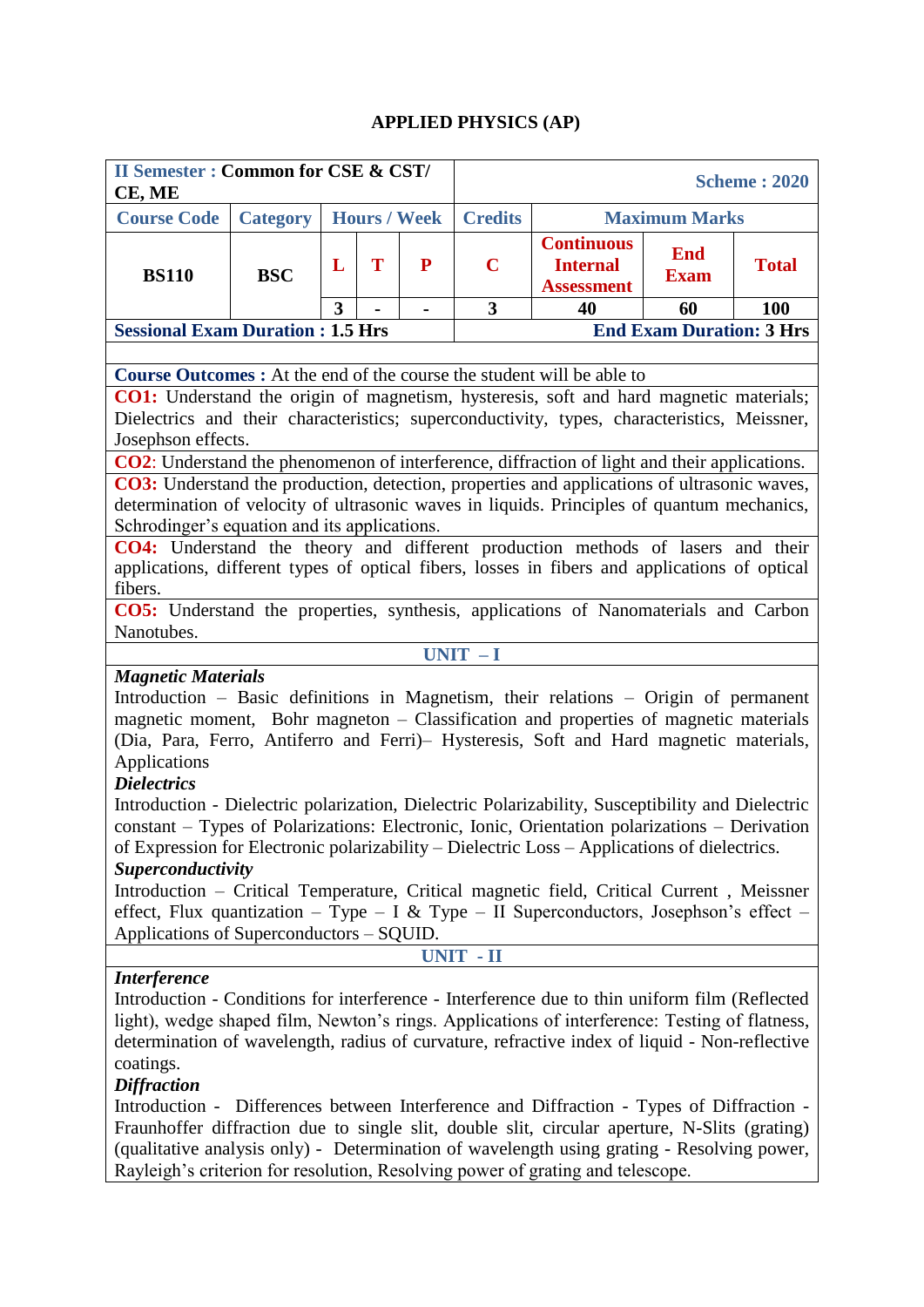| $UNIT - III$                                                                                    |
|-------------------------------------------------------------------------------------------------|
| <b>Ultrasonics</b>                                                                              |
| Introduction - Properties of ultrasonics - Production of ultrasonics by Magnetostriction        |
| method, Piezoelectric method - Detection of ultrasonics - Determination velocity of             |
| ultrasonics in liquids. Applications: SONAR, NDT, general applications.                         |
| <b>Quantum Mechanics</b>                                                                        |
| Wave – Particle duality; de Broglie Concept of Matter Waves – Properties of Matter Waves        |
| – Heisenberg's Uncertainty Principle. Schrödinger's Time Independent and Time Dependent         |
| Wave equation, Significance of Wave Function - Application of Schrodinger's equation for :      |
| particle in a box (one dimensional problem)                                                     |
| <b>UNIT - IV</b>                                                                                |
| <b>Lasers</b>                                                                                   |
| Spontaneous and Stimulated emission of radiation – Einstein coefficients and their relation -   |
| Characteristics of Lasers – Pumping mechanisms – Components of Laser – Ruby, He-Ne              |
| and Semiconductor lasers - Applications of Lasers.                                              |
| <b>Fibre Optics</b>                                                                             |
| Principle and propagation of light in Optical fibers – Structure of optical fibres – Acceptance |
| angle – Numerical aperture – Classification of optical fibres – Applications of Optical fibres: |
| Fibre optic communication system, Fibre optic sensors(Temperature, Pressure, Displacement       |
| and Water level indicator)– Losses in optical fibres.                                           |
| <b>UNIT - V</b>                                                                                 |
| <b>Nanomaterials</b>                                                                            |
| Introduction - Significance and Properties of Nano particles - Synthesis Methods: Ball          |
| Milling method, Sol-Gel method, CVD method, its applications - PVD method, its                  |
| applications - Pulsed Laser Deposition method - Wire explosion method - Applications of         |
| Nano materials.                                                                                 |
| <b>Carbon Nano tubes</b>                                                                        |
| <b>Droportias of Crapping Classification of CNTs</b> proportias Synthesis mathods: Rall         |

Properties of Graphene - Classification of CNTs – properties - Synthesis methods: Ball Milling method, CVD method, Arc method, Sputtering - Applications of carbon Nano tubes - Effect of nanotechnology on Environment.

### **Text Books :**

1. M.N. Avadhanulu and P.G. Kshirsagar, *A Text Book of Engineering Physics*, S. Chand & Company

2. V. Rajendran, *Engineering Physics*, McGraw Hill Education (India) Pvt. Limited.

3. K.Vijaya Kumar, *Engineering Physics*, S. Chand & Company

4. S.L.Gupta & S.G.Gupta, *Unified Physics (vol.3) – Electricity, Magnetism and Electronics*, Jai Prakash Nath Publications, Meerut.

**Reference Books :**

1. Hitendra K. Malik & A.K. Singh, *Engineering Physics*, Tata McGraw Hill Education Pvt. Ltd.

2. P.K Palaniswamy, *Engineering Physics*, SCITECH Publications (India) Pvt. Ltd.

3. R. Murugashan and K.Siva Prasanth, *Modern Physics*, S. Chand & Company

**Question Paper Pattern:**

**Sessional Exam:** The question paper for sessional examination is for 25 marks, covering half of the syllabus for first sessional and remaining half for second sessional exam. The question paper shall consist of Three Sections with Two Questions (EITHER / OR type) in each section. The student shall answer one question from each section.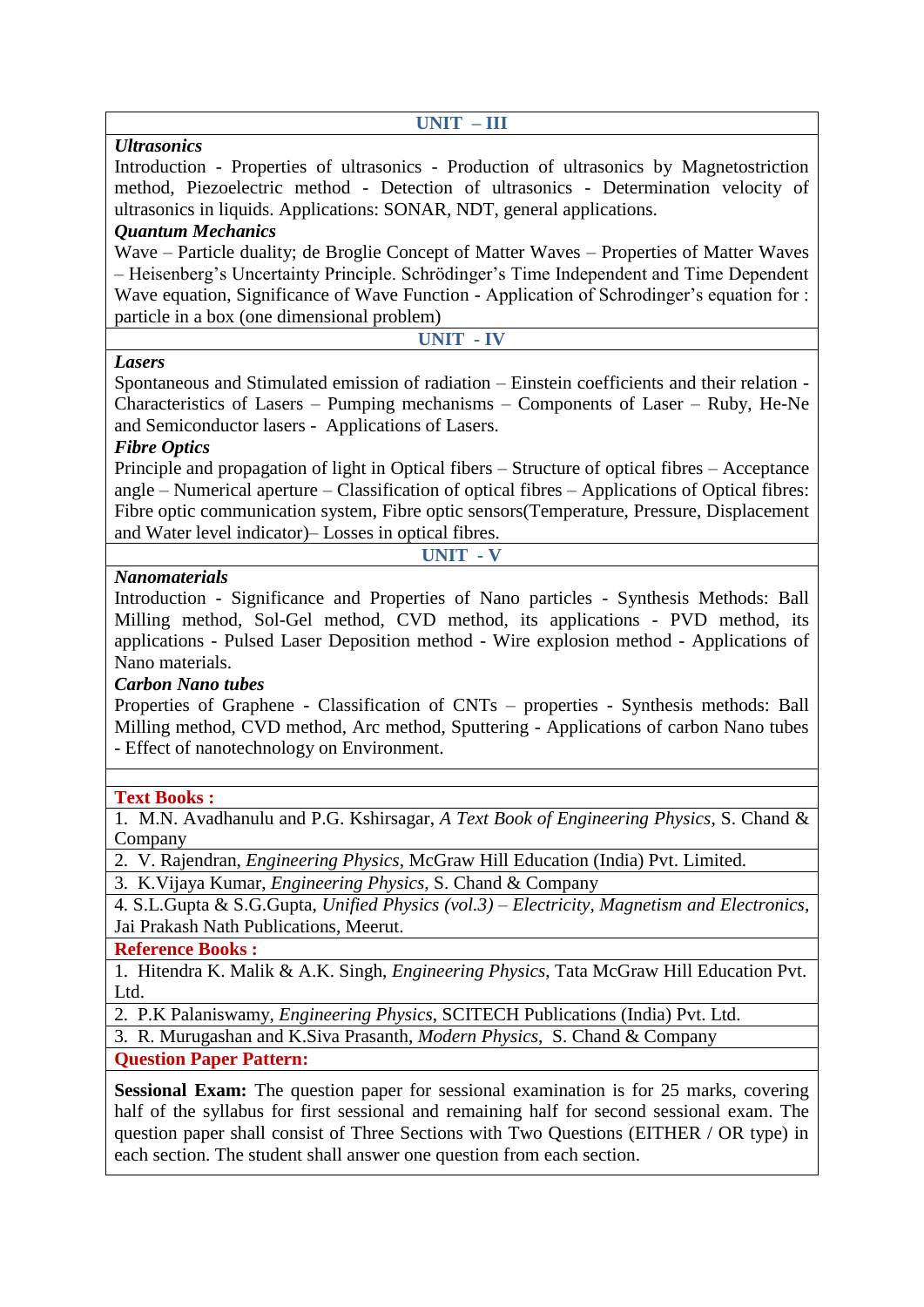**End Exam:** The question paper for end examination is for 60 marks. It shall consist of Five Units, each containing Two Questions (EITHER / OR type) from each unit of the syllabus, with a weightage of 12 marks. Each of these questions may contain sub-questions. The student shall answer one question from each unit.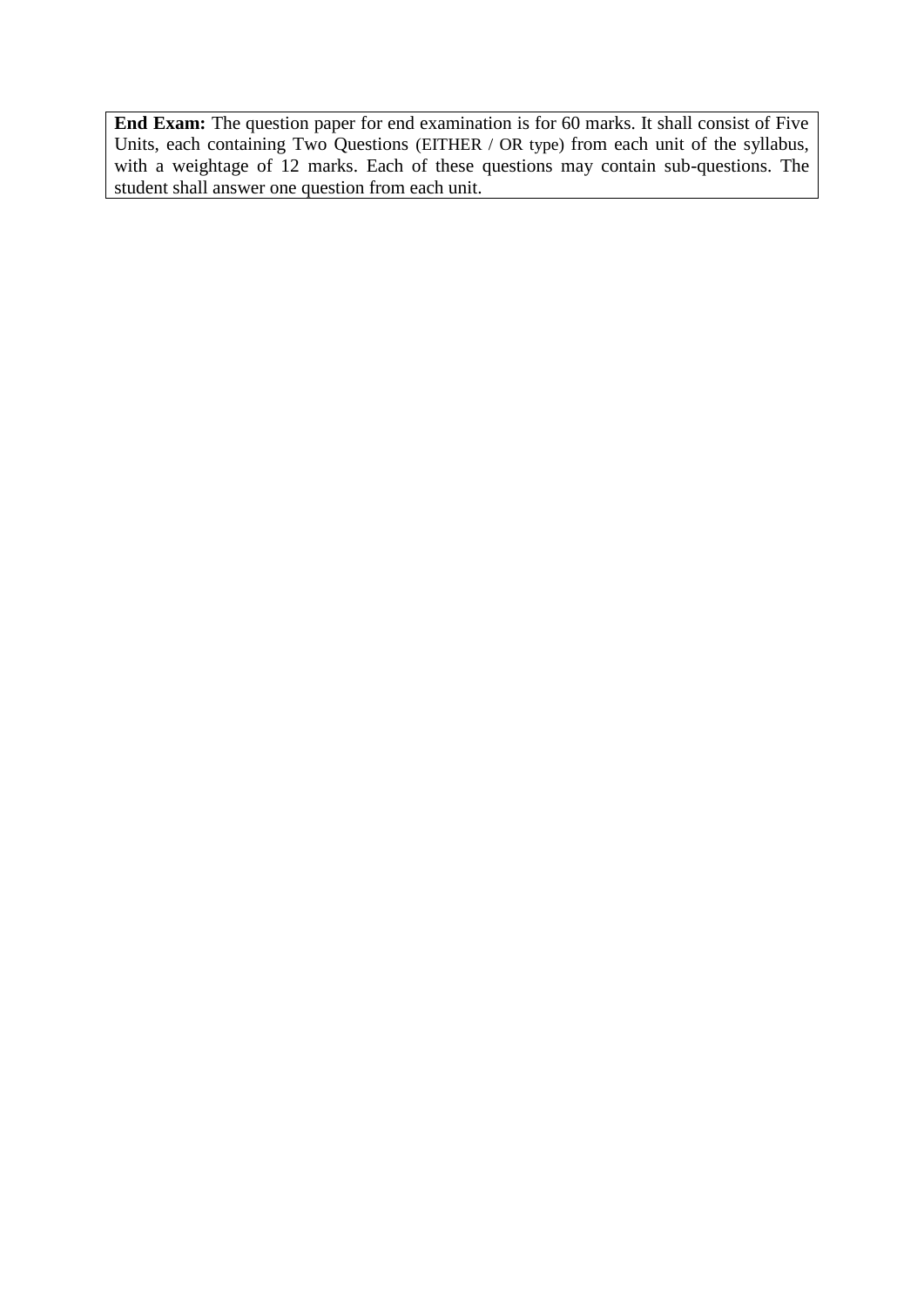## **ELEMENTS OF BUILDING SCIENCE (EBS)**

| <b>II Semester: CE</b>                                                                                         |                                                                                                  |   |                     |                  |                 | <b>Scheme: 2020</b>                                       |                                 |              |  |  |  |
|----------------------------------------------------------------------------------------------------------------|--------------------------------------------------------------------------------------------------|---|---------------------|------------------|-----------------|-----------------------------------------------------------|---------------------------------|--------------|--|--|--|
| <b>Course Code</b>                                                                                             | <b>Category</b>                                                                                  |   | <b>Hours / Week</b> |                  | <b>Credits</b>  | <b>Maximum Marks</b>                                      |                                 |              |  |  |  |
| <b>CE101</b>                                                                                                   | <b>ESC</b>                                                                                       | L | T                   | P                | $\mathbf C$     | <b>Continuous</b><br><b>Internal</b><br><b>Assessment</b> | <b>End</b><br><b>Exam</b>       | <b>Total</b> |  |  |  |
|                                                                                                                |                                                                                                  | 3 |                     | $\blacksquare$   | 3               | 40                                                        | 60                              | 100          |  |  |  |
| <b>Sessional Exam Duration: 1.5 Hrs</b>                                                                        |                                                                                                  |   |                     |                  |                 |                                                           | <b>End Exam Duration: 3 Hrs</b> |              |  |  |  |
|                                                                                                                |                                                                                                  |   |                     |                  |                 |                                                           |                                 |              |  |  |  |
|                                                                                                                | Course Outcomes: At the end of the course students will be able to                               |   |                     |                  |                 |                                                           |                                 |              |  |  |  |
| <b>CO1:</b> Classify and understand the applications of basic building materials.                              |                                                                                                  |   |                     |                  |                 |                                                           |                                 |              |  |  |  |
| <b>CO2:</b> Understand the applications of advanced building materials.                                        |                                                                                                  |   |                     |                  |                 |                                                           |                                 |              |  |  |  |
| <b>CO3:</b> Explain the principles and methods of construction of building components.                         |                                                                                                  |   |                     |                  |                 |                                                           |                                 |              |  |  |  |
| CO4: Understand the building services and principles of planning.                                              |                                                                                                  |   |                     |                  |                 |                                                           |                                 |              |  |  |  |
| <b>CO5:</b> Understand the bye-laws in planning of residential buildings.                                      |                                                                                                  |   |                     |                  |                 |                                                           |                                 |              |  |  |  |
|                                                                                                                |                                                                                                  |   |                     |                  |                 |                                                           |                                 |              |  |  |  |
|                                                                                                                |                                                                                                  |   |                     |                  | <b>UNIT - I</b> |                                                           |                                 |              |  |  |  |
| <b>Building materials- I</b>                                                                                   |                                                                                                  |   |                     |                  |                 |                                                           |                                 |              |  |  |  |
| <b>Introduction:</b> Importance – Objectives of study of building materials – Classification of                |                                                                                                  |   |                     |                  |                 |                                                           |                                 |              |  |  |  |
| construction materials – Properties of materials.                                                              |                                                                                                  |   |                     |                  |                 |                                                           |                                 |              |  |  |  |
| Stones: Properties of building stones- Relation to their structural requirements -                             |                                                                                                  |   |                     |                  |                 |                                                           |                                 |              |  |  |  |
| Classification of stones-Dressing of stones -Testing of stones.                                                |                                                                                                  |   |                     |                  |                 |                                                           |                                 |              |  |  |  |
| <b>Bricks:</b> Composition of good brick earth – Methods of manufacturing of bricks – Qualities of             |                                                                                                  |   |                     |                  |                 |                                                           |                                 |              |  |  |  |
| a good brick - Testing of bricks.                                                                              |                                                                                                  |   |                     |                  |                 |                                                           |                                 |              |  |  |  |
| <b>Lime:</b> Technical terms – Constituents of lime stone – Classification of lime – Manufacturing<br>of lime. |                                                                                                  |   |                     |                  |                 |                                                           |                                 |              |  |  |  |
|                                                                                                                |                                                                                                  |   |                     | <b>UNIT - II</b> |                 |                                                           |                                 |              |  |  |  |
| <b>Building Materials- II</b>                                                                                  |                                                                                                  |   |                     |                  |                 |                                                           |                                 |              |  |  |  |
| <i>Wood:</i> Structure – Seasoning of timber – Defects in timber.                                              |                                                                                                  |   |                     |                  |                 |                                                           |                                 |              |  |  |  |
| Tiles: Characteristics of good tile - Types of tiles - Testing of tiles.                                       |                                                                                                  |   |                     |                  |                 |                                                           |                                 |              |  |  |  |
| Other Materials: Properties and uses of iron, glass, ceramics, plastics, steel, aluminum,                      |                                                                                                  |   |                     |                  |                 |                                                           |                                 |              |  |  |  |
| gypsum and fibre-reinforced plastics.                                                                          |                                                                                                  |   |                     |                  |                 |                                                           |                                 |              |  |  |  |
|                                                                                                                |                                                                                                  |   |                     |                  | UNIT - III      |                                                           |                                 |              |  |  |  |
| <b>Building Construction</b>                                                                                   |                                                                                                  |   |                     |                  |                 |                                                           |                                 |              |  |  |  |
| <b>Foundations:</b> Shallow foundations – Spread, combined, strap and mat footings.                            |                                                                                                  |   |                     |                  |                 |                                                           |                                 |              |  |  |  |
| Masonry: Bonds in Stone & brick masonry - Partition walls.                                                     |                                                                                                  |   |                     |                  |                 |                                                           |                                 |              |  |  |  |
| <b>Floors:</b> Materials used – Different types of floors – concrete, tiled floors.                            |                                                                                                  |   |                     |                  |                 |                                                           |                                 |              |  |  |  |
| <b>Roofs:</b> Pitched, flat & curved roofs –RCC roofs.                                                         |                                                                                                  |   |                     |                  |                 |                                                           |                                 |              |  |  |  |
| <b>Stairs:</b> Terminology – Types of stairs.                                                                  |                                                                                                  |   |                     |                  |                 |                                                           |                                 |              |  |  |  |
| <b>Surface Finishes:</b> Plastering – Pointing – White washing, distempering and Painting – Damp               |                                                                                                  |   |                     |                  |                 |                                                           |                                 |              |  |  |  |
| proofing.                                                                                                      |                                                                                                  |   |                     |                  |                 |                                                           |                                 |              |  |  |  |
| <b>UNIT - IV</b>                                                                                               |                                                                                                  |   |                     |                  |                 |                                                           |                                 |              |  |  |  |
| <b>Building Services &amp; Principles of Building Planning</b>                                                 |                                                                                                  |   |                     |                  |                 |                                                           |                                 |              |  |  |  |
| Ventilation: Necessity – Functional requirements – Natural and mechanical ventilation.                         |                                                                                                  |   |                     |                  |                 |                                                           |                                 |              |  |  |  |
| <b>Lighting:</b> Day and artificial lighting $-$ Types of lighting in working places.                          |                                                                                                  |   |                     |                  |                 |                                                           |                                 |              |  |  |  |
|                                                                                                                | <b>Fire Protection:</b> Causes – General fire safety requirements – Fire resistant construction. |   |                     |                  |                 |                                                           |                                 |              |  |  |  |
| Principles of Building Planning: Introduction - Selection of site - Principles of building                     |                                                                                                  |   |                     |                  |                 |                                                           |                                 |              |  |  |  |
| planning.                                                                                                      |                                                                                                  |   |                     |                  |                 |                                                           |                                 |              |  |  |  |
|                                                                                                                | <b>UNIT - V</b>                                                                                  |   |                     |                  |                 |                                                           |                                 |              |  |  |  |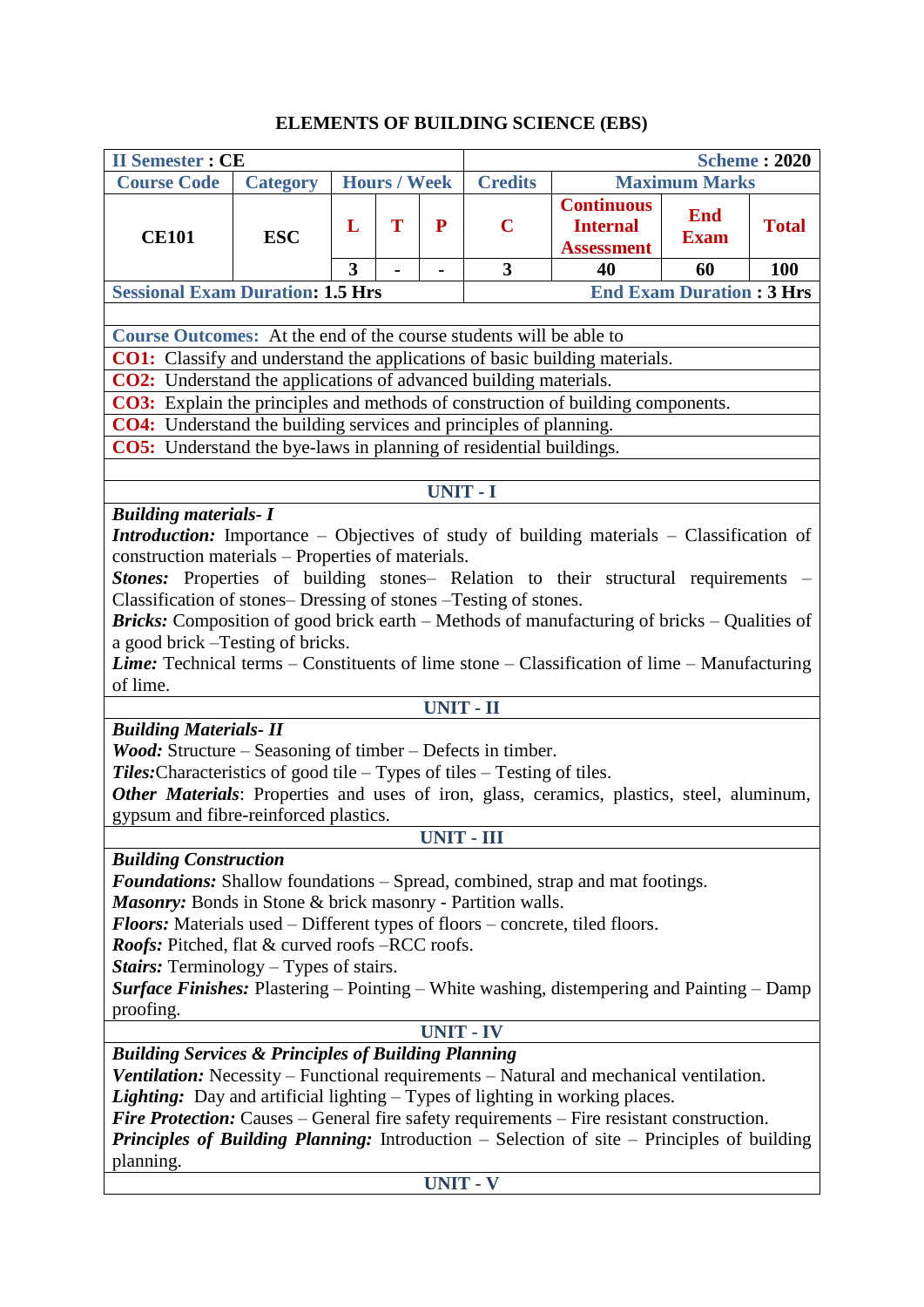*Building Regulations and Planning* 

*Building Bye–laws and Regulations:* Introduction– Objectives of building bye-laws – Principles underlying building bye-laws – Terminology – Floor area ratio (FAR), Floor space index (FSI) – Classification of buildings as per NBC– Open space requirements – Built up area limitations – Height of the buildings – Wall thickness.

*Planning of Residential Buildings:* Introduction– Minimum standards for various parts of the buildings – Requirements of different parts and their grouping.

*Green Building:* Concept of green building – Rating IGBC.

### **Text Books :**

1. S.C. Rangwala, K.S. Rangwala and P.S. Rangwala, *Engineering materials*, Charotar Publishers, Anand.

2. B.C. Punmia, *Building construction*, Laxmi Publications (P) Ltd., New Delhi.

3. Dr. N. Kumara Swamy & A. KameswaraRao, *Building Planning & Drawing*, Charotar Publishers, Anand.

4. Gurucharan Singh and Jagdish Singh, *Building Planning Designing and scheduling*, Standard publishers Distributors.

**Reference Books :**

1. 1. S.K. Duggal, *Building materials*, New Age international (P) Ltd., New Delhi.

2. 2. N.L. Arora and B.L. Gupta, *Building construction*, Satyaprakshan publications.

3. 3. S.V. Deodhar, *Building science and planning*, Khanna Publishers, New Delhi.

4. 4. Bureau of Indian Standards, *National Building Code of India – 2016*, New Delhi.

5. 5. V.K. Jain, *Automation Systems in smart and Green Buildings,* Khanna Publications.

6. 6. S.C. Rangwala, *Civil Engineering Drawing*, Charotar Publishing House.

Web References:

www.igbs.in

**Question Paper Pattern:**

**Sessional Exam:** The question paper for sessional examination is for 25 marks, covering half of the syllabus for first sessional and remaining half for second sessional exam. The question paper shall consist of Three Sections with Two Questions (EITHER / OR type) in each section. The student shall answer one question from each section.

**End Exam:** The question paper for end examination is for 60 marks. It shall consist of Five Units, each containing Two Questions (EITHER / OR type) from each unit of the syllabus, with a weightage of 12 marks. Each of these questions may contain sub-questions. The student shall answer one question from each unit.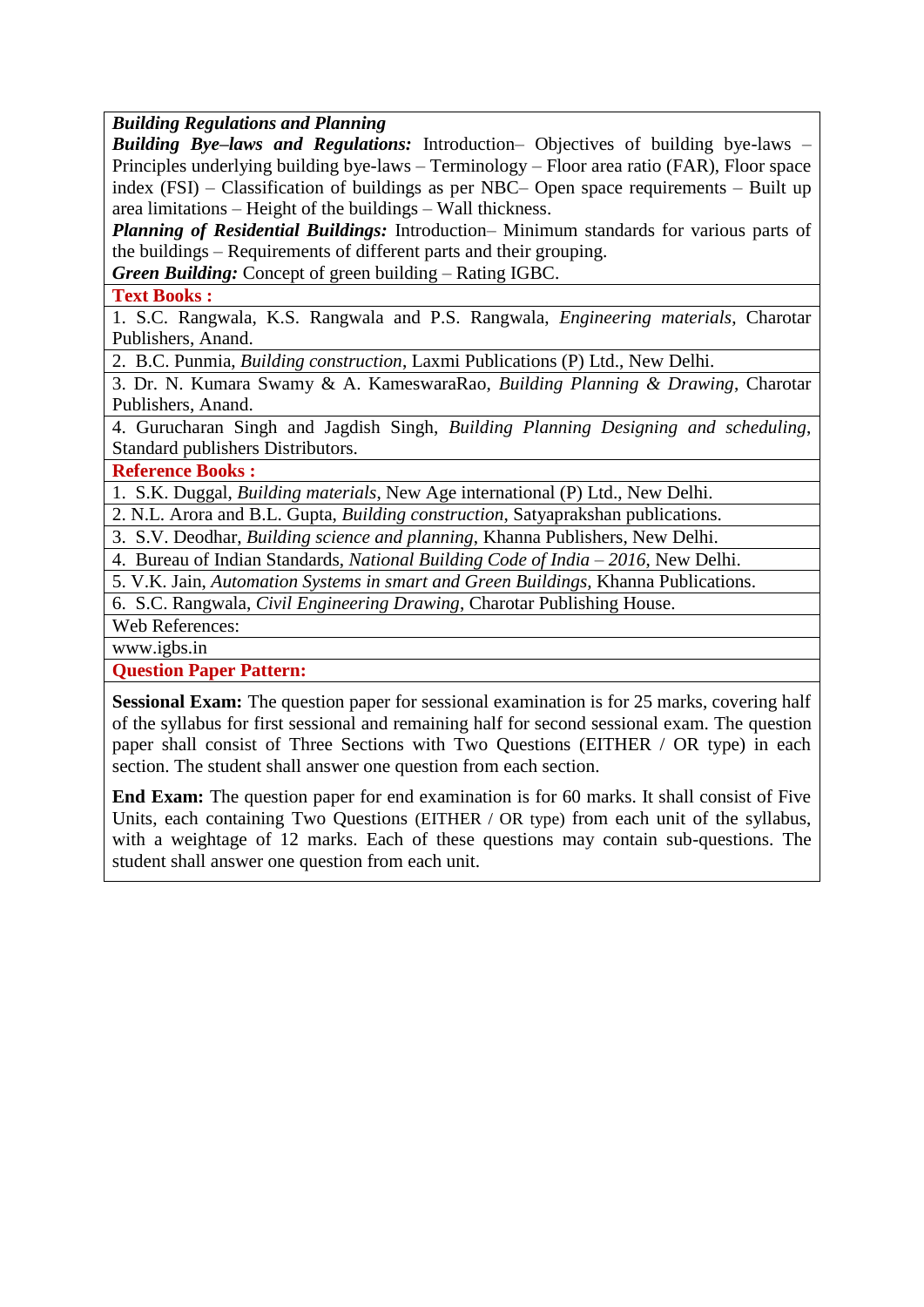## **ENGINEERING MECHANICS (EGM)**

| <b>II Semester: Common for CE &amp; ME</b><br><b>Scheme: 2020</b>                                                                                                                                                                                                |                 |                |                     |                   |                |                                                           |                           |              |
|------------------------------------------------------------------------------------------------------------------------------------------------------------------------------------------------------------------------------------------------------------------|-----------------|----------------|---------------------|-------------------|----------------|-----------------------------------------------------------|---------------------------|--------------|
| <b>Course Code</b>                                                                                                                                                                                                                                               | <b>Category</b> |                | <b>Hours / Week</b> |                   | <b>Credits</b> | <b>Maximum Marks</b>                                      |                           |              |
| <b>CE102</b>                                                                                                                                                                                                                                                     | <b>ESC</b>      | L              | T                   | P                 | $\mathbf C$    | <b>Continuous</b><br><b>Internal</b><br><b>Assessment</b> | <b>End</b><br><b>Exam</b> | <b>Total</b> |
|                                                                                                                                                                                                                                                                  |                 | $\overline{2}$ | 1                   |                   | 3              | 40                                                        | 60                        | <b>100</b>   |
| <b>Sessional Exam Duration: 1.5 Hrs</b>                                                                                                                                                                                                                          |                 |                |                     |                   |                | <b>End Exam Duration: 3 Hrs</b>                           |                           |              |
|                                                                                                                                                                                                                                                                  |                 |                |                     |                   |                |                                                           |                           |              |
| Course Outcomes: At the end of the course students will be able to                                                                                                                                                                                               |                 |                |                     |                   |                |                                                           |                           |              |
| <b>CO1:</b> Calculate the resultant of different force systems                                                                                                                                                                                                   |                 |                |                     |                   |                |                                                           |                           |              |
| CO2: Determine the unknown forces in determinate structures using equilibrium conditions                                                                                                                                                                         |                 |                |                     |                   |                |                                                           |                           |              |
| <b>CO3:</b> Determine the axial forces in the members of determinate trusses                                                                                                                                                                                     |                 |                |                     |                   |                |                                                           |                           |              |
| <b>CO4:</b> Understand the concept of friction<br><b>CO5:</b> Determine the centroid and moment of inertia of areas                                                                                                                                              |                 |                |                     |                   |                |                                                           |                           |              |
| CO6: Compute the stresses and strains of axially loaded members, elastic constants of                                                                                                                                                                            |                 |                |                     |                   |                |                                                           |                           |              |
| different materials                                                                                                                                                                                                                                              |                 |                |                     |                   |                |                                                           |                           |              |
|                                                                                                                                                                                                                                                                  |                 |                |                     |                   |                |                                                           |                           |              |
|                                                                                                                                                                                                                                                                  |                 |                |                     | <b>UNIT - I</b>   |                |                                                           |                           |              |
| <b>Forces and Force Systems</b>                                                                                                                                                                                                                                  |                 |                |                     |                   |                |                                                           |                           |              |
| Types of force systems – Resultant of coplanar, concurrent and non concurrent force systems                                                                                                                                                                      |                 |                |                     |                   |                |                                                           |                           |              |
| - Concept of moment - Varignon's theorem.                                                                                                                                                                                                                        |                 |                |                     |                   |                |                                                           |                           |              |
| <b>Equilibrium of Systems of Forces</b>                                                                                                                                                                                                                          |                 |                |                     |                   |                |                                                           |                           |              |
| Equilibrium concept in mechanics – Free body diagram - Equilibrium of coplanar force                                                                                                                                                                             |                 |                |                     |                   |                |                                                           |                           |              |
| systems.                                                                                                                                                                                                                                                         |                 |                |                     |                   |                |                                                           |                           |              |
|                                                                                                                                                                                                                                                                  |                 |                |                     | <b>UNIT - II</b>  |                |                                                           |                           |              |
| <b>Reactions in Beams</b><br>Types of loads, supports and beams - Support reactions for simply supported beams,<br>cantilever and overhanging beams subjected to different types of loads.                                                                       |                 |                |                     |                   |                |                                                           |                           |              |
| <b>Static Analysis of Simple Plane Trusses</b>                                                                                                                                                                                                                   |                 |                |                     |                   |                |                                                           |                           |              |
| Analysis of simple trusses by method of joints and method of sections.                                                                                                                                                                                           |                 |                |                     |                   |                |                                                           |                           |              |
|                                                                                                                                                                                                                                                                  |                 |                |                     | <b>UNIT - III</b> |                |                                                           |                           |              |
| <b>Friction</b><br>Introduction to Friction – Impending Motion – Ladder Friction – Friction in square threaded<br>screws - Simple screw jack. Belt Friction - Friction in flat & V-belt - Ratio of tensions -<br>Power transmission by belts.                    |                 |                |                     |                   |                |                                                           |                           |              |
| <b>UNIT - IV</b>                                                                                                                                                                                                                                                 |                 |                |                     |                   |                |                                                           |                           |              |
| <b>Central Points</b><br>Concept of first moment – Definition of centroid and centre of gravity – Centroid of<br>composite areas.<br><b>Area Moment of Inertia</b><br>Moment of inertia for areas – Parallel and perpendicular axis theorems – Moment of inertia |                 |                |                     |                   |                |                                                           |                           |              |
| of compound sections – Radius of gyration.                                                                                                                                                                                                                       |                 |                |                     |                   |                |                                                           |                           |              |
| <b>UNIT - V</b>                                                                                                                                                                                                                                                  |                 |                |                     |                   |                |                                                           |                           |              |
|                                                                                                                                                                                                                                                                  |                 |                |                     |                   |                |                                                           |                           |              |
| <b>Mechanics of Deformable Solids</b><br>Mechanical properties of materials -Simple stresses and strains - Types of stresses -<br>Hooke's law – Stress–strain curve for ductile material – Factor of safety and working stress.                                  |                 |                |                     |                   |                |                                                           |                           |              |

### *Elastic Constants*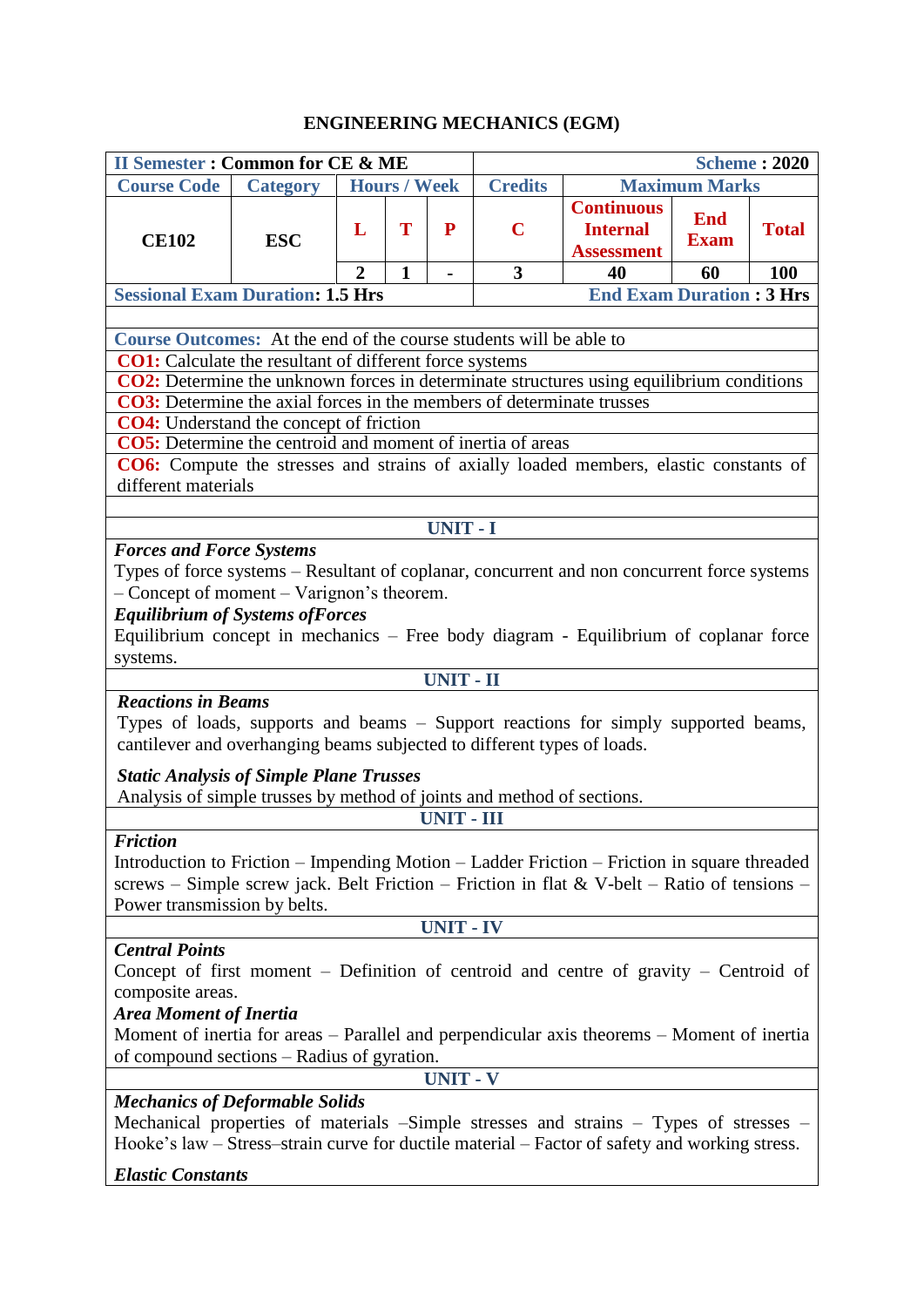State of simple shear – Complimentary shear stress – Relation between Young's modulus, Rigidity modulus, Bulk modulus and Poisson's ratio.

#### **Text Books :**

1. R.K. Bansal, *A Text Book of Engineering Mechanics*, Laxmi Publications

2. B.C. Punmia, Ashok Kumar Jain and Arun Kumar Jain, *Mechanics of Materials*, Laxmi Publications.

3. Basudeb Bhattacharyya, *Engineering Mechanics*, Oxford University Press.

#### **Reference Books :**

1. Thimoshenko & Young, *Engineering Mechanics*, Tata McGraw–Hill Publications

2. Bhavikatti and Rajasekharappa, *Engineering Mechanics*, New Age Intl. Publications

3. R.K. Rajput, *Applied Mechanics*, Laxmi Publications.

4. A.K. Tayal, *Engineering Mechanics –Statics & Dynamics*, Umesh Publications

#### **Web References:**

1.https/[/www.coursera.org](http://www.coursera.org/)

2[.www.mathalino.com](http://www.mathalino.com/)

3[.www.nptel.ac.in/courses](http://www.nptel.ac.in/courses)

### **Question Paper Pattern:**

**Sessional Exam:** The question paper for sessional examination is for 25 marks, covering half of the syllabus for first sessional and remaining half for second sessional exam. The question paper shall consist of Three Sections with Two Questions (EITHER / OR type) in each section. The student shall answer one question from each section.

**End Exam:** The question paper for end examination is for 60 marks. It shall consist of Five Units, each containing Two Questions (EITHER / OR type) from each unit of the syllabus, with a weightage of 12 marks. Each of these questions may contain sub-questions. The student shall answer one question from each unit.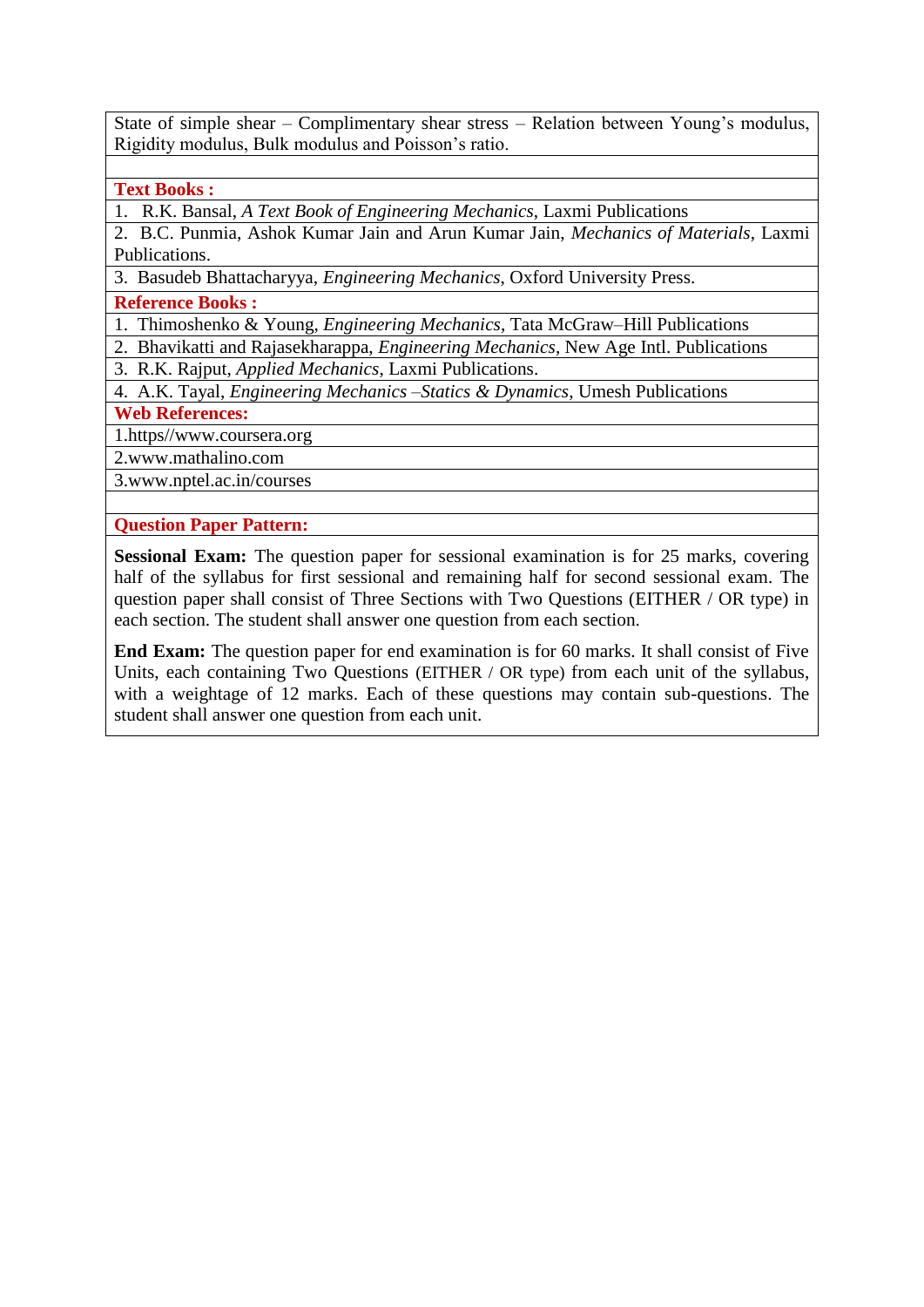## **DATA STRUCTURES THROUGH C (DSTC)**

|                                                                                                                                   | <b>II Semester: Common for CE and ME</b> |                |                     |                |                |                                                           |                           | <b>Scheme: 2020</b> |  |
|-----------------------------------------------------------------------------------------------------------------------------------|------------------------------------------|----------------|---------------------|----------------|----------------|-----------------------------------------------------------|---------------------------|---------------------|--|
| <b>Course Code</b>                                                                                                                | <b>Category</b>                          |                | <b>Hours / Week</b> |                | <b>Credits</b> | <b>Maximum Marks</b>                                      |                           |                     |  |
| <b>CS105</b>                                                                                                                      | <b>ESC</b>                               | L              | T                   | P              | $\mathbf C$    | <b>Continuous</b><br><b>Internal</b><br><b>Assessment</b> | <b>End</b><br><b>Exam</b> | <b>Total</b>        |  |
|                                                                                                                                   |                                          | $\overline{2}$ |                     | $\overline{2}$ | 3              | 40                                                        | 60                        | 100                 |  |
| <b>End Exam Duration: 3 Hrs</b><br><b>Sessional Exam Duration : 1.5 Hrs</b>                                                       |                                          |                |                     |                |                |                                                           |                           |                     |  |
|                                                                                                                                   |                                          |                |                     |                |                |                                                           |                           |                     |  |
| <b>Course Outcomes :</b> At the end of the course the student will be able to                                                     |                                          |                |                     |                |                |                                                           |                           |                     |  |
| <b>CO1:</b> Understand the concepts of array data structure and its applications                                                  |                                          |                |                     |                |                |                                                           |                           |                     |  |
| <b>CO2:</b> Understand the linked list data structure and its operations.                                                         |                                          |                |                     |                |                |                                                           |                           |                     |  |
| <b>CO3:</b> Illustrate the operations on stack data structure.                                                                    |                                          |                |                     |                |                |                                                           |                           |                     |  |
| <b>CO4:</b> Illustrate the operations on queue data structure.                                                                    |                                          |                |                     |                |                |                                                           |                           |                     |  |
| <b>CO5:</b> Understand the concepts of trees and recursive traversals on binary trees.                                            |                                          |                |                     |                |                |                                                           |                           |                     |  |
|                                                                                                                                   |                                          |                |                     |                |                |                                                           |                           |                     |  |
|                                                                                                                                   |                                          |                |                     |                | $UNIT-I$       |                                                           |                           |                     |  |
| <b>Introduction to Data Structures</b><br>Definition, Classification of Datastructures - Linear and Non Linear                    |                                          |                |                     |                |                |                                                           |                           |                     |  |
| <b>Sequential Storage Representation</b>                                                                                          |                                          |                |                     |                |                |                                                           |                           |                     |  |
| Arrays, Operations on Arrays- Insertion, Deletion, Traversing; Applications of arrays-Linear                                      |                                          |                |                     |                |                |                                                           |                           |                     |  |
| Search, Binary Search, Bubble Sort, Selection Sort.                                                                               |                                          |                |                     |                |                |                                                           |                           |                     |  |
|                                                                                                                                   |                                          |                |                     |                | $UNIT - II$    |                                                           |                           |                     |  |
| <b>Linked Storage Representation -Linked Lists</b>                                                                                |                                          |                |                     |                |                |                                                           |                           |                     |  |
| Introduction, Types of Linked Lists–Single linked list, Double linked list, Operations on                                         |                                          |                |                     |                |                |                                                           |                           |                     |  |
| linked lists-Traversing, Searching, Insertion and Deletion.                                                                       |                                          |                |                     |                |                |                                                           |                           |                     |  |
|                                                                                                                                   |                                          |                |                     |                | $UNIT - III$   |                                                           |                           |                     |  |
| Linear Data Structures - Stacks                                                                                                   |                                          |                |                     |                |                |                                                           |                           |                     |  |
| Representation of Stack using sequential storage and linked allocation methods, Operations<br>on Stacks - Push, Pop, and Display. |                                          |                |                     |                |                |                                                           |                           |                     |  |
|                                                                                                                                   | $UNIT - IV$                              |                |                     |                |                |                                                           |                           |                     |  |
| Linear Data Structures - Queues                                                                                                   |                                          |                |                     |                |                |                                                           |                           |                     |  |
|                                                                                                                                   |                                          |                |                     |                |                |                                                           |                           |                     |  |
| Representation of Queue using sequential and linked allocation, Operations on Queues -<br>Insertion, Deletion and Traversing.     |                                          |                |                     |                |                |                                                           |                           |                     |  |
| $UNIT - V$                                                                                                                        |                                          |                |                     |                |                |                                                           |                           |                     |  |
| <b>Non Linear Data Structures - Trees</b>                                                                                         |                                          |                |                     |                |                |                                                           |                           |                     |  |
| Basic terminology, Binary trees, Representation of Binary tree in memory using arrays and                                         |                                          |                |                     |                |                |                                                           |                           |                     |  |
| linked lists, Binary Search Trees, Recursive Traversals - Preorder, Inorder and Postorder.                                        |                                          |                |                     |                |                |                                                           |                           |                     |  |
|                                                                                                                                   |                                          |                |                     |                |                |                                                           |                           |                     |  |
| <b>Text Books:</b>                                                                                                                |                                          |                |                     |                |                |                                                           |                           |                     |  |
| 1. Jean Paul Tremblay and Paul G. Sorenson, An Introduction to Data Structures With                                               |                                          |                |                     |                |                |                                                           |                           |                     |  |
| Applications, TMH.                                                                                                                |                                          |                |                     |                |                |                                                           |                           |                     |  |
| 2. Debasis Samantha, Classic Data Structures, Second Edition, PHI.                                                                |                                          |                |                     |                |                |                                                           |                           |                     |  |
|                                                                                                                                   |                                          |                |                     |                |                |                                                           |                           |                     |  |
| <b>Reference Books:</b>                                                                                                           |                                          |                |                     |                |                |                                                           |                           |                     |  |
| 1. Pradip Dey, Manas Ghosh and Reema Tereja, Computer Programming and Data                                                        |                                          |                |                     |                |                |                                                           |                           |                     |  |
| Structures, Oxford University Press.                                                                                              |                                          |                |                     |                |                |                                                           |                           |                     |  |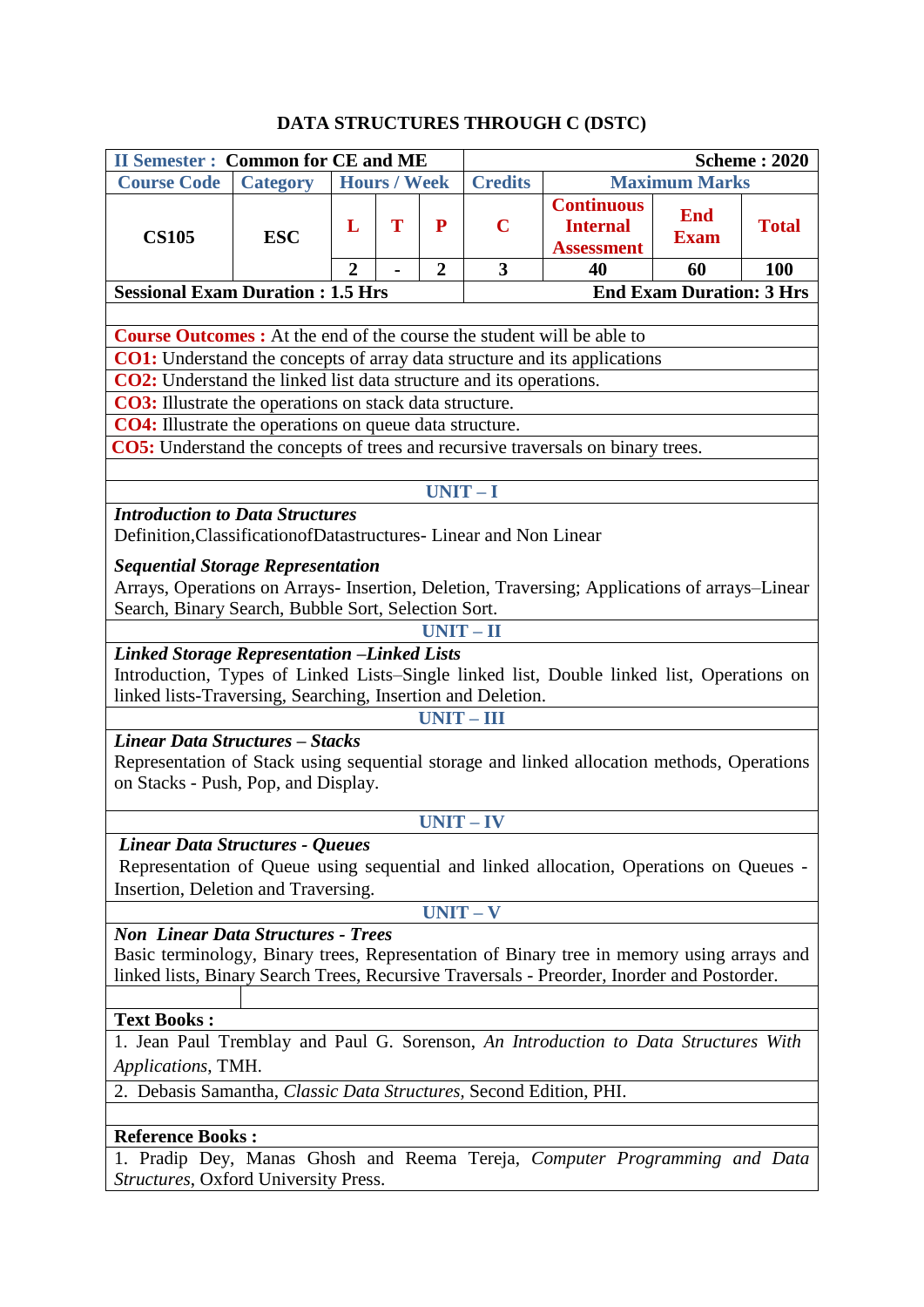2. S. K. Srivatsava and Deepali Srivatsava, *Data Structures Through 'C' in Depth*, BPB Publications.

**Web References :**

1. [https://www.tutorialspoint.com/data\\_structures\\_algorithms](https://www.tutorialspoint.com/data_structures_algorithms)

2.<http://www.geeksforgeeks.org/data-structures>

### **Question Paper Pattern:**

**Sessional Exam:** The question paper for sessional examination is for 25 marks, covering half of the syllabus for first sessional and remaining half for second sessional exam. The question paper shall consist of Three Sections with Two Questions (EITHER / OR type) in each section. The student shall answer one question from each section.

**End Exam:** The question paper for end examination is for 60 marks. It shall consist of Five Units, each containing Two Questions (EITHER / OR type) from each unit of the syllabus, with a weightage of 12 marks. Each of these questions may contain sub-questions. The student shall answer one question from each unit.

### **DATA STRUCTURES LAB**

| <b>II Semester: Common for CE and ME</b>                                | <b>Scheme: 2020</b>                                                                         |  |  |  |  |  |  |
|-------------------------------------------------------------------------|---------------------------------------------------------------------------------------------|--|--|--|--|--|--|
| <b>List of Experiments</b>                                              |                                                                                             |  |  |  |  |  |  |
| 1. Array Data Structures:                                               |                                                                                             |  |  |  |  |  |  |
| a) Array Operations                                                     |                                                                                             |  |  |  |  |  |  |
| b) Merging of two sorted arrays.                                        |                                                                                             |  |  |  |  |  |  |
| 2. Applications of Array Data Structures:                               |                                                                                             |  |  |  |  |  |  |
| <b>Linear Search</b><br>a)                                              |                                                                                             |  |  |  |  |  |  |
| <b>Binary Search</b><br>b)                                              |                                                                                             |  |  |  |  |  |  |
| 3. Applications of Array Data structures:                               |                                                                                             |  |  |  |  |  |  |
| <b>Bubble Sort</b><br>a)                                                |                                                                                             |  |  |  |  |  |  |
| b) Insertion Sort                                                       |                                                                                             |  |  |  |  |  |  |
| Implementation of single linked list and its operations<br>4.           |                                                                                             |  |  |  |  |  |  |
| Implementation of double linked lists and its operations<br>5.          |                                                                                             |  |  |  |  |  |  |
| Implementation of stack operations using static allocation<br>6.        |                                                                                             |  |  |  |  |  |  |
| Implementation of stack operations using dynamic allocation<br>7.       |                                                                                             |  |  |  |  |  |  |
| Implementation of queue operations using dynamic allocation<br>8.       |                                                                                             |  |  |  |  |  |  |
| <b>Reference Books:</b>                                                 |                                                                                             |  |  |  |  |  |  |
| Yashavanth P.Kanetkar, Let US C, BPB Publications, $7th$ Edition, 2007. |                                                                                             |  |  |  |  |  |  |
| Edition 2003.                                                           | $2^{nd}$<br>B.W. Kernignan and Dennis M.Ritchie, <i>The C Programming Language</i> , (PHI), |  |  |  |  |  |  |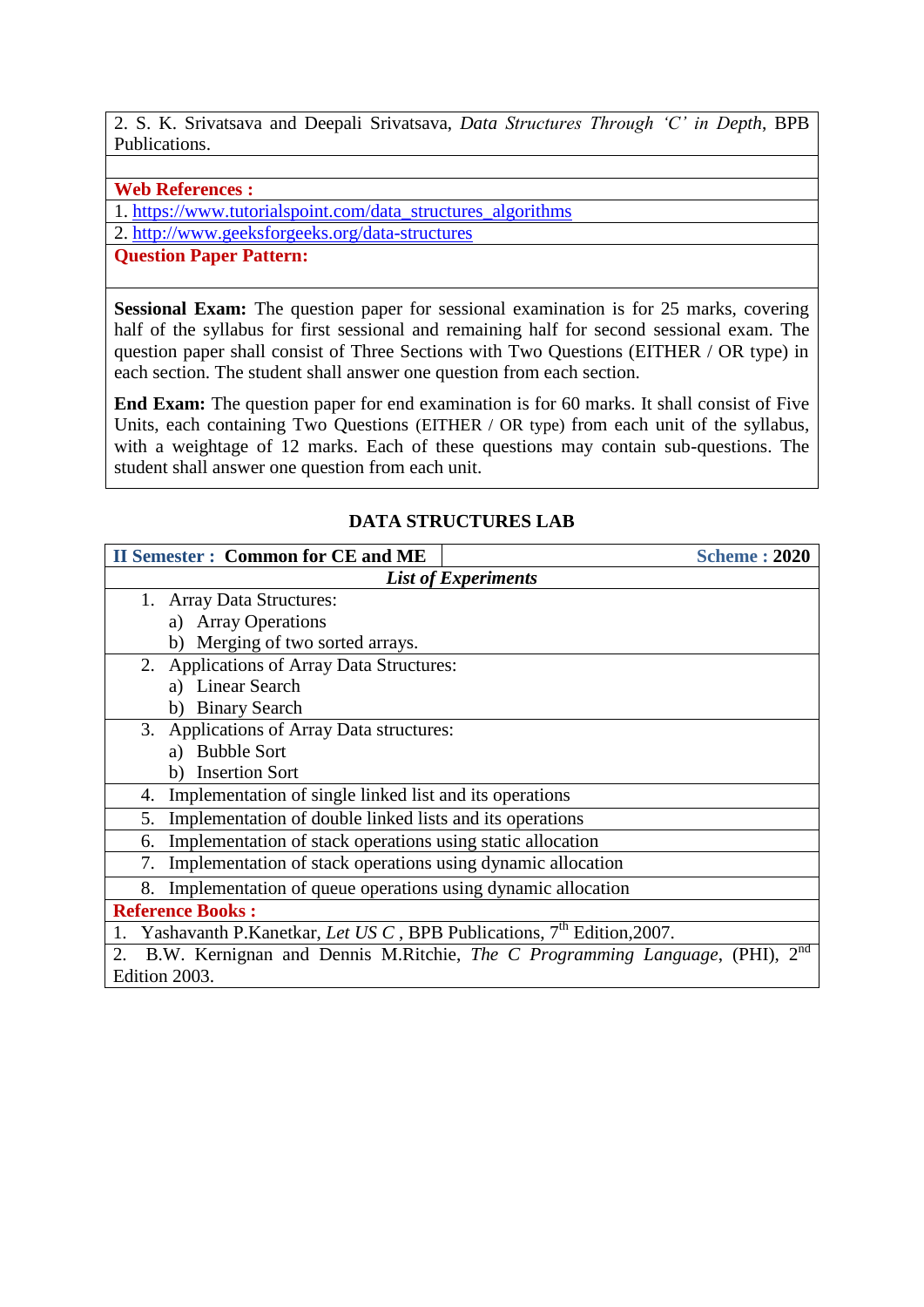### **ENVIRONMENTAL STUDIES (ES)**

| <b>II Semester: Common for ECE, CSE, CST,</b><br>CE, EEE, ME                                                                                                                                                                                                                                                                                                                                                                                                                                                                                                                                                                                                                                                                                                                                              |                 |                |                     |           |                 |                                                                                                                                                                                                                                                                                                                                                                                                                                                                             | <b>Scheme: 2020</b>       |              |  |
|-----------------------------------------------------------------------------------------------------------------------------------------------------------------------------------------------------------------------------------------------------------------------------------------------------------------------------------------------------------------------------------------------------------------------------------------------------------------------------------------------------------------------------------------------------------------------------------------------------------------------------------------------------------------------------------------------------------------------------------------------------------------------------------------------------------|-----------------|----------------|---------------------|-----------|-----------------|-----------------------------------------------------------------------------------------------------------------------------------------------------------------------------------------------------------------------------------------------------------------------------------------------------------------------------------------------------------------------------------------------------------------------------------------------------------------------------|---------------------------|--------------|--|
| <b>Course Code</b>                                                                                                                                                                                                                                                                                                                                                                                                                                                                                                                                                                                                                                                                                                                                                                                        | <b>Category</b> |                | <b>Hours / Week</b> |           | <b>Credits</b>  | <b>Maximum Marks</b>                                                                                                                                                                                                                                                                                                                                                                                                                                                        |                           |              |  |
| <b>MC101</b>                                                                                                                                                                                                                                                                                                                                                                                                                                                                                                                                                                                                                                                                                                                                                                                              | <b>MC</b>       | L              | T                   | ${\bf P}$ | $\overline{C}$  | <b>Continuous</b><br><b>Internal</b><br><b>Assessment</b>                                                                                                                                                                                                                                                                                                                                                                                                                   | <b>End</b><br><b>Exam</b> | <b>Total</b> |  |
|                                                                                                                                                                                                                                                                                                                                                                                                                                                                                                                                                                                                                                                                                                                                                                                                           |                 | $\overline{2}$ |                     |           |                 | 100                                                                                                                                                                                                                                                                                                                                                                                                                                                                         |                           | 100          |  |
| Course Outcomes : At the end of the course students will be able to                                                                                                                                                                                                                                                                                                                                                                                                                                                                                                                                                                                                                                                                                                                                       |                 |                |                     |           |                 |                                                                                                                                                                                                                                                                                                                                                                                                                                                                             |                           |              |  |
| <b>CO1:</b> Apply the knowledge of environmental issues in his area of work. Understands the<br>need for the conservation of Natural resources for sustainable development.                                                                                                                                                                                                                                                                                                                                                                                                                                                                                                                                                                                                                               |                 |                |                     |           |                 |                                                                                                                                                                                                                                                                                                                                                                                                                                                                             |                           |              |  |
|                                                                                                                                                                                                                                                                                                                                                                                                                                                                                                                                                                                                                                                                                                                                                                                                           |                 |                |                     |           |                 | <b>CO2:</b> Understands the importance of Ecosystem and conservation of biodiversity                                                                                                                                                                                                                                                                                                                                                                                        |                           |              |  |
| issues related to environment.                                                                                                                                                                                                                                                                                                                                                                                                                                                                                                                                                                                                                                                                                                                                                                            |                 |                |                     |           |                 | <b>CO3:</b> Understands the problems due to environmental pollution with remedial measures and                                                                                                                                                                                                                                                                                                                                                                              |                           |              |  |
|                                                                                                                                                                                                                                                                                                                                                                                                                                                                                                                                                                                                                                                                                                                                                                                                           |                 |                |                     |           |                 | CO4: Understands the disaster management in prevention of loss of life and property                                                                                                                                                                                                                                                                                                                                                                                         |                           |              |  |
| health.                                                                                                                                                                                                                                                                                                                                                                                                                                                                                                                                                                                                                                                                                                                                                                                                   |                 |                |                     |           |                 | <b>CO5:</b> Understands the use of IT $\&$ related technology to conserve environment $\&$ human                                                                                                                                                                                                                                                                                                                                                                            |                           |              |  |
|                                                                                                                                                                                                                                                                                                                                                                                                                                                                                                                                                                                                                                                                                                                                                                                                           |                 |                |                     |           | UNIT-I          |                                                                                                                                                                                                                                                                                                                                                                                                                                                                             |                           |              |  |
| <b>Introduction to Environmental Studies and Natural Resources</b><br>Definition, scope, importance and multidisciplinary nature of Environmental studies. Need<br>for public awareness.<br>Energy resources - Growing energy needs, nonrenewable and renewable energy resources:<br>Hydroelectric, solar, wind and nuclear energy resources. Water resources - Use and over<br>exploitation of surface and ground water. Dams and its effects on forest and tribal people.<br>Forest resources – uses of forest, deforestation causes and its effects. Food resources-<br>changes caused by agriculture and over grazing. Modern agriculture and its effects.<br>$UNIT-II$<br><b>Concepts of Ecosystem</b><br>Structure and function of an ecosystem. Energy flow in an ecosystem (single channel energy |                 |                |                     |           |                 |                                                                                                                                                                                                                                                                                                                                                                                                                                                                             |                           |              |  |
| flow model). Ecological succession. Food chains, food webs and ecological pyramids.<br>Introduction, types, characteristics and functions of grasslands, desert, pond and ocean<br>ecosystems.                                                                                                                                                                                                                                                                                                                                                                                                                                                                                                                                                                                                            |                 |                |                     |           |                 |                                                                                                                                                                                                                                                                                                                                                                                                                                                                             |                           |              |  |
|                                                                                                                                                                                                                                                                                                                                                                                                                                                                                                                                                                                                                                                                                                                                                                                                           |                 |                |                     |           | <b>UNIT-III</b> |                                                                                                                                                                                                                                                                                                                                                                                                                                                                             |                           |              |  |
| <b>Biodiversity and its Conservation</b><br>Definition and levels of biodiversity. Values of biodiversity – consumptive, productive,<br>social, ethical, aesthetic and ecological services. Hot spots of biodiversity. Biogeographical<br>classification of India. Endangered and endemic species of India. Threats to biodiversity -<br>Habitat loss, poaching of wild life and man-wild life conflict. Conservation strategies- In situ<br>and ex situ conservation.                                                                                                                                                                                                                                                                                                                                    |                 |                |                     |           |                 |                                                                                                                                                                                                                                                                                                                                                                                                                                                                             |                           |              |  |
| $UNIT - IV$                                                                                                                                                                                                                                                                                                                                                                                                                                                                                                                                                                                                                                                                                                                                                                                               |                 |                |                     |           |                 |                                                                                                                                                                                                                                                                                                                                                                                                                                                                             |                           |              |  |
| <b>Environmental Pollution</b>                                                                                                                                                                                                                                                                                                                                                                                                                                                                                                                                                                                                                                                                                                                                                                            |                 |                |                     |           |                 | Air Pollution - sources, types, causes and Effects of air pollutants on humans, plants<br>animals. Global effects – global warming, acid rains and ozone layer depletion. Air Pollution<br>control measures for suspended particulate matter (SPM) and gaseous pollutants. Water<br>Pollution – sources, causes and effects of water pollution. Sewage water treatment. Disaster<br>management - Floods, Earth quake and cyclone .Municipal solid waste management. Role of |                           | and          |  |

an individual in prevention of pollution.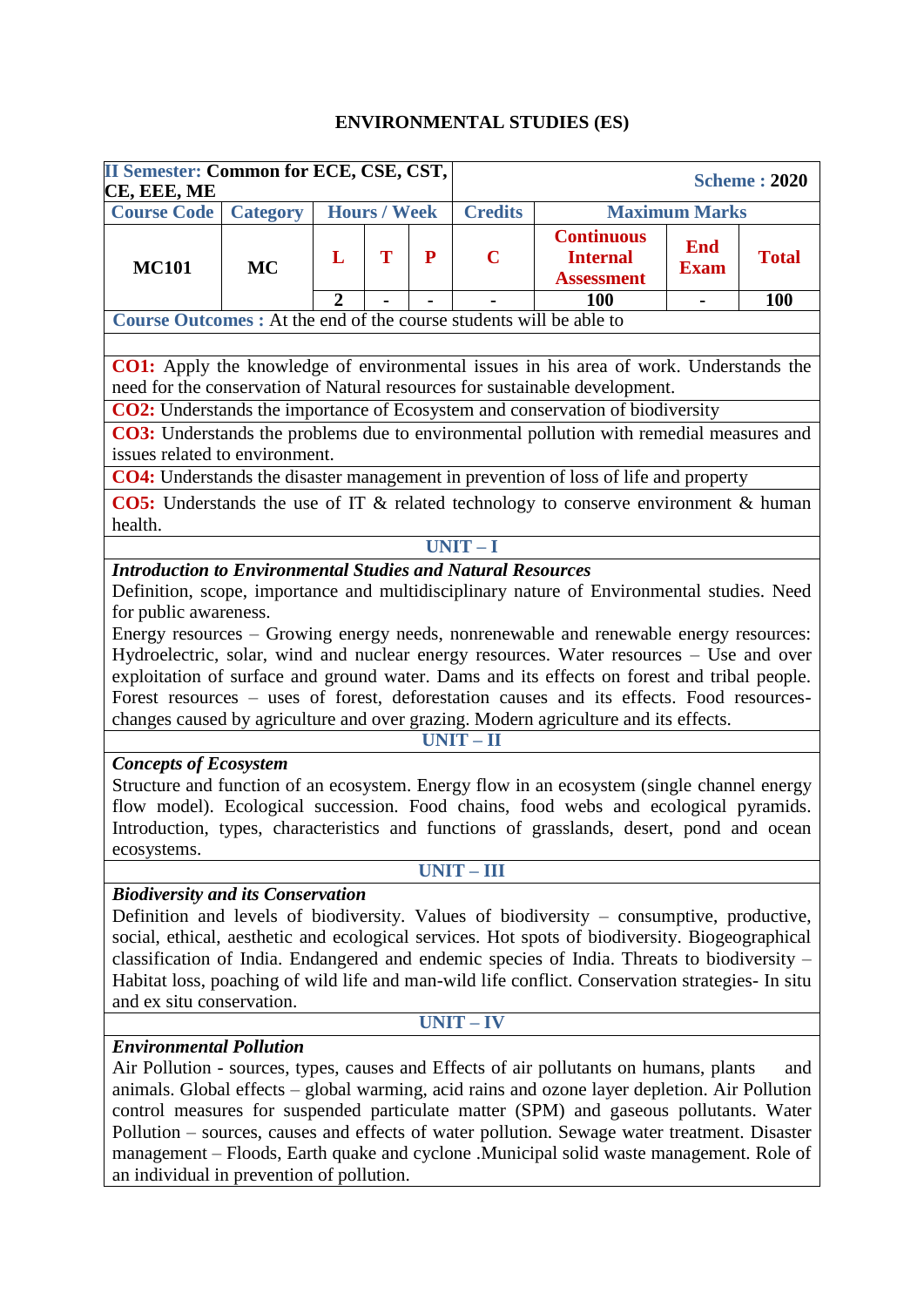#### **UNIT – V**

### *Social Issues and the Environment*

From unsustainable development to sustainable development. Consumerism and waste products. Salient features of Air Act, water Act and Forest conservation Act. Process involved in the enforcement of environmental legislation. Role of Information Technology in environment and human health.

### **Text books**

1. C.P.Kaushik and Anubha Kaushik, *Environmental Studies*, New Age International (P)Ltd., New Delhi

2. R. Rajagopalan, *Environmental Studies*, Oxford University Press, Chennai

3. Y. Anjaneyulu, *Introduction to Environmental sciences*, BS Publications, Hyderabad

### **Reference books**

1. Benny Joseph*, Environmental Studies*, Tata McGraw Hill, New Delhi.

2. Barucha Erach, *Environmental Studies*, Universities Press.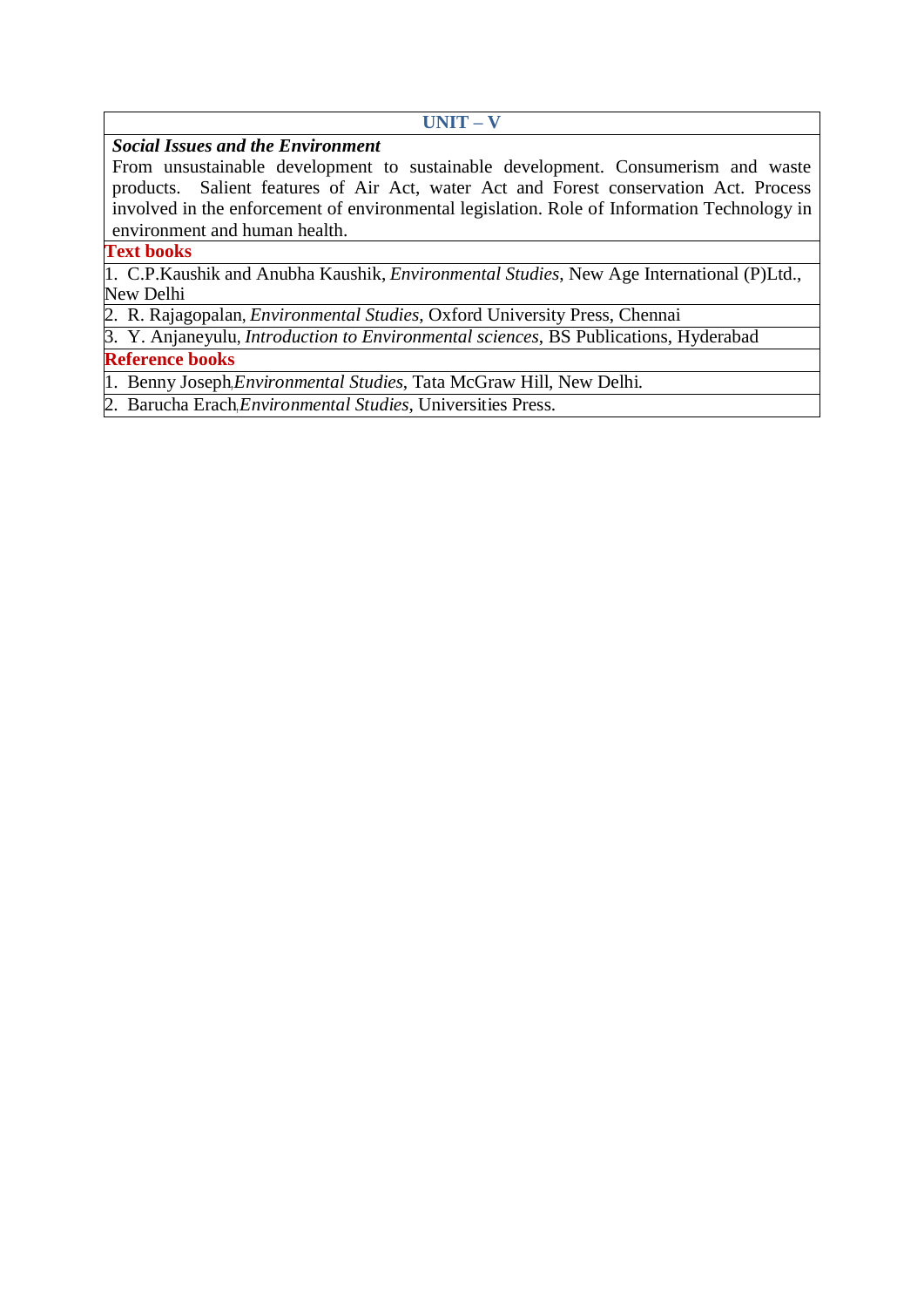# **APPLIED PHYSICS LAB [AP(P)]**

| I / II Semester : Common for ECE, CSE,<br>CST / CE, ME, EEE               |                                                                   |   |                     |              | <b>Scheme: 2020</b>        |                                                                                       |                           |              |  |  |
|---------------------------------------------------------------------------|-------------------------------------------------------------------|---|---------------------|--------------|----------------------------|---------------------------------------------------------------------------------------|---------------------------|--------------|--|--|
| <b>Course</b><br><b>Code</b>                                              | <b>Category</b>                                                   |   | <b>Hours / Week</b> |              | <b>Credits</b>             |                                                                                       | <b>Maximum Marks</b>      |              |  |  |
| <b>BS114</b>                                                              | <b>BSL</b>                                                        | L | T                   | $\mathbf{P}$ | $\mathbf C$                | <b>Continuous</b><br><b>Internal</b><br><b>Assessment</b>                             | <b>End</b><br><b>Exam</b> | <b>Total</b> |  |  |
|                                                                           |                                                                   |   |                     | 3            | 1.5                        | 40                                                                                    | 60                        | 100          |  |  |
| <b>End Exam Duration: 2 Hrs</b>                                           |                                                                   |   |                     |              |                            |                                                                                       |                           |              |  |  |
|                                                                           |                                                                   |   |                     |              |                            |                                                                                       |                           |              |  |  |
| <b>Course Outcomes:</b> At the end of the course students will be able to |                                                                   |   |                     |              |                            |                                                                                       |                           |              |  |  |
|                                                                           |                                                                   |   |                     |              |                            | CO1: Apply the knowledge of physics laboratory in measuring the standard values.      |                           |              |  |  |
| CO2: Apply theoretical knowledge to experimental values.                  |                                                                   |   |                     |              |                            |                                                                                       |                           |              |  |  |
|                                                                           |                                                                   |   |                     |              |                            |                                                                                       |                           |              |  |  |
|                                                                           |                                                                   |   |                     |              | <b>List of Experiments</b> |                                                                                       |                           |              |  |  |
| Note: At least 12 of the following experiments shall be conducted         |                                                                   |   |                     |              |                            |                                                                                       |                           |              |  |  |
| 1.                                                                        | Determination of size of small particles using a laser.           |   |                     |              |                            |                                                                                       |                           |              |  |  |
| 2.                                                                        |                                                                   |   |                     |              |                            | B-H curve to study the magnetic behavior of ferromagnetic materials.                  |                           |              |  |  |
| 3.                                                                        | Determination of Numerical Aperture of an Optical Fiber.          |   |                     |              |                            |                                                                                       |                           |              |  |  |
| $\overline{4}$ .                                                          | Verification of Faraday's Laws.                                   |   |                     |              |                            |                                                                                       |                           |              |  |  |
| 5.                                                                        | Determination of wavelength using a single slit.                  |   |                     |              |                            |                                                                                       |                           |              |  |  |
| 6.                                                                        |                                                                   |   |                     |              |                            | Study of magnetic field along the axis of a circular coil (Steward Gees Apparatus).   |                           |              |  |  |
| 7.                                                                        | <b>LCR Series and Parallel Resonance.</b>                         |   |                     |              |                            |                                                                                       |                           |              |  |  |
| 8.                                                                        | Determination of wavelengths using a grating.                     |   |                     |              |                            |                                                                                       |                           |              |  |  |
| 9.                                                                        | Hall Effect-determination of Hall coefficient and charge density. |   |                     |              |                            |                                                                                       |                           |              |  |  |
|                                                                           |                                                                   |   |                     |              |                            | 10. Determination of radius of curvature of a plano-convex lens using Newton's rings. |                           |              |  |  |
|                                                                           |                                                                   |   |                     |              |                            | 11. Double refraction - determination of refractive indices of e-ray and o-ray.       |                           |              |  |  |
| 12. Determination of small thickness by forming parallel fringes.         |                                                                   |   |                     |              |                            |                                                                                       |                           |              |  |  |
| 13. Determination of rigidity modulus by using torsion pendulum.          |                                                                   |   |                     |              |                            |                                                                                       |                           |              |  |  |
| 14. Determination of energy gap of a semiconductor by four probe method.  |                                                                   |   |                     |              |                            |                                                                                       |                           |              |  |  |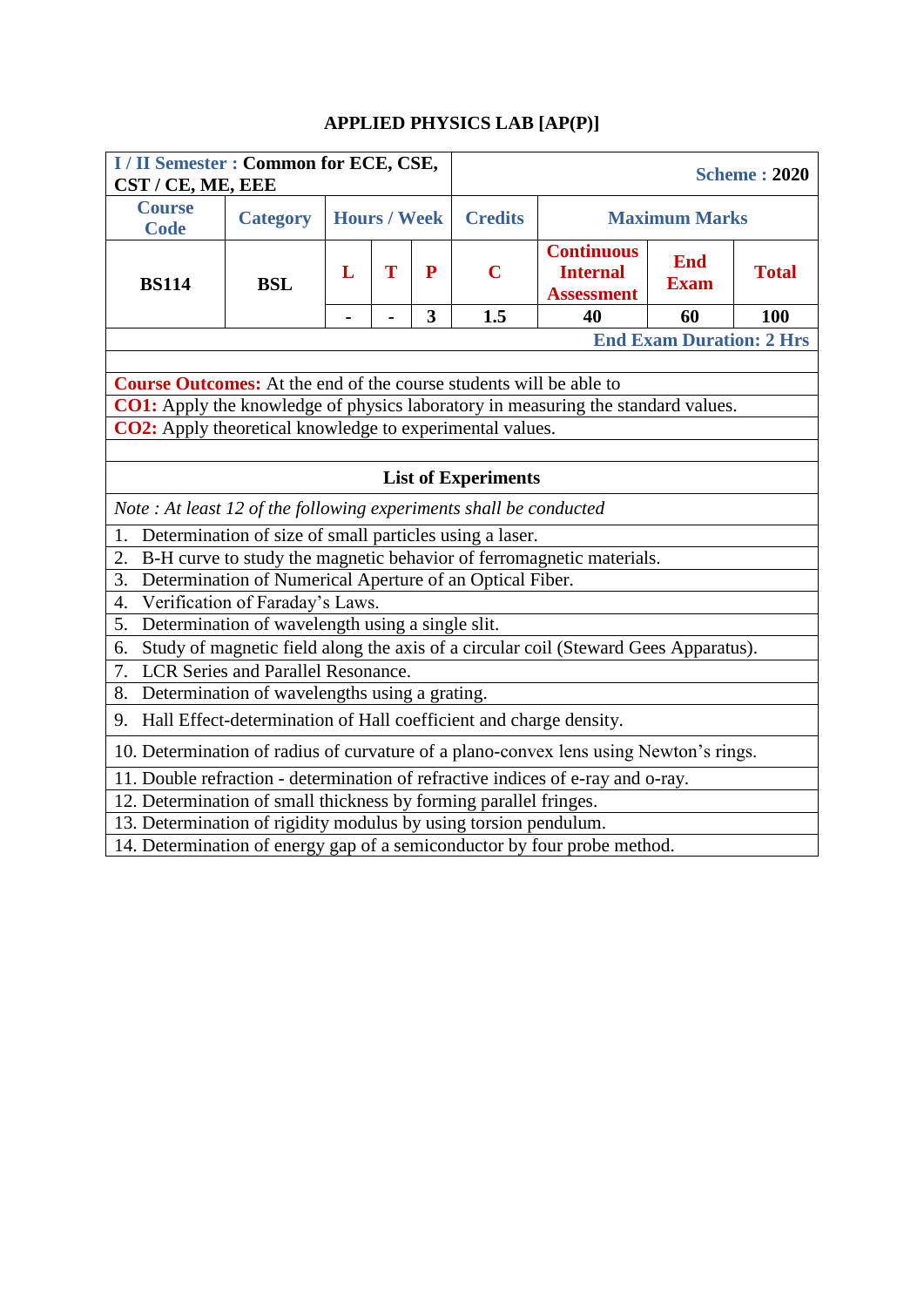# **COMPUTER AIDED CIVIL ENGINEERING DRAWING LAB [CACED(P)]**

| <b>II Semester: CE</b><br><b>Scheme: 2020</b>                                                                                                                                                                                                                                                                                                                                                                                                                                                                                                                                                                                                                                                                                                                                                     |                                                                |                |                     |              |                            |                                                           |                           |              |  |  |  |
|---------------------------------------------------------------------------------------------------------------------------------------------------------------------------------------------------------------------------------------------------------------------------------------------------------------------------------------------------------------------------------------------------------------------------------------------------------------------------------------------------------------------------------------------------------------------------------------------------------------------------------------------------------------------------------------------------------------------------------------------------------------------------------------------------|----------------------------------------------------------------|----------------|---------------------|--------------|----------------------------|-----------------------------------------------------------|---------------------------|--------------|--|--|--|
| <b>Course Code</b>                                                                                                                                                                                                                                                                                                                                                                                                                                                                                                                                                                                                                                                                                                                                                                                | <b>Category</b>                                                |                | <b>Hours / Week</b> |              | <b>Credits</b>             | <b>Maximum Marks</b>                                      |                           |              |  |  |  |
| <b>CE103</b>                                                                                                                                                                                                                                                                                                                                                                                                                                                                                                                                                                                                                                                                                                                                                                                      | <b>ESL</b>                                                     | L              | T                   | ${\bf P}$    | $\mathbf C$                | <b>Continuous</b><br><b>Internal</b><br><b>Assessment</b> | <b>End</b><br><b>Exam</b> | <b>Total</b> |  |  |  |
|                                                                                                                                                                                                                                                                                                                                                                                                                                                                                                                                                                                                                                                                                                                                                                                                   |                                                                | $\blacksquare$ | -                   | $\mathbf{3}$ | 1.5                        | 40                                                        | 60                        | <b>100</b>   |  |  |  |
|                                                                                                                                                                                                                                                                                                                                                                                                                                                                                                                                                                                                                                                                                                                                                                                                   | <b>End Exam Duration: 3 Hrs</b>                                |                |                     |              |                            |                                                           |                           |              |  |  |  |
|                                                                                                                                                                                                                                                                                                                                                                                                                                                                                                                                                                                                                                                                                                                                                                                                   |                                                                |                |                     |              |                            |                                                           |                           |              |  |  |  |
| Course Outcomes: At the end of the course students will be able to                                                                                                                                                                                                                                                                                                                                                                                                                                                                                                                                                                                                                                                                                                                                |                                                                |                |                     |              |                            |                                                           |                           |              |  |  |  |
| CO1: Develop Parametric design and the conventions of formal civil engineering drawings.                                                                                                                                                                                                                                                                                                                                                                                                                                                                                                                                                                                                                                                                                                          |                                                                |                |                     |              |                            |                                                           |                           |              |  |  |  |
| CO2: Understand the use and application of Auto-cad commands                                                                                                                                                                                                                                                                                                                                                                                                                                                                                                                                                                                                                                                                                                                                      |                                                                |                |                     |              |                            |                                                           |                           |              |  |  |  |
| CO3: Draw a line diagram of Office, Health centre and Library Buildings.                                                                                                                                                                                                                                                                                                                                                                                                                                                                                                                                                                                                                                                                                                                          |                                                                |                |                     |              |                            |                                                           |                           |              |  |  |  |
| CO4: Draw the Plan and Sectional views of residential and Industrial buildings                                                                                                                                                                                                                                                                                                                                                                                                                                                                                                                                                                                                                                                                                                                    |                                                                |                |                     |              |                            |                                                           |                           |              |  |  |  |
| <b>CO5:</b> Draw detailing of reinforcement in structural elements                                                                                                                                                                                                                                                                                                                                                                                                                                                                                                                                                                                                                                                                                                                                |                                                                |                |                     |              |                            |                                                           |                           |              |  |  |  |
|                                                                                                                                                                                                                                                                                                                                                                                                                                                                                                                                                                                                                                                                                                                                                                                                   |                                                                |                |                     |              |                            |                                                           |                           |              |  |  |  |
| <b>Introduction:</b> Introduction to concept of drawings - Interpretation of typical drawings -<br>Planning drawings to show information concisely and comprehensively - Optimal layout of<br>drawings and Scales - Introduction to computer aided drawing - Coordinate systems -<br>Reference planes.<br><b>Commands:</b> Initial settings - Format - Drawing aids - Drawing basic entities - Modify<br>commands - Layers - Text and Dimensioning - Blocks - Drawing presentation norms and<br>standards - Printing from layout tabs<br>Building Drawing: Terms - Elements of building planning and drawing - Methods of<br>making line drawing and detailed drawing - Site plan, floor plan, elevation and section<br>drawing of small residential buildings - Use of notes to improve clarity. |                                                                |                |                     |              |                            |                                                           |                           |              |  |  |  |
|                                                                                                                                                                                                                                                                                                                                                                                                                                                                                                                                                                                                                                                                                                                                                                                                   |                                                                |                |                     |              | <b>List of Experiments</b> |                                                           |                           |              |  |  |  |
| 1.                                                                                                                                                                                                                                                                                                                                                                                                                                                                                                                                                                                                                                                                                                                                                                                                | Line diagram of office building.                               |                |                     |              |                            |                                                           |                           |              |  |  |  |
| 2.                                                                                                                                                                                                                                                                                                                                                                                                                                                                                                                                                                                                                                                                                                                                                                                                | Line diagram of educational Institute and residential building |                |                     |              |                            |                                                           |                           |              |  |  |  |
| 3.                                                                                                                                                                                                                                                                                                                                                                                                                                                                                                                                                                                                                                                                                                                                                                                                | Doors and Windows.                                             |                |                     |              |                            |                                                           |                           |              |  |  |  |
| $\overline{4}$                                                                                                                                                                                                                                                                                                                                                                                                                                                                                                                                                                                                                                                                                                                                                                                    | Calculation of area and perimeter of closed traverse           |                |                     |              |                            |                                                           |                           |              |  |  |  |
| Plan, section and elevation of residential building.<br>5.                                                                                                                                                                                                                                                                                                                                                                                                                                                                                                                                                                                                                                                                                                                                        |                                                                |                |                     |              |                            |                                                           |                           |              |  |  |  |
| Plan, section and elevation of multi-Storied building.<br>6.                                                                                                                                                                                                                                                                                                                                                                                                                                                                                                                                                                                                                                                                                                                                      |                                                                |                |                     |              |                            |                                                           |                           |              |  |  |  |
| <b>Reference Books:</b>                                                                                                                                                                                                                                                                                                                                                                                                                                                                                                                                                                                                                                                                                                                                                                           |                                                                |                |                     |              |                            |                                                           |                           |              |  |  |  |
| 1. N. Kumara Swamy & A. Kameswara Rao, Building Planning & Drawing, Charotar                                                                                                                                                                                                                                                                                                                                                                                                                                                                                                                                                                                                                                                                                                                      |                                                                |                |                     |              |                            |                                                           |                           |              |  |  |  |
| Publishers, Anand.<br>2. Gurucharan Singh and Jagdish Singh, Building Planning Designing and scheduling,<br><b>Standard Publishers Distributors.</b>                                                                                                                                                                                                                                                                                                                                                                                                                                                                                                                                                                                                                                              |                                                                |                |                     |              |                            |                                                           |                           |              |  |  |  |
| 3. MuneerHamad, AutoCAD Beginning And Intermediate, (Mercury Learning and<br>Information LLC) Stylus Publishing.                                                                                                                                                                                                                                                                                                                                                                                                                                                                                                                                                                                                                                                                                  |                                                                |                |                     |              |                            |                                                           |                           |              |  |  |  |
| 4. George Omura, Mastering AutoCAD and AutoCAD LT, Wiley India Pvt. Ltd, Delhi.                                                                                                                                                                                                                                                                                                                                                                                                                                                                                                                                                                                                                                                                                                                   |                                                                |                |                     |              |                            |                                                           |                           |              |  |  |  |